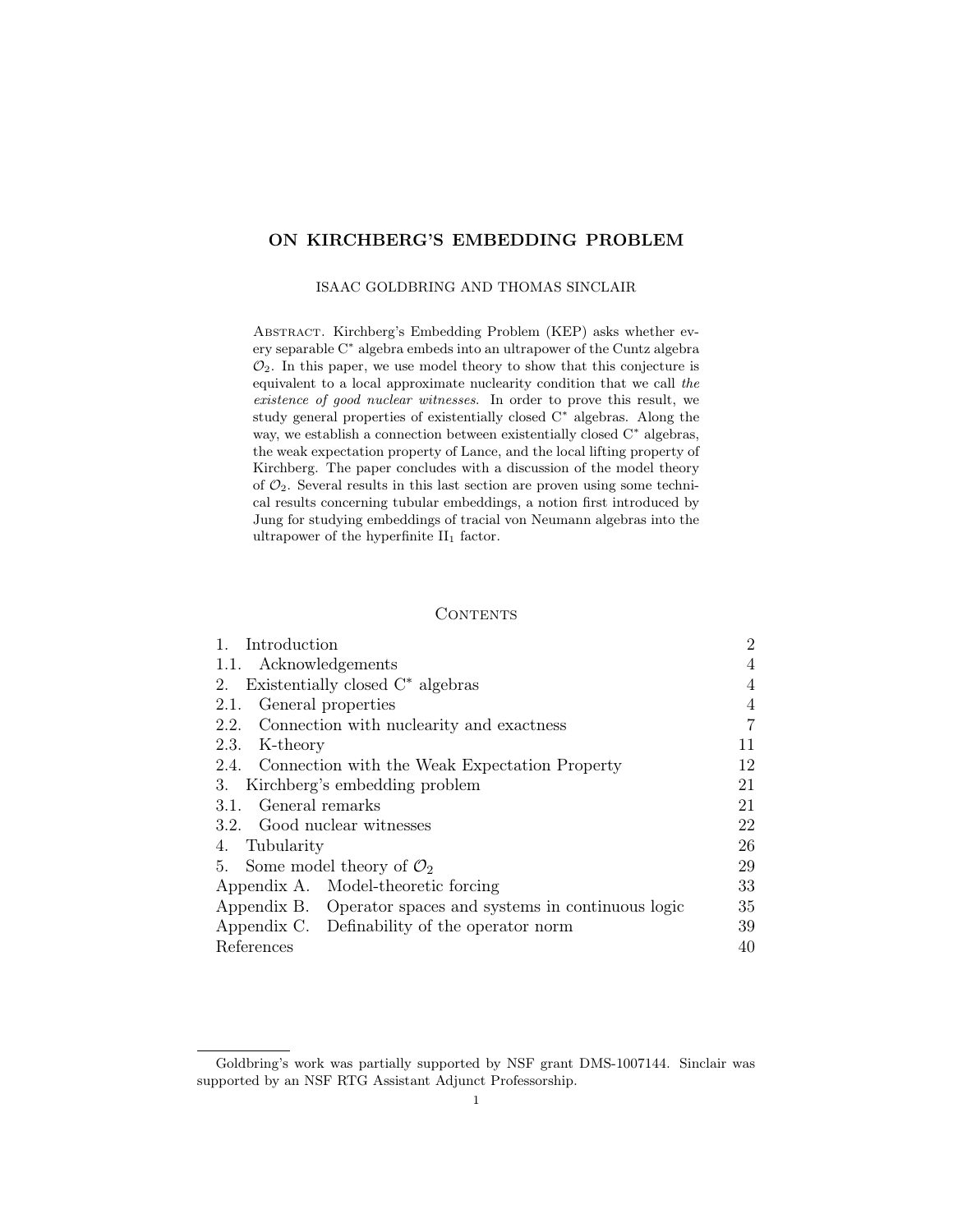#### 1. Introduction

The Cuntz algebra  $\mathcal{O}_2$  is defined to be the universal C<sup>\*</sup>-algebra generated by two isometries  $v_1, v_2$  satisfying the relation  $v_1v_1^* + v_2v_2^* = 1$ . It is a unital, separable, simple, nuclear, purely infinite C<sup>∗</sup> -algebra (we refer to such algebras in short as Kirchberg algebras). In the 1990s Kirchberg obtained two remarkable theorems which established  $\mathcal{O}_2$  as a central object of study in the K-theoretic classification of separable, nuclear C<sup>\*</sup>-algebras:  $A \otimes \mathcal{O}_2 \cong$  $\mathcal{O}_2$  for any Kirchberg algebra A; and (jointly with N. Phillips) that any separable, exact (e.g., nuclear) C<sup>\*</sup>-algebra is embeddable in  $\mathcal{O}_2$  (this in fact characterizes exactness).

The techniques developed by Kirchberg and Kirchberg-Phillips to prove the  $\mathcal{O}_2$  embedding theorem in fact suggest the possibility that *every* separable C<sup>\*</sup>-algebra is embeddable into an ultrapower of  $\mathcal{O}_2$ , though there are many examples of non-exact, separable C<sup>∗</sup> -algebras also due to Kirchberg [21]. This possibility was already noticed by Kirchberg and we refer to the question of whether every separable C<sup>∗</sup>-algebra is  $\mathcal{O}^{\omega}_2$ -embeddable as Kirchberg's Embedding Problem (KEP). We remark that this problem should not be conflated with Kirchberg's conjecture that there is a unique C<sup>∗</sup>-norm on the algebraic tensor product  $C^*(\mathbb{F}_{\infty}) \odot C^*(\mathbb{F}_{\infty})$ , which is known to be equivalent to Connes' Embedding Problem [21].

The purpose of this paper is to investigate KEP from the perspective of the continuous model theory of C<sup>∗</sup> -algebras. The development of the model theory of C<sup>∗</sup> -algebras in general, and nuclear (or exact) C<sup>∗</sup> -algebras specifically, is in its very early stages, so many results obtained in this work are aimed at developing the foundational aspects of this theory. The results and ideas detailed below are complementary to (and borrow from) a larger systematic treatment of the model theory of nuclear C<sup>∗</sup>-algebras by Farah, et al. [11] which is forthcoming. One important feature of our approach is that we emphasize the importance of the model theory of C<sup>∗</sup> -algebras as operator spaces, though this is also implicit in [11]. In appendix B we have included a treatment of operator systems and operator spaces in the context of continuous logic as an exposition of this material has not appeared so far in the literature.

We now describe the structure of the paper, pointing out the main results in the order they appear. Aside from the introduction (first section), the paper is divided into four main sections and three appendices. As a means for preparing the groundwork for discussing KEP, the second section of the paper deals with general properties of existentially closed (e.c.) unital C<sup>\*</sup>algebras. The first main result is that an exact, unital, e.c. C<sup>∗</sup> -algebra is nuclear (Theorem 2.13). Using results from [11] and Kirchberg's " $A \otimes \mathcal{O}_2$ " theorem, it follows that  $\mathcal{O}_2$  is the only possible separable, exact, unital, e.c. C ∗ -algebra (Proposition 2.18). As will be demonstrated in section 3, KEP is equivalent to whether  $\mathcal{O}_2$  is actually existentially closed. We further show that all e.c. C<sup>∗</sup> -algebras have trivial K-theory. The second section ends with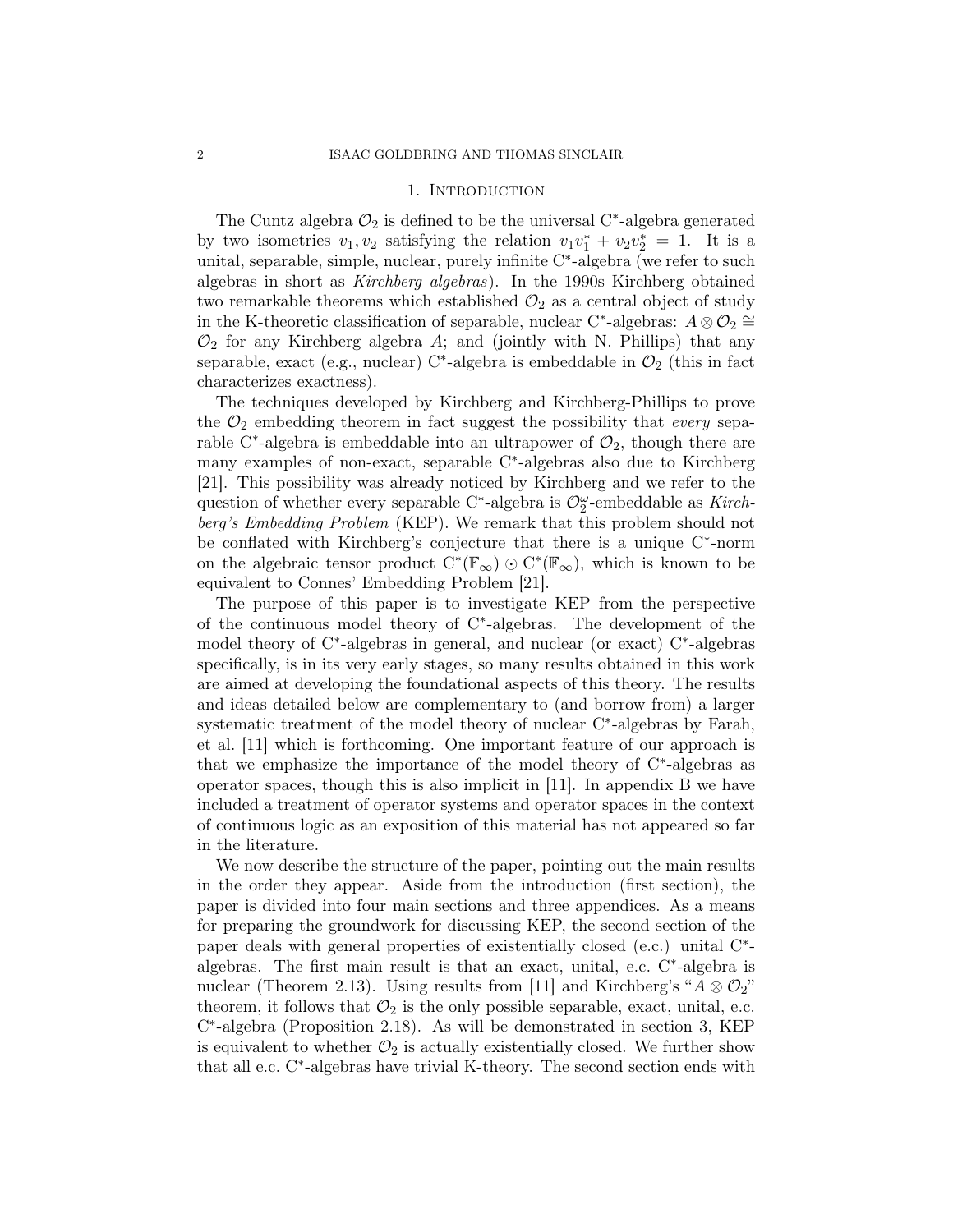a discussion of the relationship between existential closedness and Lance's weak expectation property (WEP).

The main results on KEP are established in the third section. The first main result is that KEP has a positive solution if and only if  $\mathcal{O}_2$  is existentially closed which, by the results described in section 2, is true if and only if there is a unital, exact, e.c. C<sup>∗</sup> -algebra (Theorem 3.3). This is the first key step towards the main result of the paper: KEP has a positive solution if and only if every satisfiable condition admits good nuclear witnesses (Theorem 3.7). In operator algebraic parlance, the latter condition roughly means that any C<sup>\*</sup>-algebra can be locally modelled by operators in  $\mathcal{B}(H)$  which are approximately nuclear in  $\mathcal{B}(H)$ . The hard direction of the proof of this result rests on a finer analysis of an "omitting types" characterization of nuclearity as developed in [11] combined with a general Omitting Types Theorem from the theory of continuous model theoretic forcing to produce an existentially closed C<sup>∗</sup> -algebra from the collection of good nuclear witnesses, whence KEP follows by Theorem 3.3.

The fourth and fifth sections of the paper are concerned with results on the general model theory of  $\mathcal{O}_2$ . The fourth section establishes some technical result on tubularity of embeddings of C<sup>∗</sup> -algebras, a concept first introduced in the context of von Neumann algebras by Jung [18]. In the fifth and final section, it is established, among other results, that  $\mathcal{O}_2$  is the prime model of its theory, that KEP implies that  $\text{Th}(\mathcal{O}_2)$  is not model complete nor does the theory of  $C^*$  algebras admit a model companion, and that  $\mathcal{O}_2$  is the only so-called *stably presented* model of its theory. We leave it as open questions whether  $\text{Th}(\mathcal{O}_2)$  is model complete or admits an exact, non-nuclear model  $(\mathcal{O}_2)$  is the only nuclear model of Th $(\mathcal{O}_2)$ ). It is observed though that at least one of the two questions must have a negative answer (Proposition 5.11).

For the sake of completeness, three appendices are included. The first discusses the general theory of continuous model theoretic forcing towards establishing a technical result needed in the proof of Theorem 3.7: that generic models of ∀∃-axiomatizable theories are e.c. models of the theory. The second appendix gives an axiomatization of operator spaces and operator systems in continuous logic. The last appendix contains the proof of a result, due to Martino Lupini, on the definability of the operator norm on the matrix algebras  $M_n(A)$  over a C<sup>\*</sup>-algebra A.

We assume that the reader is familiar with the model-theoretic treatment of operator algebras as presented in [12]. A reader looking for a quicker introduction to the model theory of operator algebras can consult the introduction of [14] (which only treats von Neumann algebras).

In this paper,  $\omega$  always denotes a nonprincipal ultrafilter on the natural numbers. In the presence of a nonprincipal ultrafilter  $\omega$ , the phrase "for almost all i,  $P(i)$  holds" will mean that the set of i for which  $P(i)$  holds belongs to the ultrafilter  $\omega$ .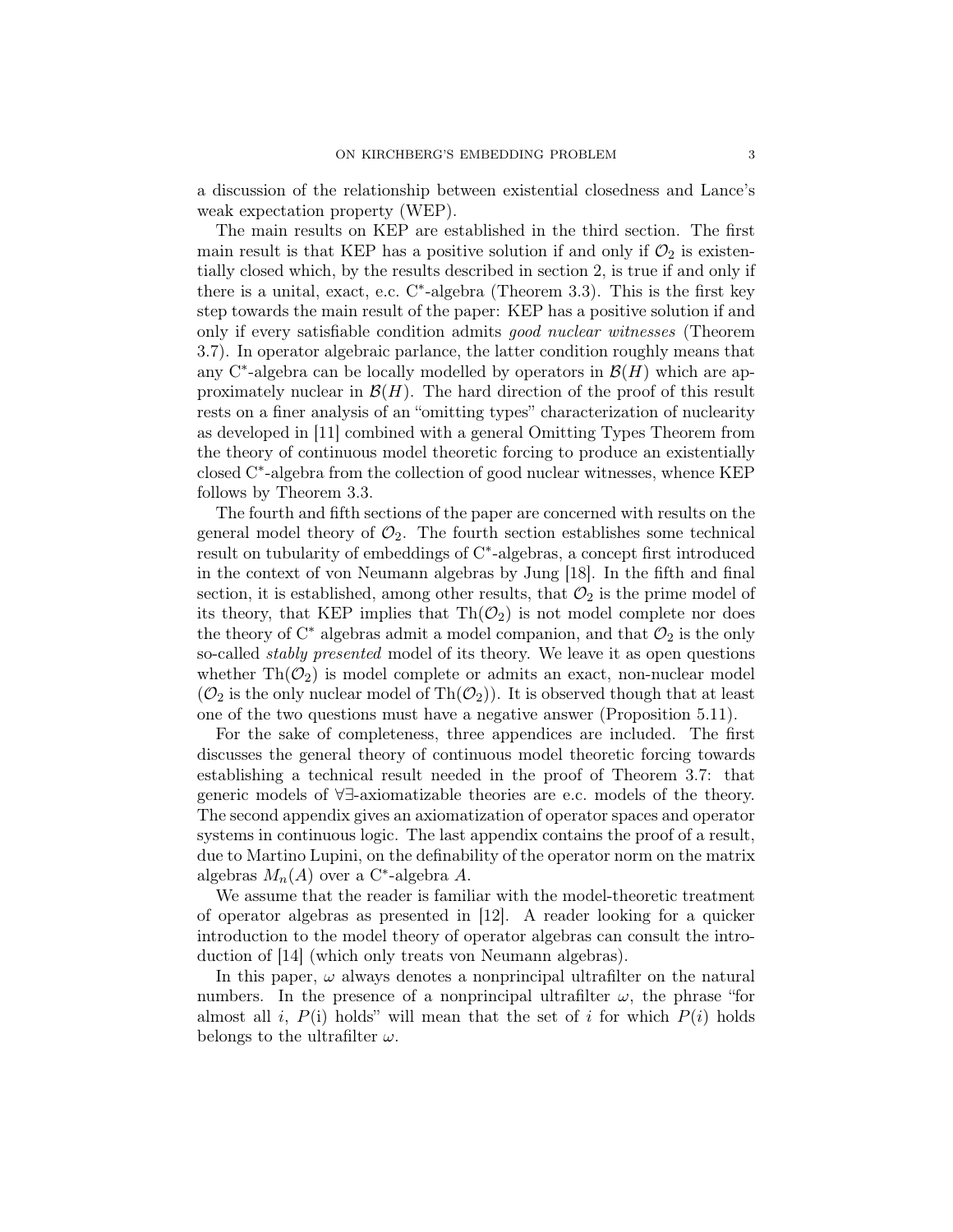1.1. Acknowledgements. We would like to thank Ilijas Farah, Bradd Hart, and David Sherman for useful discussions on the subject of this paper. We would also like to thank Gilles Pisier for pointing us to the paper [19], allowing us to improve on an earlier draft of the paper.

## 2. Existentially closed C<sup>∗</sup> algebras

2.1. General properties. Suppose that A and B are  $\mathbb{C}^*$  algebras and i:  $A \rightarrow B$  is an embedding of C<sup>\*</sup> algebras. We say that i is an existential embedding if, for any quantifier-free formula  $\varphi(v, w)$ , where v and w are tuples of variables, any  $n \geq 1$ , and any tuple a from A, we have

 $\inf{\varphi(a, b) : b \in A_{\leq n}} = \inf{\varphi(i(a), c) : c \in B_{\leq n}}.$ 

If  $A \subseteq B$  and the inclusion is an existential embedding, we say that A is existentially closed in B. We say that A is existentially closed (e.c.) if A is existentially closed in B for any B containing A.

In [12], the authors present the language for arbitrary (i.e., not necessarily unital) C<sup>∗</sup> algebras. For our purposes, this is a bit troublesome:

**Proposition 2.1.** Suppose that A is an e.c.  $C^*$  algebra in the language for  $C^*$  algebras that does not require a unit. Then  $A$  is not unital.

*Proof.* Suppose that A is unital. Then for any  $B \supseteq A$  we have that B is unital and  $1_A = 1_B$ . Indeed, if  $x \in B$  and  $r := d(1_A \cdot x, x) > 0$ , then  $(\inf_x(r - d(1_A \cdot x, x)))^B = 0$ ; since A is e.c., there is  $x \in A$  such that  $d(1_A \cdot x, x) > \frac{r}{2}$  $\frac{r}{2}$ , a contradiction.

Now such a phenomenon cannot happen: just take a nonunital  $C^*$  algebra M and let  $B := A \oplus M$ .

Thus, in the rest of this paper, unless otherwise stated, we work in the language of unital  $C^*$  algebras and all  $C^*$  algebras are required to be unital.

In the rest of this subsection, we outline some of the basic C<sup>∗</sup> algebraic properties that any e.c. C<sup>∗</sup> algebra must have. As the attentive reader may begin to suspect, existential closure imposes a myriad of strong structural properties on a C<sup>∗</sup> -algebra. Therefore, before proceding to establish some of these properties, we point out that existential closure is well worth studying as separable e.c. C<sup>∗</sup> -algebras are in some sense generic among all separable C ∗ -algebras. To be more precise, the set of separable e.c. C<sup>∗</sup> -algebras in dense in the the set of all separable C<sup>∗</sup> -algebras in the "logic topology" described in section 2.2 of [30]: see Fact 4.2 therein. In fact a random C<sup>∗</sup>-algebra is e.c. for any reasonable choice of probability measure on the space of separable C<sup>\*</sup>algebras equipped with the logic topology by Lemma 4.7 in [30]. Moreover the separable e.c. C<sup>∗</sup> -algebras form a universal class:

**Proposition 2.2.** Every separable  $C^*$ -algebra is a (unital) subalgebra of an existentially closed  $C^*$ -algebra.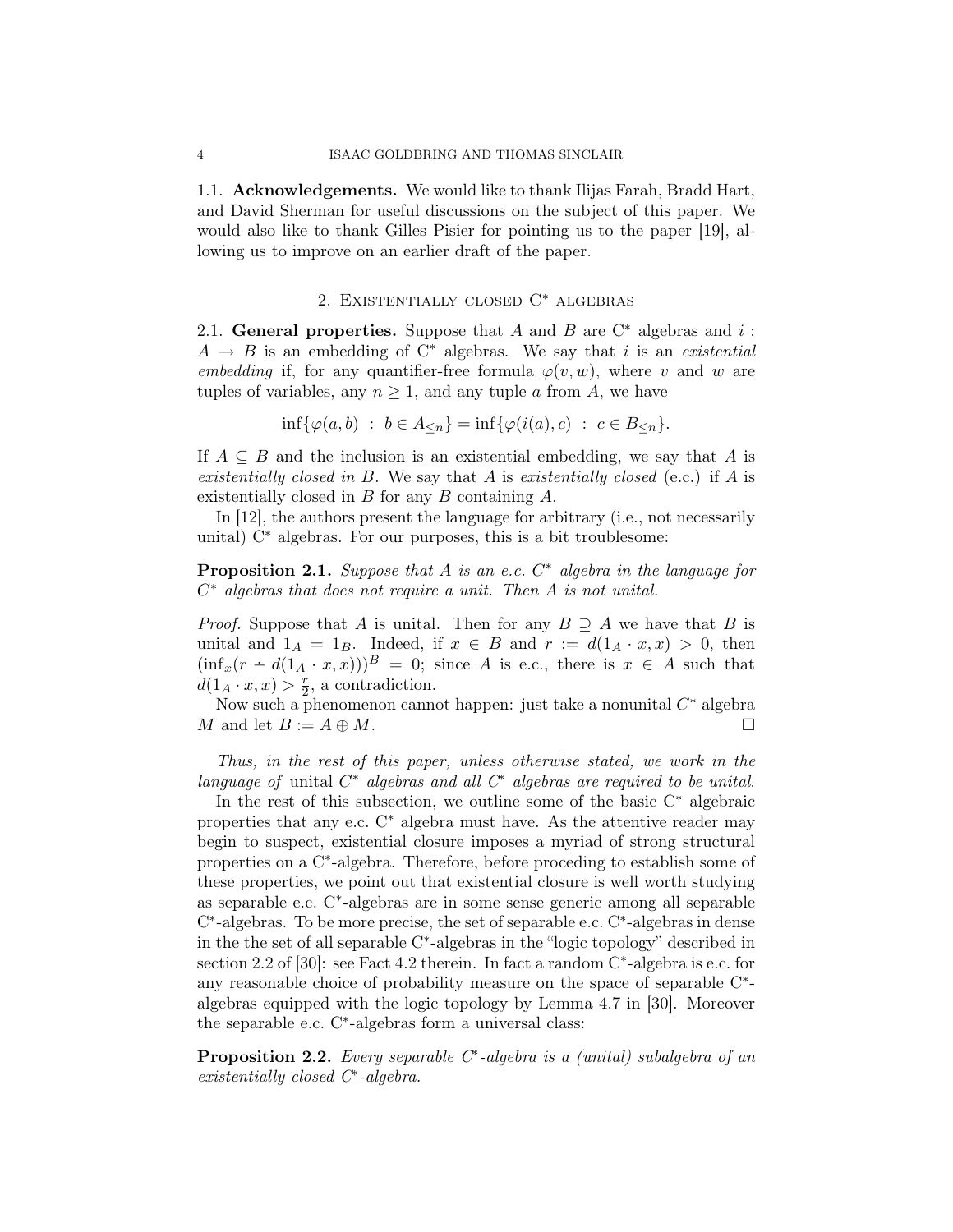Proof. For a proof of this result in the context of classical logic see Lemma 3.5.7 in [7]: the proof for continuous logic is similar. See the proof of Fact 2.8 in [30] for more details.  $\square$ 

Occasionally, we may choose an embedding of a given C<sup>∗</sup> -algebra A into some e.c. C<sup>\*</sup>-algebra *B* which we refer to as an "existential closure" of *A* (there is no apparent reason why there is a unique or even minimal such one).

Proposition 2.3. There are uncountably many pairwise non-isomorphic separable e.c. C<sup>∗</sup> -algebras.

*Proof.* It follows from [19, Proposition 2.6] that there is no separable  $C^*$ algebra into which all separable C<sup>∗</sup> -algebras embed. Thus there cannot be countably many isomorphism classes of separable e.c. C<sup>∗</sup> -algebras, lest we could construct such a universal C<sup>∗</sup> -algebra as a tensor product of representatives from each class.

Let A be a (unital)  $C^*$  algebra. We say that A has the *strong Dixmier* property (SDP) if, for every  $a_1, \ldots, a_n \in A_+$  and every  $\epsilon > 0$ , there are unitaries  $u_1, \ldots, u_k \in A$  and real numbers  $r_1, \ldots, r_n$  with  $||a_j|| \leq 4|r_j|$  and

$$
\|\frac{1}{k}\sum_{i=1}^k u_i a_j u_i^* - r_j \cdot 1\| < \epsilon
$$

for each  $j = 1, \ldots, n$ . (While there is a general consensus on what the Dixmier property means, there does not seem to be a consensus on what the strong Dixmier property means. In particular, this is not what Blackadar [3, III.2.5.16] calls the strong Dixmier property. Instead, we follow Kirchberg's terminology from [21].)

Fact 2.4. If A has the SDP, then A is simple.

*Proof.* Suppose that I is a nonzero (closed) ideal in A. Fix  $a \in I_+$  with  $||a|| = 4$ . Take unitaries  $u_1, \ldots, u_k \in A$  and a real number r such that, setting  $Y := \frac{1}{k} \sum_{i=1}^{k} u_i a u_i^*$ , we have  $||Y - r \cdot 1|| < \frac{1}{2}$  $\frac{1}{2}$  and  $|r| \ge 1$ . Then  $\|\frac{1}{r}\|$  $\frac{1}{r}Y - 1$ ||  $\lt \frac{1}{2}$  $\frac{1}{2}$ , whence  $\frac{1}{r}Y$  is invertible. But  $\frac{1}{r}Y \in I$ , whence  $I = A$ .  $\Box$ 

**Proposition 2.5.** An e.c. (unital)  $C^*$  algebra has SDP. In particular, an e.c. unital C<sup>∗</sup> algebra is simple.

*Proof.* First, given any finite tuple a from A, there is a separable elementary substructure  $A_0$  of A containing a; if A is e.c., then so is  $A_0$ . It thus suffices to consider the case that  $A$  is separable. The proof of [21, Corollary 3.5] shows that every unital separable C<sup>∗</sup> algebra embeds into a separable (unital) C<sup>∗</sup> algebra with SDP. Thus, we can embed  $A$  into  $B$  separable with SDP. Given any  $a_1, \ldots, a_n \in A_+$  and  $\epsilon > 0$  there are real numbers  $r_1, \ldots, r_n$  such that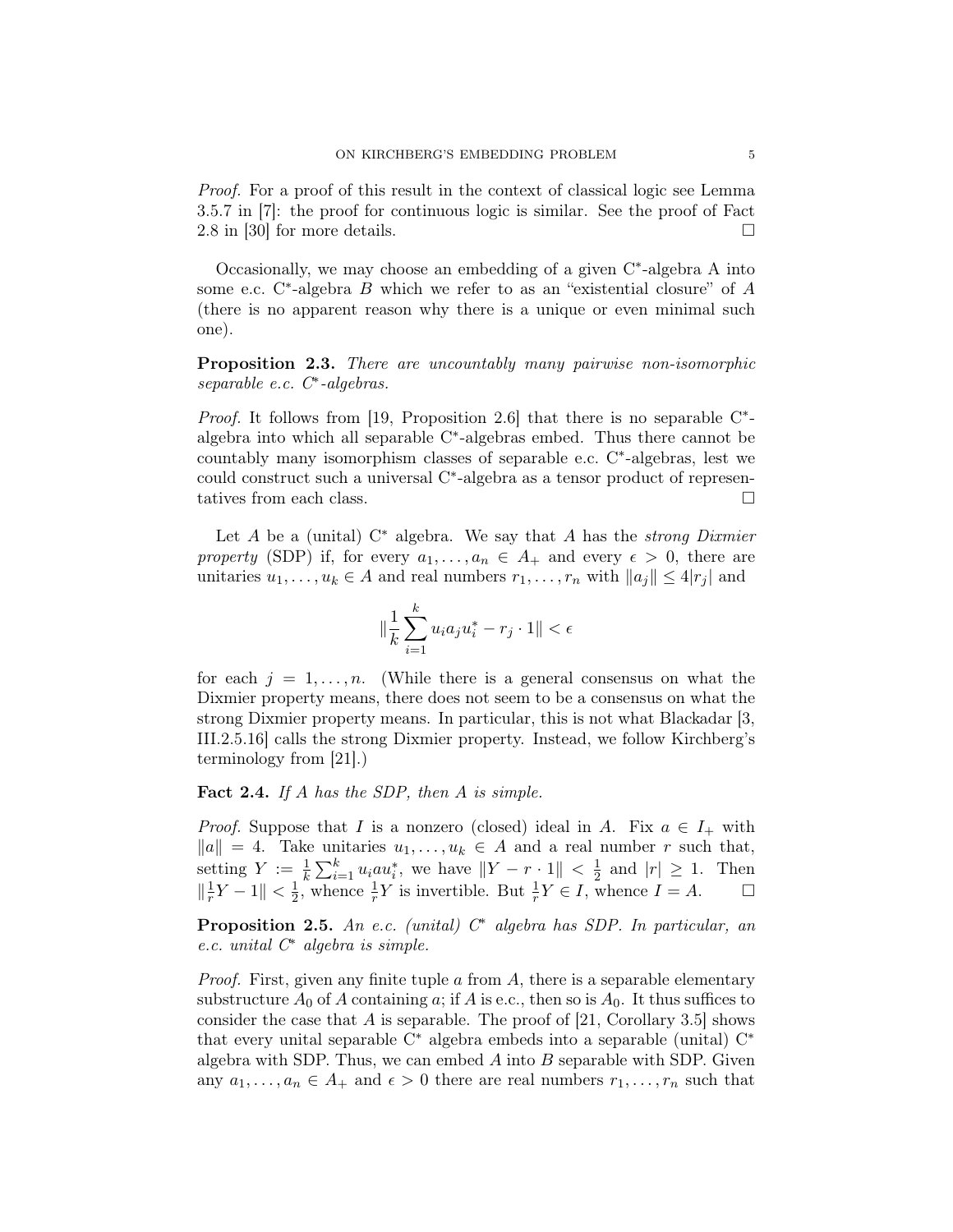$\inf \varphi(\bar a, \bar y)^B = 0$ , where  $\varphi(\bar a, \bar y)$  is the formula

$$
\max \left( \max_{1 \leq j \leq n} \|\sum_{i=1}^k y_i a_j y_i^* - r_j \cdot 1\|, \sum_{i=1}^k \|y_i^* y_i - 1\| \right).
$$

By existential closedness of A and functional calculus, we may find unitaries in A witnessing that A has the SDP.  $\Box$ 

Corollary 2.6.  $C^*(\mathbb{F}_2)$  and  $C^*(\mathbb{F}_{\infty})$  are not existentially closed.

**Proposition 2.7.** If A is an e.c.  $C^*$  algebra, then every automorphism of A is approximately inner.

Proof. This was proven in [14] for tracial von Neumann algebras so we only sketch the proof. If  $\alpha$  is an automorphism of A, then setting  $B := A \rtimes_{\alpha} \mathbb{Z}$ , we see that  $\alpha$  is implemented by a unitary u in B. Thus, for any  $x_1, \ldots, x_n \in A$ , there is a unitary  $u \in B$  that conjugates  $x_i$  to  $\alpha(x_i)$  for each  $i = 1, \ldots, n$ . Since  $A$  is e.c., one concludes that there is an "almost" unitary in  $A$  that conjugates each  $x_i$  close to  $\alpha(x_i)$ ; by functional calculus, this almost unitary can be correct to an actual unitary while maintaining that the conjugate of  $x_i$  and  $\alpha(x_i)$  remain close.

Fact 2.8 ([11]). The following properties are  $\forall \exists$ -axiomatizable properties of separable  $C^*$  algebras:

- (1)  $\mathcal{O}_2$ -stable;
- (2) simple and purely infinite.

Although the above result is proven in [11], we repeat their proof of  $\mathcal{O}_2$ stability here for the current reader's convenience. For A separable, A is  $\mathcal{O}_2$ -stable if and only if  $\mathcal{O}_2$  embeds into  $A' \cap A^\omega$ ; see, for example, [25, Theorem 7.2.2]. Now notice that  $\mathcal{O}_2$  embeds into  $A' \cap A^{\omega}$  if and only if A satisfies the axioms

$$
\sup_{\vec{x}} \inf_{y_1, y_2} (\Sigma \| [x_i, y_j] \| + d(y_1^* y_1, 1) + d(y_2^* y_2, 1) + d(y_1 y_1^* + y_2 y_2^*, 1)) = 0,
$$

where we have one such axiom for all possible lengths of the finite tuples  $\vec{x}$ appearing in the displayed formula.

Corollary 2.9. A separable e.c.  $C^*$  algebra is  $\mathcal{O}_2$ -stable.

*Proof.* By general model theory, if P is an  $\forall \exists$ -axiomatizable property of separable C<sup>∗</sup> algebras and every separable C<sup>∗</sup> algebra embeds into a separable C <sup>∗</sup> algebra with property P, then a separable e.c. C<sup>∗</sup> algebra has property P. Clearly any separable C<sup>∗</sup> algebra embeds into a separable  $\mathcal{O}_2$ -stable C<sup>∗</sup> algebra: simply tensor with  $\mathcal{O}_2$ .

From the above corollary, we also see that an e.c. C<sup>∗</sup> algebra does not admit a quasitrace. Indeed, if an e.c. C<sup>∗</sup> algebra admitted a quasitrace, then since it is also simple, it would be stably finite (see, for example, [26, Theorem 2.2]), contradicting the previous corollary.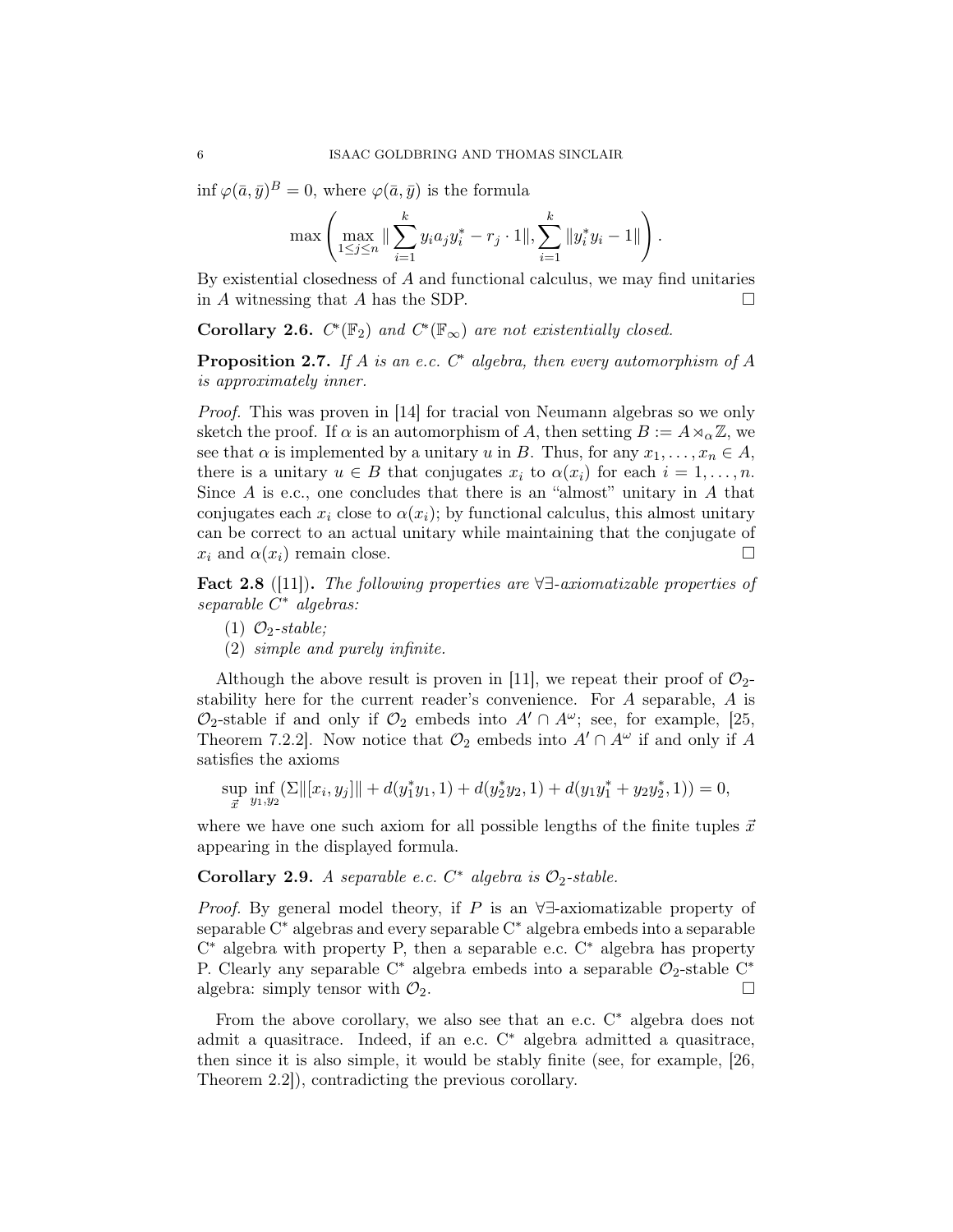Recall that if A is a  $C^*$  algebra, then the *theory of A* is the function  $\text{Th}(A)$ which maps a sentence  $\sigma$  to its truth value  $\sigma^A$ . We say that A and B are elementarily equivalent, denoted  $A \equiv B$ , if Th $(A) = Th(B)$ ; in this case, we also say that A is a model of  $\text{Th}(B)$  (and, of course, that B is a model of  $\mathrm{Th}(A)$ ).

We say that a  $C^*$  algebra A is an existentially closed model of its theory if it satisfies the above definition of being existentially closed but only for extensions  $B$  that are elementarily equivalent to  $A$ . We define the universal theory of A to be the function Th $_{\forall}(A)$  which is simply the restriction of Th(A) to the set of universal sentences. (One can, of course define  $\text{Th}_{\exists}(A)$ and Th<sub>∀∃</sub>(A) similarly.) It is a basic fact of model theory that if A and B are separable C<sup>∗</sup> algebras, then Th<sub>∀</sub>(A)  $\leq$  Th<sub>∀</sub>(B) (as functions) if and only if  $A$  is embeddable into an ultrapower of  $B$ . Thus,  $A$  is an e.c. model of its theory if and only if it satisfies the above definition of being existentially closed but only for extensions B that are embeddable into an ultrapower of A. Finally, recall that an embedding between  $C^*$  algebras  $f : A \rightarrow B$ is said to be *elementary* if, for any formula  $\varphi(x)$ , where x is an m-tuple of variables, and any m-tuple a from A, we have  $\varphi(a)^A = \varphi(f(a))^B$ . If  $A \subseteq B$ is such that the inclusion map is elementary, we say that  $A$  is an *elementary* substructure of B, denoted  $A \prec B$ .

**Lemma 2.10.** Suppose that A is a separable  $C^*$  algebra such that every embedding of A into  $A^{\omega}$  is elementary. Then A is an existentially closed model of its theory. In particular,  $\mathcal{O}_2$  is an existentially closed model of its theory.

*Proof.* Suppose that B is embeddable in  $A^{\omega}$ , say  $j : B \to A^{\omega}$ ,  $\varphi(v, w)$  is a formula, and  $a \in A$ , we have

$$
(\inf_{w} \varphi(a, w))^A \ge (\inf_{w} \varphi(a, w))^B \ge (\inf_{w} \varphi(j(a), w))^{A^{\omega}} = (\inf_{w} \varphi(a, w))^A.
$$

It is well known that every embedding of  $\mathcal{O}_2$  into its ultrapower is unitarily conjugate to the diagonal embedding, whence elementary. (The main ideas behind the proof can be found at the end of Section 5.)

In [11], it is shown that any strongly self absorbing  $C^*$  algebra (see [29]) satisfies the assumption of the previous lemma, whence any strongly self absorbing C<sup>∗</sup> algebra is an e.c. model of its theory.

2.2. Connection with nuclearity and exactness. In this subsection, we investigate whether or not there is a connection between existential closedness on the one hand and exactness and/or nuclearity on the other hand. A first observation:

Fact 2.11. Not every e.c.  $C^*$  algebra is exact.

Proof. Since being exact is preserved under substructure and every C<sup>∗</sup> algebra embeds into an e.c. one, we would then have that every C<sup>∗</sup> algebra is exact, a contradiction.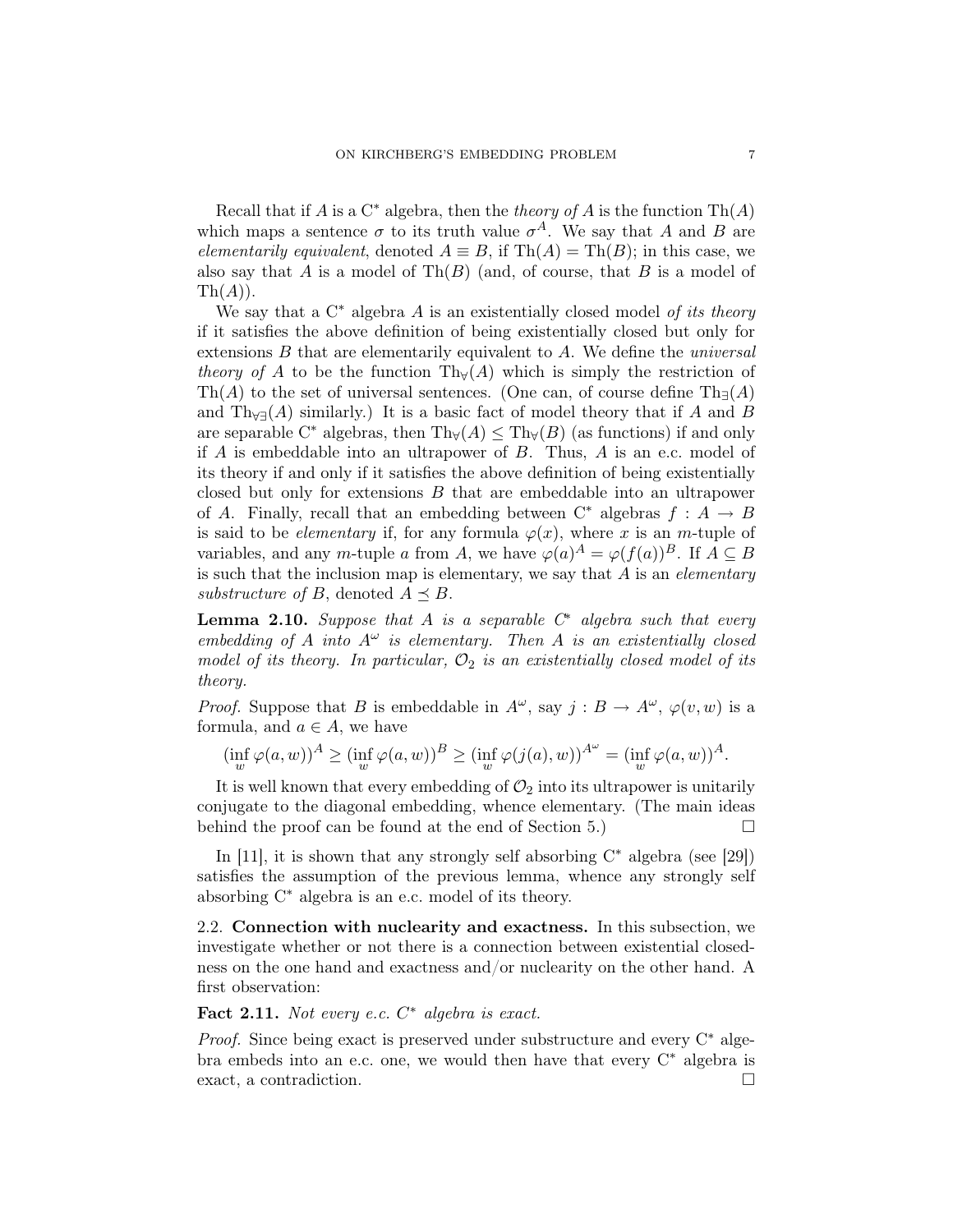Let us be less ambitious:

Question 2.12. Is there an exact e.c.  $C^*$  algebra? Is there a nuclear e.c. C <sup>∗</sup> algebra?

It turns out these are the same question:

**Theorem 2.13.** If A is an exact e.c.  $C^*$  algebra, then A is nuclear.

Theorem 2.13 follows from the following more general statement:

**Theorem 2.14.** Suppose that  $f : A \rightarrow B$  is an existential nuclear embedding. Then A is nuclear.

*Proof.* For the sake of simplicity, let us suppose that f is an inclusion  $A \hookrightarrow B$ and that  $A$  is e.c. in  $B$ . Once again, for simplicity assume that  $A$  is separable (although the general case is no more difficult.) Let  $(a_n)$  be an enumeration of a dense subset of A and let  $\phi_n: A \to M_{k_n}$  and  $\tau_n: M_{k_n} \to B$  be completely positive contractions such that

$$
\max_{1 \le j \le n} \| (\tau_n \circ \phi_n)(a_j) - a_j \| \le \frac{1}{n}.
$$

For each j, let  $\lambda_{k,l}^{j,n}$  denote the coordinates of  $\phi_n(a_j)$  with respect to the standard basis of  $M_{k_n}$ . Fix a finite  $\delta$ -net  $F \subseteq (M_{k_n})_1$ , for  $\delta$  sufficiently small. Consider the formulae  $\sigma_1 := ||w^*w - u||$ ,  $\sigma_2 := \max_{1 \leq j \leq n} || \sum_{k,l} \lambda_{k,l}^{j,n} u_{kl} - a_j || \Delta_{n,l}^{-1}$ and  $\sigma_3 := \max_{\eta_{k,l} \in F} (\|\sum_{k,l} \eta_{k,l} u_{kl}\| - \|\sum_{k,l} \eta_{k,l} e_{k,l}\|)$ . We should mention that in  $\sigma_1$ , we are using the max norm on  $M_{k_n}(B)$  and not the operator norm. Then the formula  $\inf_{u,w \in M_{k_n}(B)} \max(\sigma_1, \sigma_2, \sigma_3)$  evaluates to 0 in B.

Since the above formula only mentions parameters from  $A$ , it must also evaluate to 0 in A. By functional calculus, this allows us to choose  $u \in$  $M_n(B)_+$  such that, defining  $\psi_n : M_{k_n} \to A$  by  $\psi_n(e_{k,l}) := u_{k,l}$ , we have that

$$
\|(\psi_n \circ \phi_n)(a_j) - a_j\| \le \frac{2}{n}
$$

for  $j = 1, \ldots, n$ . Moreover, if  $\delta$  was chosen sufficiently small (and if the u was chosen to make the inf sufficiently small in A), we get that  $\psi_n$  is  $\rho_n$ -Lipshitz, where  $\lim_{n\to\infty}\frac{1}{\rho_n}$  $\frac{1}{\rho_n} = 1$ . By rescaling u by  $\frac{1}{\rho_n}$  and choosing  $\rho_n$ sufficiently small, we get a positive u that defines  $\psi_n$  that is contractive and for which the error  $\|(\psi_n \circ \phi_n)(a_j) - a_j \| \leq \frac{3}{n}$  for  $j = 1, ..., n$ . By Choi's Theorem (see [23, Theorem 3.14]),  $\psi_n$  is completely positive. It follows that the identity map on A is nuclear, whence A is nuclear.  $\square$ 

In the above proof, observe that the only use of the algebra structure was to express positivity. Thus, we really have proven:

**Theorem 2.15.** Suppose that  $f : A \rightarrow B$  is a nuclear embedding that is existential in the language of operator systems. Then A is nuclear.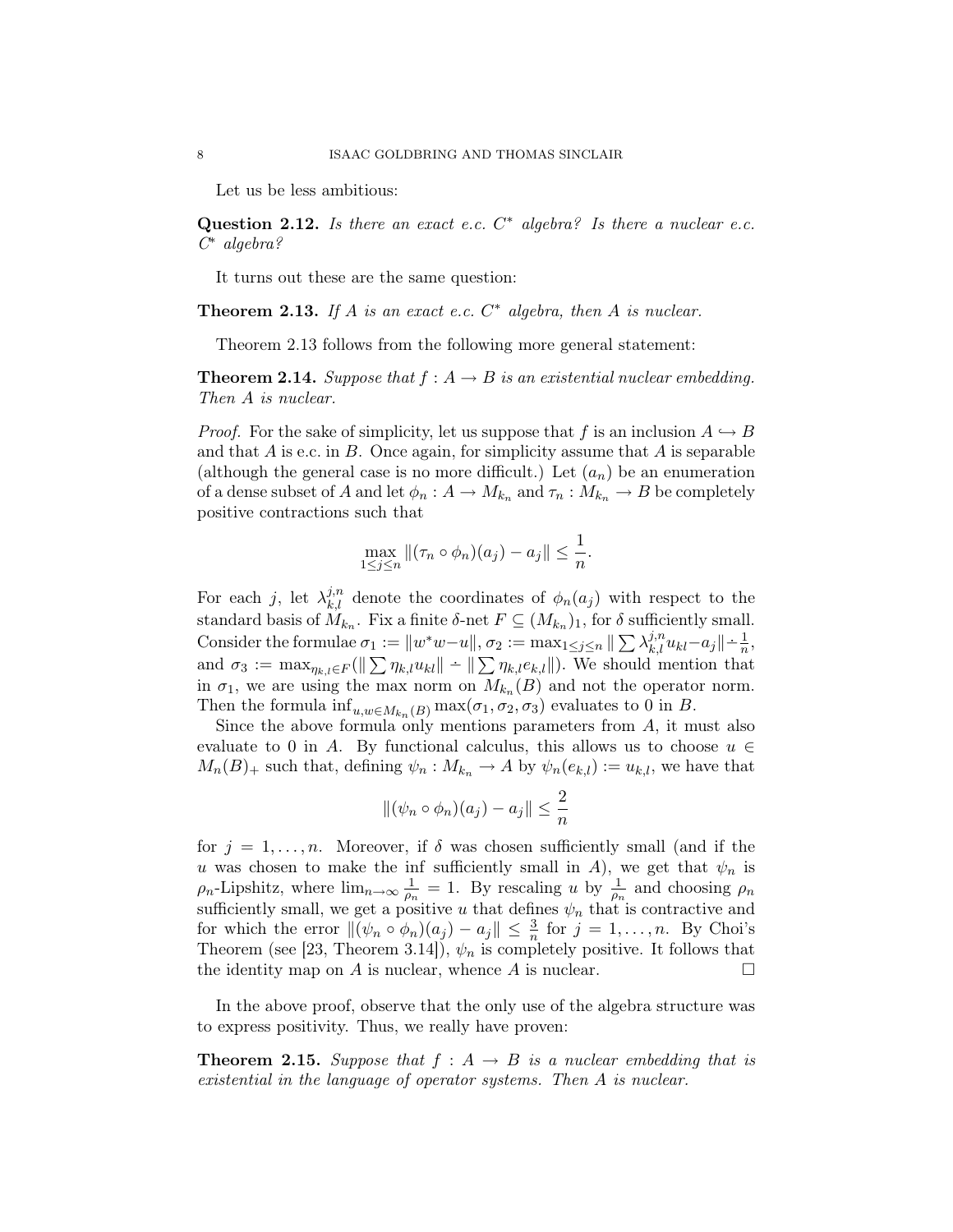Since there has yet to be any exposition of operator spaces and operator systems in continuous logic appearing in the literature, we take the opportunity to present this in Appendix B.

We would like to offer an alternative proof of the previous theorem. Without loss of generality, assume that  $A$  is a subalgebra of  $B$  such that the inclusion is nuclear and such that  $A$  is e.c. in  $B$  in the language of operator systems. Again, for simplicity, we assume that A is separable. Let  $(a_i)$  enumerate a countable dense subset of  $(A^+)_1$ . Fix  $j, \delta$  and choose n and u.c.p. maps  $\phi: A \to M_n(\mathbb{C})$  and  $\psi: M_n(\mathbb{C}) \to B$  so that the following condition (\*) holds:  $\max_{i \leq j} ||\psi \circ \phi(a_i) - a_i|| < \delta$ .

Recall that any positive matrix  $x \in M_n(\mathbb{C})$  can be written as a sum of *n* matrices of the form  $v^*v$  where  $v = (v_1, \ldots, v_n)$ . (Use the diagonalization.) Write  $\phi(a_i)$  as  $\sum_{k=1}^n (v_k^i)^* v_k^i$ . Examining the operator space duality  $\text{CP}(M_n(\mathbb{C}), B) \leftrightarrow M_n(\overline{B})^+$  we see that condition  $(*)$  is the same as

$$
\inf_{\Psi \in M_n(B)^+} \max_{i \le j} \|\sum_{k=1}^n v_k^i \Psi(v_k^i)^* - a_i\| < \delta.
$$

Since  $A$  is e.c. in  $B$  in the language of operator systems, we can find such  $\Psi_n \in M_n(A)^+$  instead. This concludes the proof.

The hypothesis in Theorem 2.15 really is a weakening of the hypothesis in Theorem 2.14:

**Proposition 2.16.** Suppose that A and B are unital  $C^*$  algebras such that A is a unital subalgebra of B. If A is e.c. in B in the language of  $C^*$  algebras then  $A$  is e.c. in  $B$  in the language of operator systems.

*Proof.* It was already proven in [11] that if A is elementary in B then  $M_n(A)$ is elementary in  $M_n(B)$ , the crucial point being that the operator norm on  $M_n(A)$  is a definable predicate in A, a fact due to Martino Lupini and proven here in Appendix C. A more careful analysis of this fact yields the proof of the current proposition. In Appendix C, we prove the following: let  $A$  be a C <sup>∗</sup> algebra and let

$$
X_{n,A} := \{(\vec{x}, \vec{y}) \in A_1^{2n} : \max\left(\left\|\sum x_i^* x_i\right\|, \left\|\sum y_i^* y_i\right\|\right) \le 1\}.
$$

Then for  $(a_{ij}) \in M_n(A)$  we have  $||(a_{ij})|| = \sup_{(\vec{x}, \vec{y}) \in X_{n,A}} || \sum x_i^* a_{ij} y_j ||$ . Moreover, the relation defining  $X_{n,A}$  is stable, whence  $X_{n,A}$  is uniformly definable in all C<sup>\*</sup> algebras in the sense that there is a formula  $\psi(\vec{x}, \vec{y})$  such that  $\psi(\vec{x}, \vec{y})^A$  is the distance between  $(\vec{x}, \vec{y})$  and  $X_{n,A}$  in all C<sup>\*</sup> algebras A. (See [6, Lemma 2.1] for a proof of the preceding fact.) By the proof of [1, Theorem 9.17], it follows that there is a formula (as opposed to an arbitrary definable predicate)  $\Phi_n((z_{ij}))$  such that, for all C<sup>∗</sup> algebras A and all  $(a_{ij}) \in M_n(A)$ we have  $\Phi_n((a_{ij}))^A = ||(a_{ij})||$ . Finally, it remains to notice that  $\Phi_n$  is approximable by quantifier-free formulae, uniformly in all  $C^*$  algebras, whence any existential statement about  $M_n(A)$  in the language of operator systems can be approximated by existential statements about  $M_n(A)$  in the language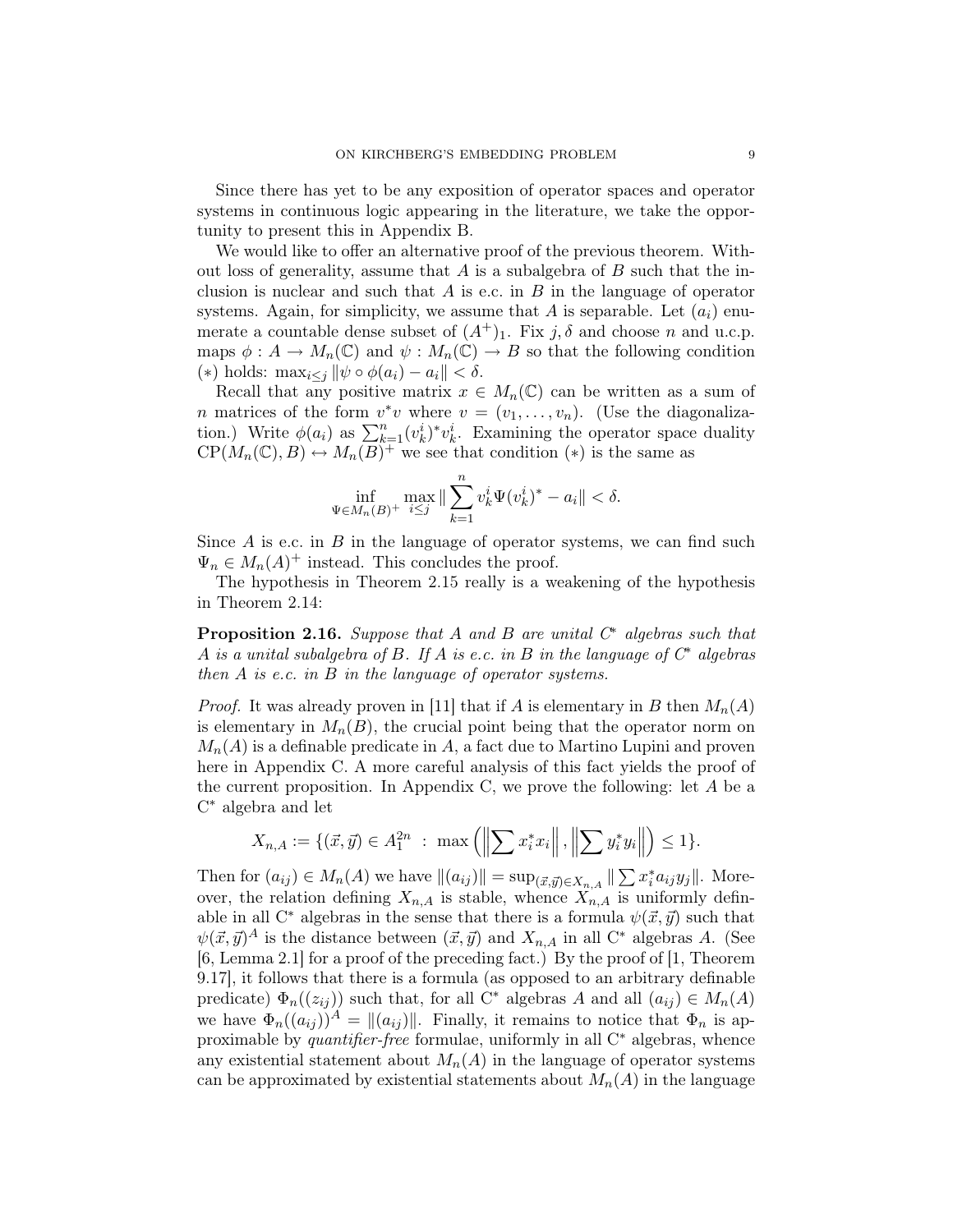of C<sup>∗</sup> algebras, finishing the proof of the proposition. Indeed, by a standard quantifier-elimination test (see [1, Proposition 13.2]), it suffices to show that whenever  $A$  is a  $C^*$  algebra that is a common subalgebra of the  $C^*$  algebras B and C, then for any  $(a_{ij}) \in M_n(A)$ , we have  $\Phi_n((a_{ij}))^B = \Phi_n((a_{ij}))^C$ , which clearly holds as the operator norm on  $M_n(A)$  is the restriction of both the operator norm on  $M_n(B)$  and the operator norm on  $M_n(C)$ .

There is something a bit strong about asking that a  $C^*$  algebra be existentially closed as an operator system for it would require, by definition, that A be existentially closed in all operator systems in which A admits a complete order embedding. In particular, it would imply that any embedding of A into a  $\mathrm{C}^*$  algebra that is merely a complete order embedding is an existential embedding. This requirement is so strong that the first author and Martino Lupini were able to prove in [17] that if A is an existentially closed  $C^*$  algebra, then A is not existentially closed as an operator system. Thus, it seems appropriate to allow for an intermediate notion.

**Definition 2.17.** We say that a  $C^*$  algebra A is semi-existentially closed as an operator system (resp. semi-existentially closed as an operator space) if, for any unital inclusion  $A \subseteq B$  of  $C^*$  algebras, any existential formula  $\varphi(x)$  in the language of operator systems (resp. in the language of operator spaces), and any tuple a from A, we have  $\varphi(a)^A = \varphi(a)^B$ .

We can thus restate Theorem 2.16 as follows: if a  $C^*$  algebra is existentially closed (as a C<sup>∗</sup> algebra), than it is semi-existentially closed as an operator system.

Theorem 2.13 tells us that we should focus our attention on the search for an e.c. nuclear C<sup>∗</sup> algebra. If we search for a separable nuclear C<sup>∗</sup> algebra, we know where to search:

**Proposition 2.18.** If A is a separable unital e.c. nuclear  $C^*$  algebra, then  $A \cong \mathcal{O}_2$ .

*Proof.* Since A is e.c., we have  $A \otimes \mathcal{O}_2 \cong A$ . However, because A is simple and nuclear, by Kirchberg's " $A \otimes \mathcal{O}_2$  Theorem" (see [25, Theorem 7.1.2]), we have that  $A \otimes \mathcal{O}_2 \cong \mathcal{O}_2$ , whence we have  $A \cong \mathcal{O}_2$ .

Thus even though there are uncountably many separable e.c. C<sup>\*</sup>-algebras, at most one of them,  $\mathcal{O}_2$ , can be exact. The obvious question is: is  $\mathcal{O}_2$  e.c.? This turns out to be equivalent to KEP; see Theorem 3.3.

We just saw that  $\mathcal{O}_2$  is the only possible nuclear (even exact) separable e.c. nuclear  $C^*$  algebra. The next result says that  $\mathcal{O}_2$  is the only possible separable e.c. C<sup>∗</sup> algebra satisfying some other properties.

**Proposition 2.19.** Let A be unital separable e.c.  $C^*$  algebra. Then the following are equivalent:

 $(1)$   $A \cong \mathcal{O}_2;$ (2)  $A \cong A \otimes_{\min} A;$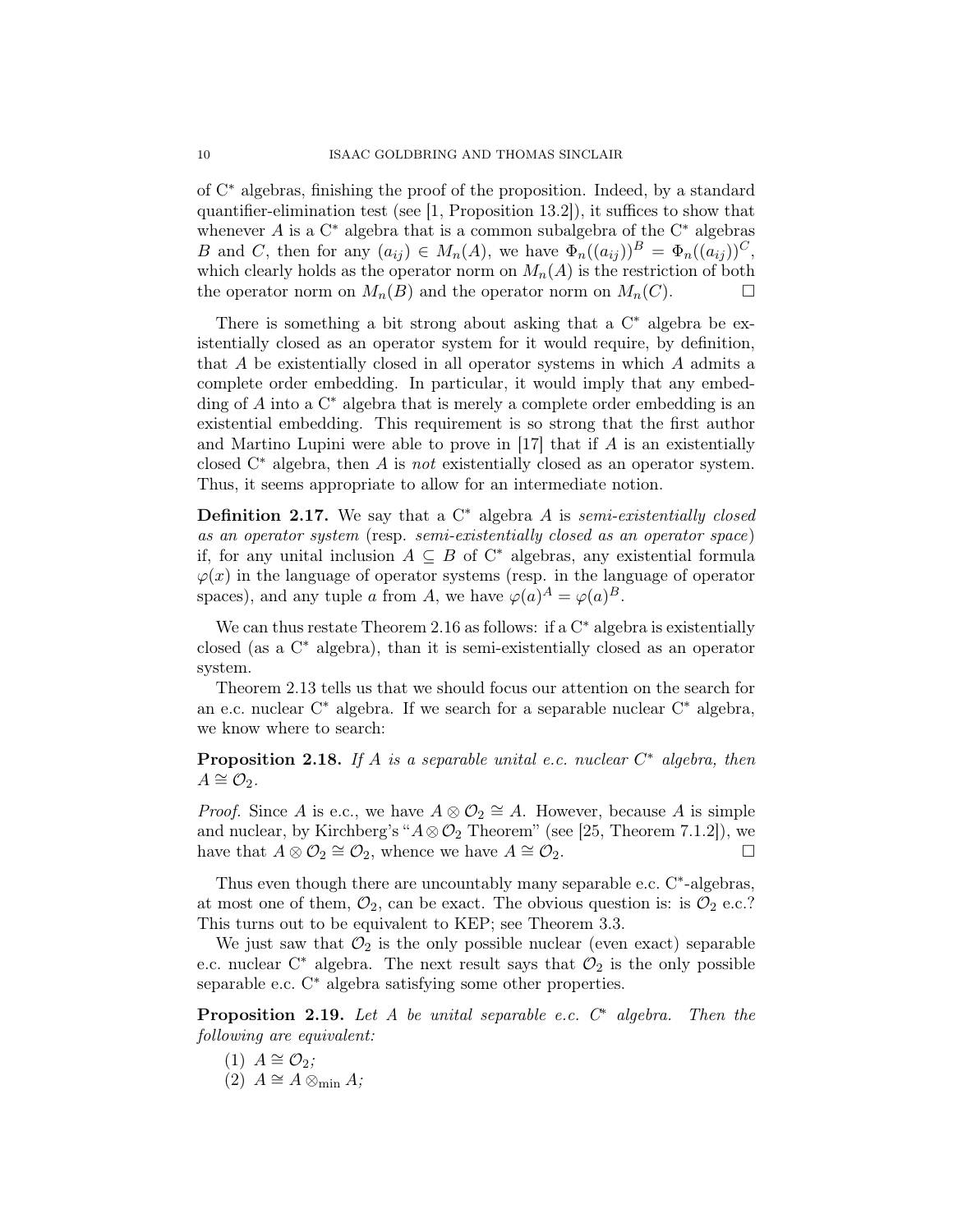- (3) The "flip"  $(a \otimes b) \rightarrow (b \otimes a)$  is an approximately inner automorphism of  $A \otimes_{\min} A$ ;
- (4) The embeddings  $A \otimes 1$  and  $1 \otimes A$  into  $A \otimes_{\min} A$  are approximately unitarly equivalent.

*Proof.* (1)⇒(2) is trivial. (2)⇒(3) holds since  $A \otimes_{\min} A$  would be e.c., hence any automorphism would be approximately inner. (3)⇒(4) is clear. (4)⇒ A is nuclear ([22, Lemma 3.10]), which implies (1) by the previous proposition.  $\Box$ 

In fact, the above argument shows that the only possible e.c. "tensor square" is  $\mathcal{O}_2$ , that is, the only possible separable e.c. B such that  $B \cong A \otimes A$ for some A is  $\mathcal{O}_2$ .

# 2.3. K-theory.  $1$

In this subsection, we show that e.c.  $C^*$  algebras have trivial K-theory. Since e.c.  $C^*$  algebras are  $\mathcal{O}_2$ -stable, the results of this subsection follow from the fact (pointed out to us by Chris Phillips) that  $A \otimes \mathcal{O}_2$  has trivial K-theory for any  $C^*$  algebra A. Since this aforementioned fact uses the Künneth formula for C<sup>∗</sup> algebras (see [27]) together with the fact that  $\mathcal{O}_2$ belongs to the so-called "bootstrap class" (see [25, Section 4.2]), we prefer to give completely elementary arguments, which further highlight the role of existential closedness in connection with familiar C<sup>∗</sup>-algebraic concepts.

**Proposition 2.20.** If A is an e.c.  $C^*$  algebra, then  $K_0(A) = \{0\}.$ 

*Proof.* Suppose that A is an e.c. C<sup>\*</sup> algebra and  $p \in P(M_m(A))$  and  $q \in$  $P(M_n(A))$  with  $m \leq n$ . We claim that p and q are stably equivalent, so that  $K_0(A)^+=\{0\}$ . Suppose that A is concretely represented as a C<sup>\*</sup> subalgebra of  $\mathcal{B}(H)$  where H is an infinite-dimensional Hilbert space. Since  $K_0(\mathcal{B}(H))^+=\{0\}$ , we know that there is  $r \in P(M_k(\mathcal{B}(H)))$  such that  $p \oplus r \oplus 0_{n-m} \sim q \oplus r$ , that is, there is  $x \in M_{n+k}(A)$  such that

 $p \oplus r \oplus 0_{n-m} = x^*x$ ,  $q \oplus r = xx^*$ .

Thus, in  $\mathcal{B}(H)$ , the following sentence evaluates to 0:

 $\inf_{r \in M_k} \inf_{x \in M_{n+k}} \max(d(r, r^*), d(r, r^2), d(p \oplus r \oplus 0_{n-m}, x^*x), d(q \oplus r, xx^*)).$ 

Once again, the d symbols refer to the max norm on the appropriate matrix algebras and not the operator norm. In connection with the previous sentence, it is useful to note that, for  $M_k(A)$ , the operator norm is bounded sentence, it is useful to note<br>by  $\sqrt{k}$  times the max norm.

Fix  $\epsilon_0$  such that, for all  $C^*$  algebras B and all projections  $p, q \in B$ , we have that  $p$  and  $q$  are Murray-von Neumann equivalent if and only if there is  $b \in B$  such that  $\max(||p - b^*b||, ||q - bb^*||) < \epsilon_0$ . Since A is e.c., using functional calculus, we may find  $r \in P(M_k(A))$  and  $x \in M_{n+k}(A)$  such that

<sup>1</sup>The remaining two subsections are not needed in connection with the material on Kirchberg's Embedding Problem appearing in the next section.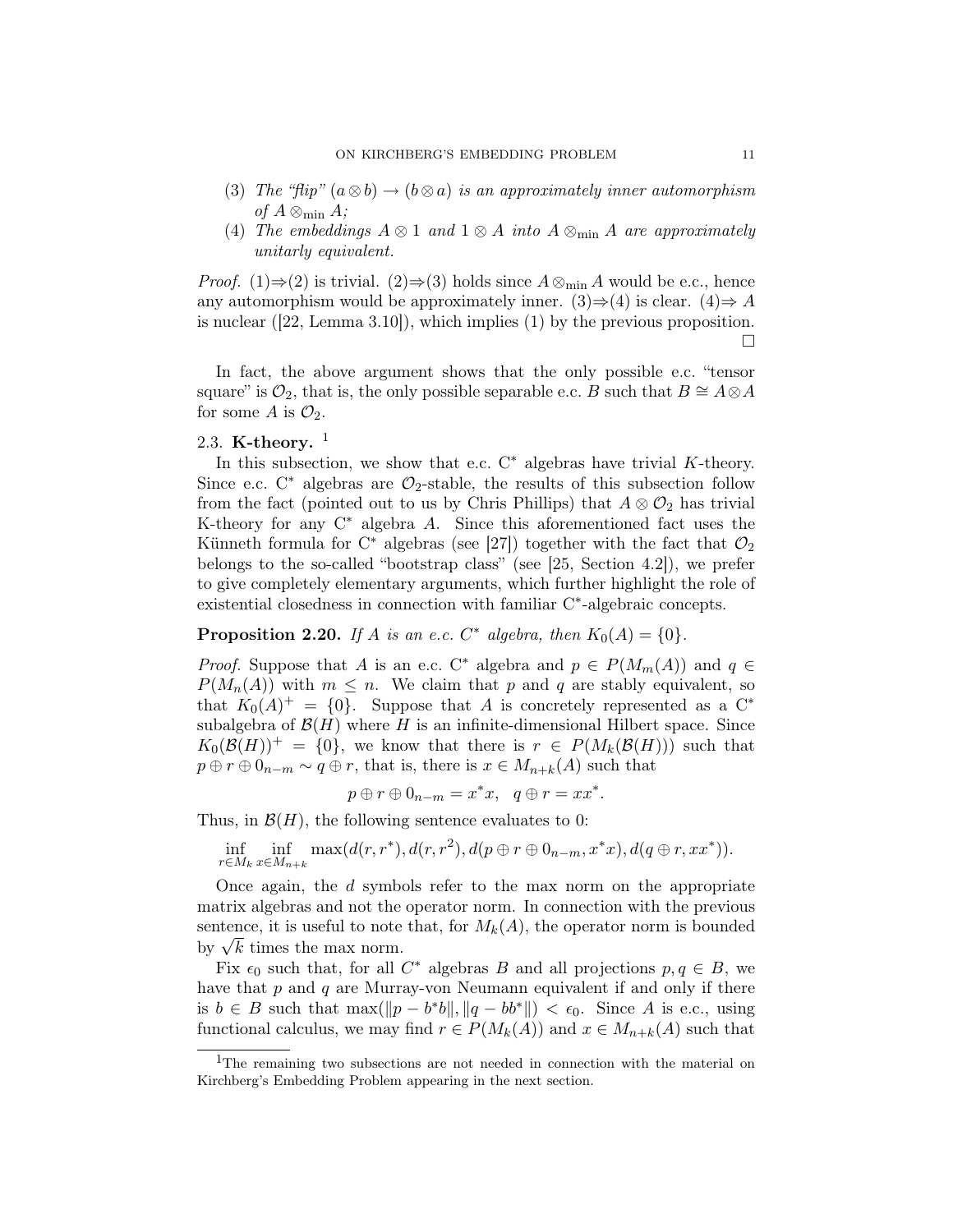$d(p \oplus r \oplus 0_{n-m}, x^*x), d(q \oplus r, xx^*) < \frac{\epsilon_0}{\sqrt{n+k}}$ , whence they are within  $\epsilon_0$  in operator norm. It follows that p and q are stably equivalent in A.  $\Box$ 

**Proposition 2.21.** If A is an e.c.  $C^*$  algebra, then  $K_1(A) = \{0\}$ .

*Proof.* For  $m \geq 1$ , let  $U_m(A)$  denote the unitary group of  $M_m(A)$ . Fix  $u \in U_m(A)$  and  $v \in U_n(A)$ . We want to show that  $u \sim_1 v$ . Since  $\mathcal{B}(H)$ has trivial K<sub>1</sub>, there is  $k \geq \max(m, n)$  such that  $u \oplus 1_{k-m} \sim_h v \oplus 1_{k-n}$ , say witnessed by the path  $\alpha : [0,1] \to U(H^k)$ . By uniform continuity of the path, there is  $j \geq 1$  such that

$$
\inf_{y_1,\ldots,y_j\in M_k(B(H))}\varphi(u,v,\vec{y})
$$

evaluates to 0 in  $B(H)$ , where, setting

$$
\varphi_1(\vec{y}) := \max_{1 \leq i \leq j} \max(d(y_i^* y_i, 1), d(y_i y_i^*, 1))
$$

and

$$
\varphi_2(\vec{y}) := \max_{1 \le i < j} (d(y_i, y_{i+1}) - \frac{1}{2}),
$$

 $\varphi(u, v, \vec{y})$  is the formula

$$
\max(\varphi_1(\vec{y}), \varphi_2(\vec{y}), d(u \oplus 1_{k-m}, y_1) \doteq \frac{1}{2}, d(y_j, v \oplus 1_{k-n}) \doteq \frac{1}{2}).
$$

Once again, the metric is the max metric. Since  $A$  is e.c., the value of the sen-Once again, the metric is the max metric. Since A is e.c., the value of the sentence is 0 in A as well. Since the operator norm on  $M_k(A)$  is bounded by  $\sqrt{k}$ times the max norm and since the unitary group of a  $C^*$  algebra is definable, there are actual unitaries making this inf as small as we want. Since elements of the unitary group that are sufficiently close are automatically homotopy equivalent, we get that  $u \sim_1 v$  in A. It follows that  $K_1(A) = \{0\}.$ 

One can play a similar game to show that an e.c.  $C^*$  algebra has trivial Cuntz semigroup.

# 2.4. Connection with the Weak Expectation Property. We recall the following

**Definition 2.22.** Let  $A \subset B$  be a unital inclusion of C<sup>\*</sup>-algebras. We say that B is weakly injective relative to A if there exists a contraction  $\phi$ :  $B \to A^{**}$  such that  $\phi|_A = id_A$  (the map  $\phi$  is known as a weak conditional expectation). We say that A has the *weak expectation property* (WEP) of Lance if every unital extension  $A \subset B$  of A is weakly injective relative to A.

We remark that the canonical extension  $\phi^{**}: B^{**} \to A^{**}$  can be shown to be a norm one projection from  $B^{**}$  onto  $A^{**}$  (see [21], p. 459). By Tomiyama's theorem,  $\phi^{**}$  is u.c.p. whence so is  $\phi$ .

An operator system  $X \subset \mathcal{B}(H)$  is weakly injective (or almost injective in the terminology of [8]) if there is a u.c.p. extension  $\phi : \mathcal{B}(H) \to \overline{X}$  of the identity id :  $X \to X$ , where  $\overline{X}$  is the weak closure of X. The following proposition is heavily inspired by an argument of Choi and Effros (see [8, Theorem 3.4]).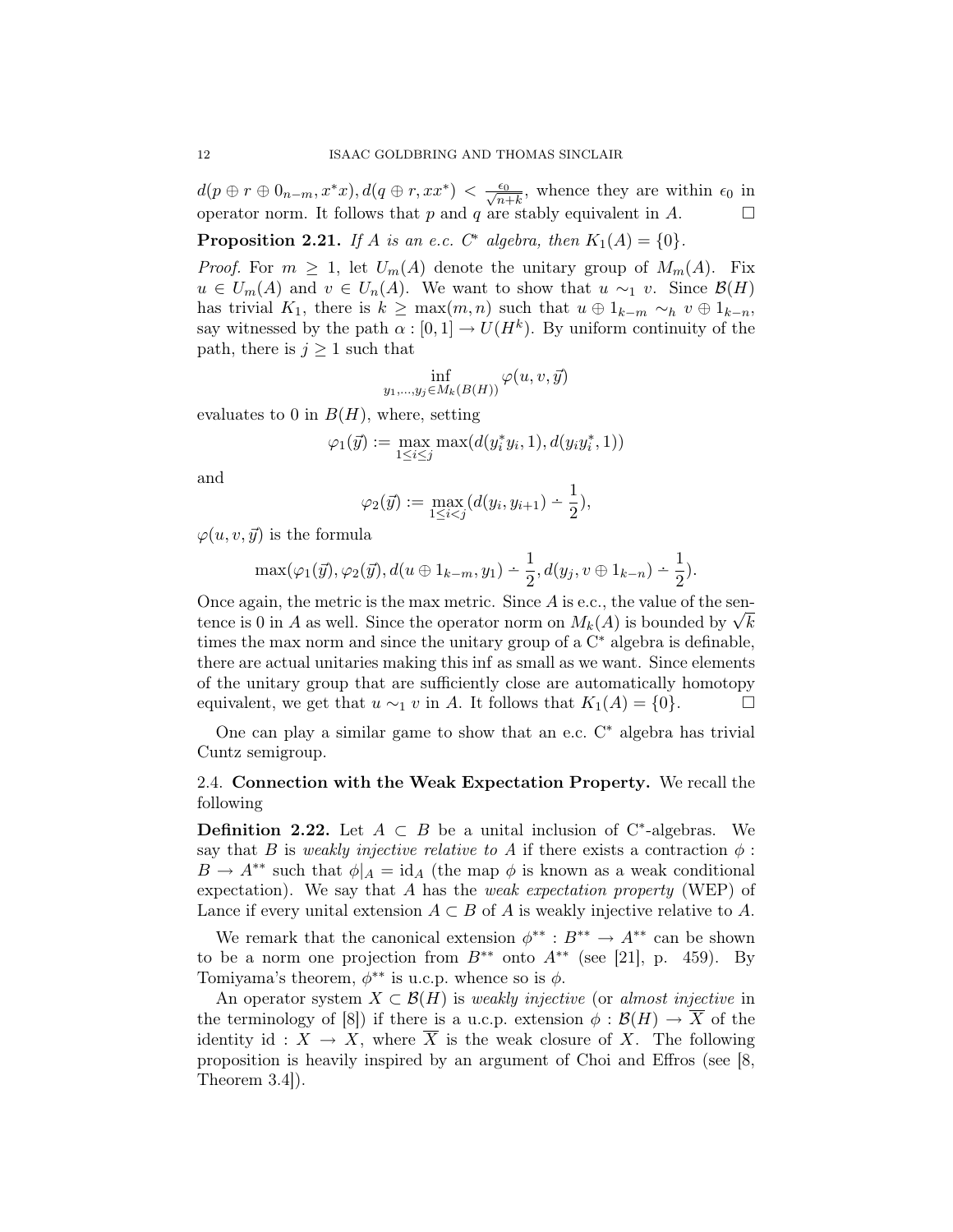**Proposition 2.23.** Let  $X \subset \mathcal{B}(H)$  be an operator system. If X is e.c. as an operator system in  $\mathcal{B}(H)$ , then X is weakly injective.

*Proof.* Let  $\mathcal{C}_n$  be the positive cone in  $M_n(\bullet)$ . Consider the existential formulae

$$
\phi_{n,k,\sigma}(a,b) = \inf_{x \in \mathcal{C}_n} ||[a_{ij} + \sigma_{ij}^1 b_1 + \cdots + \sigma_{ij}^k b_k] - x||
$$

where  $[a_{ij}] \in M_n(\bullet)$  is a self-adjoint matrix and  $\sigma = (\sigma^1, \ldots, \sigma^k) \in M_n(\mathbb{C})^k$ is self-adjoint. For  $b = (b_1, \ldots, b_k) \in \mathcal{B}(H)^k$  self-adjoint, operator systems  $X \subset Y \subset \mathcal{B}(H)$ , and  $b' \in Y^k$ , note that the linear map

$$
\eta: X + \mathbb{C}b_1 + \cdots + \mathbb{C}b_k \to Y, \quad \eta(x + \sum_l \lambda_l b_l) := x + \sum_l \lambda_l b'_l
$$

is u.c.p. if and only if, for every self-adjoint  $a \in M_n(X)$  and every self-adjoint  $\sigma \in M_n(\mathbb{C})^k$ , we have  $\phi_{n,k,\sigma}(a,b)^{\mathcal{B}(H)} = 0$  implies  $\phi_{n,k,\sigma}(a,b')^Y = 0$ . Call a formula  $\phi_{n,k,\sigma}(a, y)$  admissible if  $(\inf_y \phi_{n,k,\sigma}(a, y))^{\mathcal{B}(H)} = 0$ .

Note that the set  $W_{n,k,\sigma,a,\epsilon} := \{b \in X^k : ||b|| \leq 1, \phi_{n,k,\sigma}(a,b)^X < \epsilon\}$  is a bounded subset of  $X$ , so its weak closure is weakly compact. Since  $X$  is e.c., the family  $(W_{n,k,\sigma,a,\epsilon})$ , where we only consider admissible  $\phi_{n,k,\sigma}(a, y)$ , has the finite intersection property, whence the intersection of their weak closures is non-empty. This shows that for every  $b \in \mathcal{B}(H)^k$ , there is a u.c.p. map  $\eta_b : X + \mathbb{C}b_1 + \cdots + \mathbb{C}b_k \to \overline{X}$  which extends the identity on X. Letting  $\mathcal F$  be the net all of finite subsets of self-adjoint elements of  $\mathcal B(H)$  directed by inclusion, we have that any weak cluster point  $\eta$  of  $\{\eta_b : b \in \mathcal{F}\}\)$  is a u.c.p. map  $\eta : \mathcal{B}(H) \to \overline{X}$  which extends the identity on X, whence X is weakly injective.

If A is a C<sup>\*</sup>-algebra, then choosing the embedding  $A \subset \mathcal{B}(H_u)$  in the universal representation, we have that that the following corollary holds by [8, Corollary 6.3].

Corollary 2.24. If A is a unital  $C^*$  algebra that is semi-existentially closed as an operator systems, then A has the WEP.

We would next like to offer an alternative proof of Corollary 2.24. First, for a positive element  $a$  of an operator system  $S$ , we say that  $a$  is *strictly* positive if there is  $r > 0$  such that  $a \geq r$ . According to [3, Section II.4.2], if A is a *unital*  $C^*$  algebra, then a positive element a of A is strictly positive if and only if  $a$  is invertible. It is an easy exercise to check that these two notions of strictly positive agree for elements of unital  $C^*$  algebras. We need the following recent theorem of Farenick, Kavruk, and Paulsen.

**Theorem 2.25** ([15]). Suppose that  $A \subseteq \mathcal{B}(H)$  is a unital  $C^*$  algebra. The following are equivalent:

 $(1)$  A has WEP;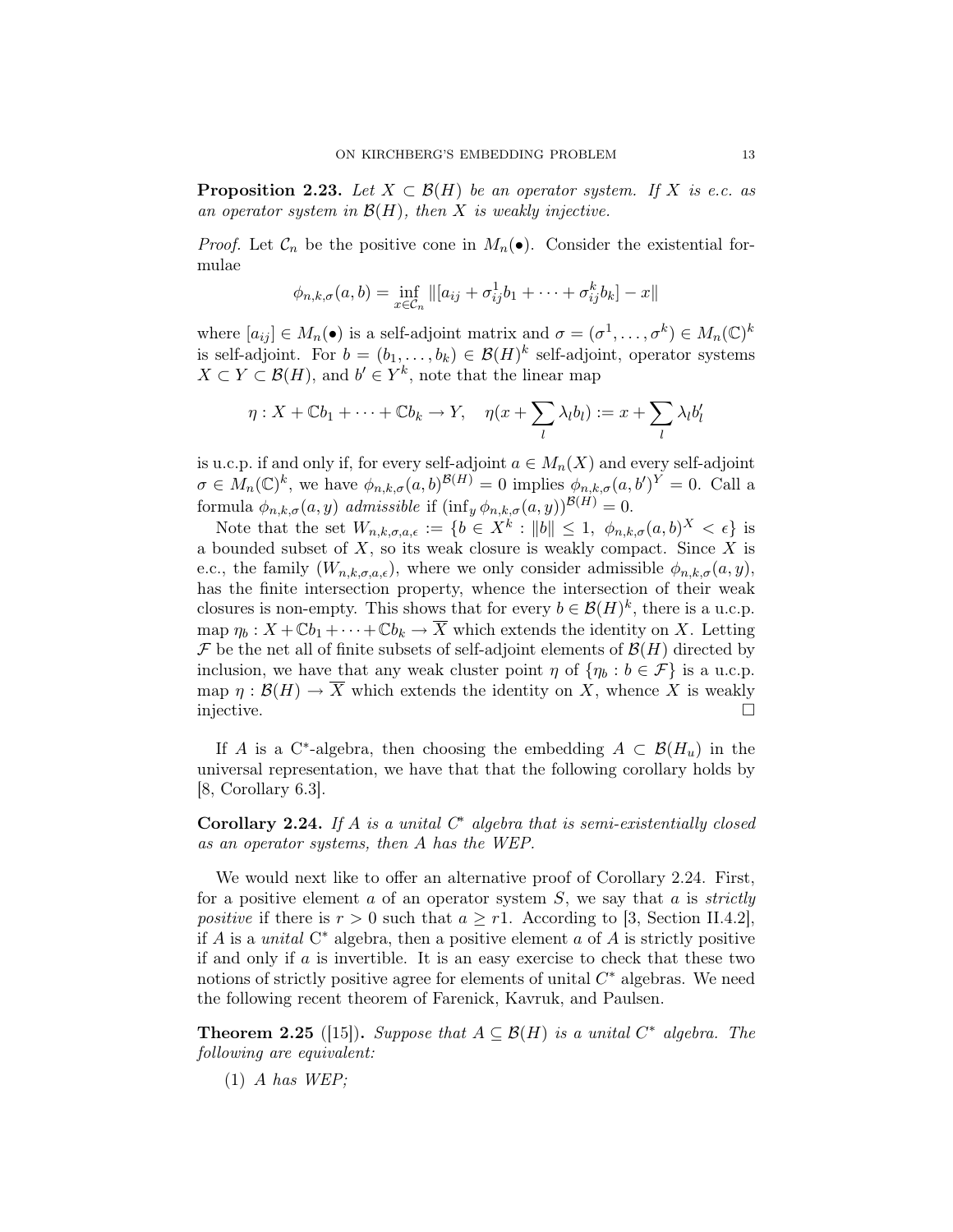(2) Whenever, for arbitrary  $p \in \mathbb{N}$ , there exists  $x_1, x_2 \in M_p(A)$  and  $a, b, c \in M_p(\mathcal{B}(H))$  such that  $a + b + c = 1$  and the matrix

$$
\begin{bmatrix} a & x_1 & 0 \\ x_1^* & b & x_2 \\ 0 & x_2^* & c \end{bmatrix}
$$

is strictly positive in  $M_{3p}(\mathcal{B}(H))$ , then there also exist  $\tilde{a}, \tilde{b}, \tilde{c}$  in  $M_p(A)$ with the same property.

We can use the previous theorem to give an alternative proof of Corollary 2.24. We verify condition (2) in the previous theorem. Fix  $x_1, x_2, a, b, c$  as in the condition; call that matrix u. Take  $r > 0$  such that  $u - rI$  is positive in  $M_{3p}(\mathcal{B}(H))$ , say  $u-rI=d^*d$ . Fix  $s>0$  very small. Then since A is e.c., A has elements  $a', b', c', d'$  such that  $a' + b' + c'$  is within s of 1 (in the max metric on  $M_p(A)$  and such that  $u' - r1$  is within s of  $(d')^*d'$  (again, with the max metric on  $M_{3p}(A)$ ; here u' denotes the corresponding matrix with the primed elements replacing the original elements. By perturbing  $a', b', c'$ we may assume that  $a', b', c'$  are self-adjoint and add up to 1, and perhaps now  $u'-r1$  is within 2s of  $(d')^*d'$ . Now by functional calculus, there is  $t>0$ such that  $u'-t1$  is positive, whence u' is strictly positive again.

We would like to thank David Sherman for pointing out that the previous theorem ought to imply Corollary 2.24.

Remark. Corollary 2.24 yields yet another proof of the fact that e.c. exact C <sup>∗</sup> algebras are nuclear. Indeed, by the results of [9], an exact C<sup>∗</sup> algebra is nuclear if and only if it has WEP.

Corollary 2.26. If a unital inclusion  $A \subset B$  of  $C^*$ -algebras is existential in the language of operator systems, then A has the WEP if B has the WEP.

Since Kirchberg proved that the Connes Embedding Problem (CEP) is equivalent to  $C^*(\mathbb{F}_{\infty})$  having WEP, we see that CEP follows from  $C^*(\mathbb{F}_{\infty})$ being semi-existentially closed as an operator system. (We already know that it is not e.c. as a C<sup>∗</sup> algebra.) In fact, since any injective von Neumann algebra has the WEP, CEP would follow as a consequence of there existing an embedding  $C^*(\mathbb{F}_{\infty}) \hookrightarrow \mathcal{R}$  which is existential in the language of operator systems (again, the Dixmier property obstructs any such embedding from being existential in the language of C<sup>∗</sup> -algebras). Perhaps the existence of such an existential embedding (or at least such a positively existential embedding, see below) is equivalent to CEP. Also, by [15, Theorem 7.2], we have:

Corollary 2.27. If  $C^*(\mathbb{F}_2)$  is semi-existentially closed as an operator systems, then CEP holds.

We now present a partial converse to Corollary 2.24. For the moment, we work in an arbitrary continuous signature  $\mathcal{L}$ . Suppose that  $\mathcal{M}$  and  $\mathcal{N}$  are  $\mathcal{L}$ structures. We say a function  $F : \mathcal{M} \to \mathcal{N}$  is a *homomorphism* if it respects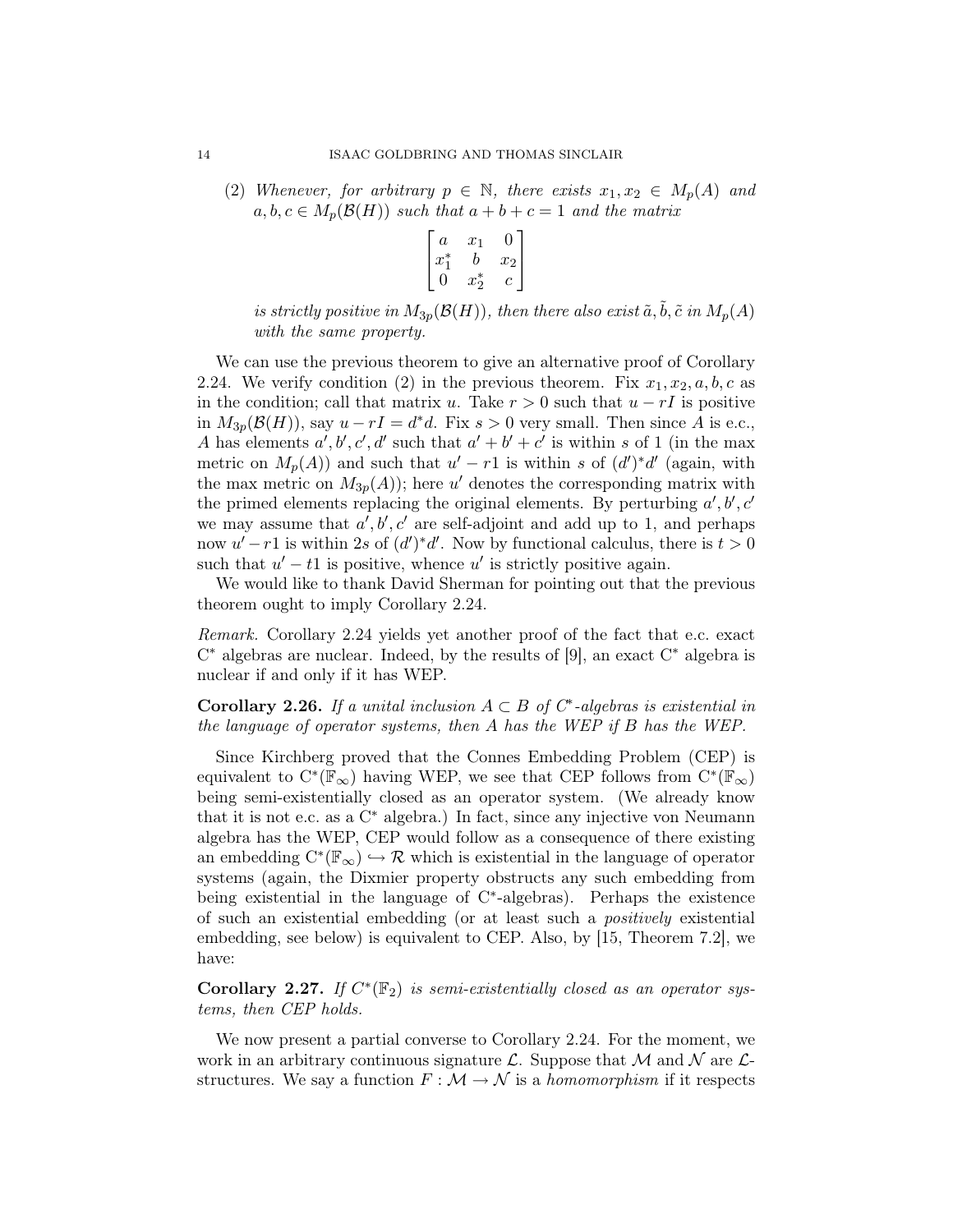the interpretations of function and constant symbols and is contractive with respect to predicate symbols, that is,  $P^{\mathcal{N}}(F(a)) \leq P^{\mathcal{M}}(a)$ . For example, u.c.p. maps between operator systems are homomorphisms.

We call a quantifier-free formula  $\varphi(v)$  *positive* if, for any *L*-structures M and N, any homomorphism  $F : \mathcal{M} \to \mathcal{N}$ , and any tuple a from M, we have  $\varphi(F(a))^{\mathcal{N}} \leq \varphi(a)^{\mathcal{M}}$ . This definition (which is a more general definition that that given in [28, Section 3] as the Lemma below establishes) is motivated by the fact from classical logic that a formula is positive (i.e., is built without using negations) if and only if its truth is preserved by homomorphisms. It turns out that many of the quantifier-free formulae considered above are positive. In fact, we now give a general result indicating how to produce a large collection of positive formulae.

We say that a continuous function  $f : [0,1]^n \rightarrow [0,1]$  is *increasing* if  $u_i \leq v_i$  for each i implies  $f(u_1, \ldots, u_n) \leq f(v_1, \ldots, v_n)$ . Notice that the nary connectives max and min as well as  $n$ -ary addition are all increasing. The following lemma is proven by a routine induction on complexity of formulae:

Lemma 2.28. If a quantifier-free formula is built using only increasing connectives, then it is a positive formula.

We say that an  $\mathcal{L}$ -structure is *positively existentially closed* (p.e.c.) if it satisfies the definition of being e.c. but only with respect to positive quantifier-free formulae. (In [28], the author uses the term "algebraically closed" instead of p.e.c.) There is also a natural notion of a  $C^*$  algebra being semi-positively existentially closed (semi-p.e.c.) as either an operator system or an operator space.

Inspecting the proof of Corollary 2.24, we actually showed:

**Corollary 2.29.** If A is a unital  $C^*$  algebra that is semi-p.e.c. as an operator systems, then A has WEP.

More generally, the proof of Proposition 2.23 shows:

Corollary 2.30. If  $A \subseteq B$  are  $C^*$  algebras such that A is p.e.c. in B as an operator system, then B is weakly injective relative to A.

Here is a partial converse to Corollary 2.24.

**Proposition 2.31.** Suppose that A is a unital  $C^*$  algebra with WEP. Further suppose that, for every faithful representation  $\pi : A \to \mathcal{B}(H)$ , we have A is positively e.c. in  $\pi(A)''$  in the language of operator systems. Then A is positively e.c. as an operator system

*Proof.* Suppose that S is an operator system with  $A \subseteq S \subseteq \mathcal{B}(H)$ . Using the conditional expectation  $\mathcal{B}(H) \to \pi(A)^{\prime\prime}$  (where  $\pi$  is the induced representation of A into  $\mathcal{B}(H)$ ) we see that any solution to a positive formula in S can be mapped to one in  $\pi(A)''$ ; now use the fact that A is positively e.c. in  $\pi(A)''$ .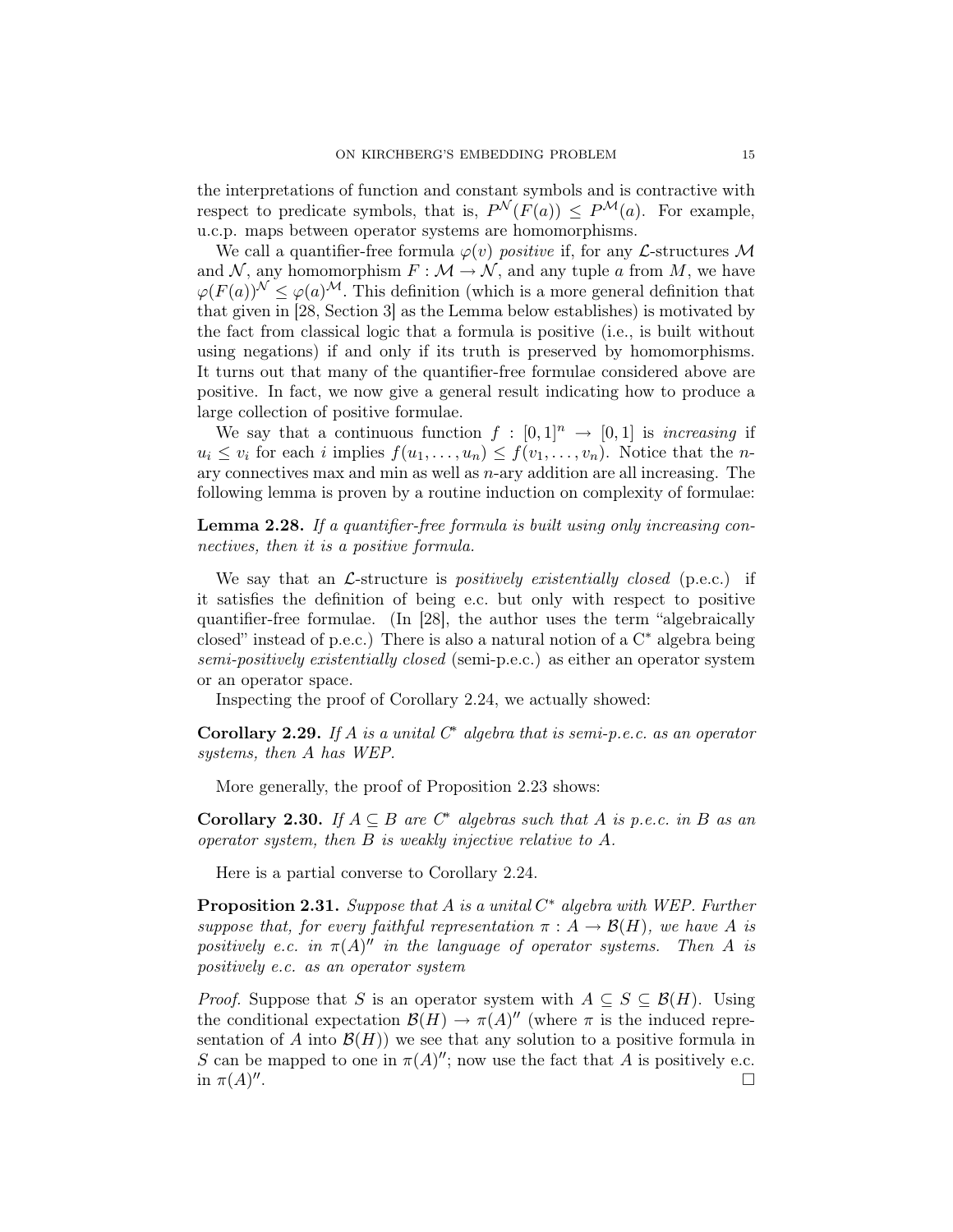Of course the preceding assumption can be replaced with the equivalent assumption that  $A$  is positively e.c. in  $A^{**}$ .

Recall that a von Neumann algebra is injective if and only if it has WEP. Consequently, we have:

Corollary 2.32. For a von Neumann algebra A, we have that A is injective if and only if it is positively e.c. in the class of operator systems.

Examining the proof of Theorem 2.14, we see that the quantifier-free formulae involved were positive. We thus have:

**Proposition 2.33.** Suppose that A is a separable exact  $C^*$  algebra. Then A is nuclear if and only if A is positively e.c. in  $\mathcal{O}_2$  in the language of operator systems.

*Proof.* If A is nuclear, then we have a conditional expectation from  $\mathcal{O}_2$  to A, which implies that A is positively e.c. in  $\mathcal{O}_2$ . The remarks preceding this proposition yield the converse.

We next remark on the connection between the WEP and existential closedness in the language of operator *spaces*. For a map  $\phi : A \rightarrow B$ , let  $\|\phi\|_n = \|\phi\otimes id_{M_n(\mathbb{C})}\|.$  Note that  $\|\phi\|_n \leq \|\phi\|_{n+1}$  since  $M_n(\mathbb{C}) \to M_{n+1}(\mathbb{C})$ embeds (non-unitally). Consider the following properties:

- ( $\alpha$ ) For every unital inclusion  $A \subset B$  of C<sup>\*</sup>-algebras and every finitedimensional subspace  $E \subset B$  and every  $\epsilon > 0$  there exists a map  $\phi: E \to A$  such that  $\|\phi\| < 1 + \epsilon$  and  $\phi|_{E \cap A} = \mathrm{id}_{E \cap A}$ .
- $(\alpha')$  For every unital inclusion  $A \subset B$  of C<sup>\*</sup>-algebras and every finitedimensional subspace  $E \subset B$  and every  $\epsilon > 0$  there exists a map  $\phi: E \to A$  such that  $\|\phi\| \leq 1$  and  $\|\phi\|_{E\cap A} - \mathrm{id}_{E\cap A}\| < \epsilon$ .
- ( $\beta$ ) For every unital inclusion  $A \subset B$  of C<sup>\*</sup>-algebras and every finitedimensional subspace  $E \subset B$  and every  $\epsilon > 0$  there exists a map  $\phi: E \to A$  such that  $\|\phi\|_{\text{cb}} < 1 + \epsilon$  and  $\phi|_{E \cap A} = \text{id}_{E \cap A}$ .
- $(\beta')$  For every unital inclusion  $A \subset B$  of C<sup>\*</sup>-algebras and every finitedimensional subspace  $E \subset B$  and every  $\epsilon > 0$  there exists a map  $\phi: E \to A$  such that  $\|\phi\|_{cb} \leq 1$  and  $\|\phi\|_{E\cap A} - \mathrm{id}_{E\cap A}\| < \epsilon$ .
- (γ) For every unital inclusion  $A ⊂ B$  of C<sup>\*</sup>-algebras and every finitedimensional subspace  $E \subset B$  and every  $n, \epsilon > 0$  there exists a map  $\phi: E \to A$  such that  $\|\phi\|_n < 1 + \epsilon$  and  $\phi|_{E \cap A} = \mathrm{id}_{E \cap A}$ .
- $(γ')$  For every unital inclusion  $A \subset B$  of C<sup>\*</sup>-algebras and every finitedimensional subspace  $E \subset B$  and every  $n, \epsilon > 0$  there exists a map  $\phi: E \to A$  such that  $\|\phi\|_n \leq 1$  and  $\|\phi\|_{E\cap A} - \mathrm{id}_{E\cap A}\| < \epsilon$ .

Clearly we have that  $(\beta) \Rightarrow (\gamma) \Rightarrow (\alpha)$ . Note that  $(\beta) \Leftrightarrow (\beta')$  by standard operator space perturbation techniques, and the equivalences  $(\alpha) \Leftrightarrow (\alpha')$ and  $(\gamma) \Leftrightarrow (\gamma')$  are standard. Then A has the WEP  $\Leftrightarrow (\alpha')$  (the non-trivial implication is the principle of local reflexivity for Banach spaces, see Lemma 13.3.2 in [5] for a proof of this equivalence), and  $(\beta) \Rightarrow A$  is semi-p.e.c. as an operator space (c.b. maps are homomorphisms in the category of operator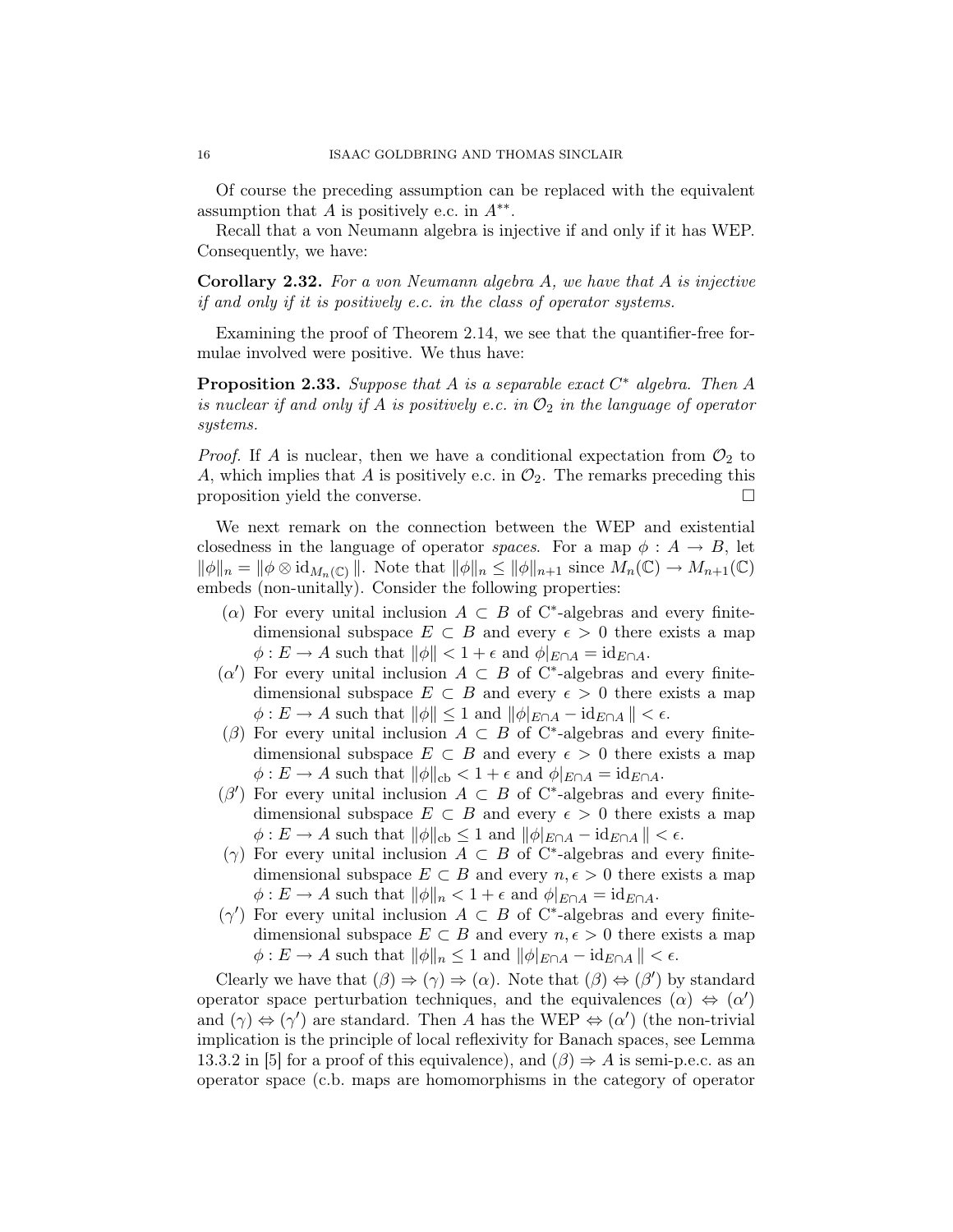spaces). In fact, it is not much harder to see that  $(\gamma)$  is sufficient to ensure A is semi-p.e.c. as an operator space.

Proposition 2.34. If A has the WEP, then A is semi-p.e.c. as an operator space.

*Proof.* We need only show that WEP  $\Rightarrow$  ( $\gamma'$ ). Let  $\phi : B \rightarrow A^{**}$  be a weak conditional expectation. Since  $\phi$  is u.c.p.,  $\phi_n : M_n(B) \to M_n(A^{**}) \cong$  $M_n(A)^{**}$  is contractive; since  $\phi_n$  restricts to the identity on  $M_n(A)$ , it follows that  $\phi_n$  is a weak conditional expectation.

Let  $F \subset B$  be a finite-dimensional operator system and define  $E := F \cap A$ so that  $M_n(E) = M_n(F) \cap M_n(A)$ . By the princple of local reflexivity, we have that for every  $\epsilon > 0$ , there is a contraction  $\phi' : M_n(F) \to M_n(A)$  so that  $\|\mathrm{id}_{M_n(E)} - \phi'\|_{M_n(E)} \| < \epsilon$ . Since interchanging rows or columns is an isometry on  $M_n(B)$  or  $M_n(A)$  and  $\mathrm{id}_{M_n(E)}$  commutes with these operations, by averaging we may assume without loss of generality that  $\phi'$  commutes with interchanging any rows or columns. In particular  $\phi'(e_{ij} \otimes x)_{ij} = \phi''(e_{kl} \otimes x)_{ij}$  $(x)_{kl}$  for any  $i, j, k, l \in \{1, ..., n\}, x \in F$ . It is easy to see that  $\phi''(e_{ij} \otimes$  $f(x) := e_i \phi'(e_{ij} \otimes x) e_j$  is again a contraction so that  $\phi'' = id_{M_n(\mathbb{C})} \otimes \psi$  with  $\|\operatorname{id}_E - \psi|_E \| < \epsilon.$ 

We have thus seen that, for a unital  $C^*$  algebra A, we have that the following conditions are successively weaker:

- (1) A is semi-p.e.c. as an operator system;
- $(2)$  A has WEP;
- (3) A is semi-p.e.c. as an operator space.

This leads naturally to the following

Question 2.35. For a unital  $C^*$  algebra A, do we have that A is semi-p.e.c. as an operator system if and only if A is semi-p.e.c. as an operator space?

A positive answer to the above question would have two nice consequences. First, there would now be two new nontrivial definitions of WEP for operator systems. Secondly, we would have a new equivalent formulation of CEP, namely that  $C^*(\mathbb{F}_{\infty})$  is semi-p.e.c. as an operator system.

Recall from [9] that a  $C^*$  algebra A is said to be approximately injective if given finite-dimensional operator systems  $E_1 \subseteq E_2 \subseteq \mathcal{B}(H)$ , a completely positive map  $\phi_1 : E_1 \to A$ , and  $\epsilon > 0$ , there is a completely positive map  $\phi_2: E_2 \to A$  such that  $\|\phi_2\|_{E_1} - \phi_1 \| < \epsilon$ . It is shown in [9, Proposition 4.5] that approximate injectivity implies WEP. We leave the following proposition as an easy exercise.

**Proposition 2.36.** If A is an approximately injective  $C^*$  algebra, then A is p.e.c. as an operator system. In particular, being approximately injective, being (semi-)p.e.c. as an operator system, and having WEP are successively weaker conditions.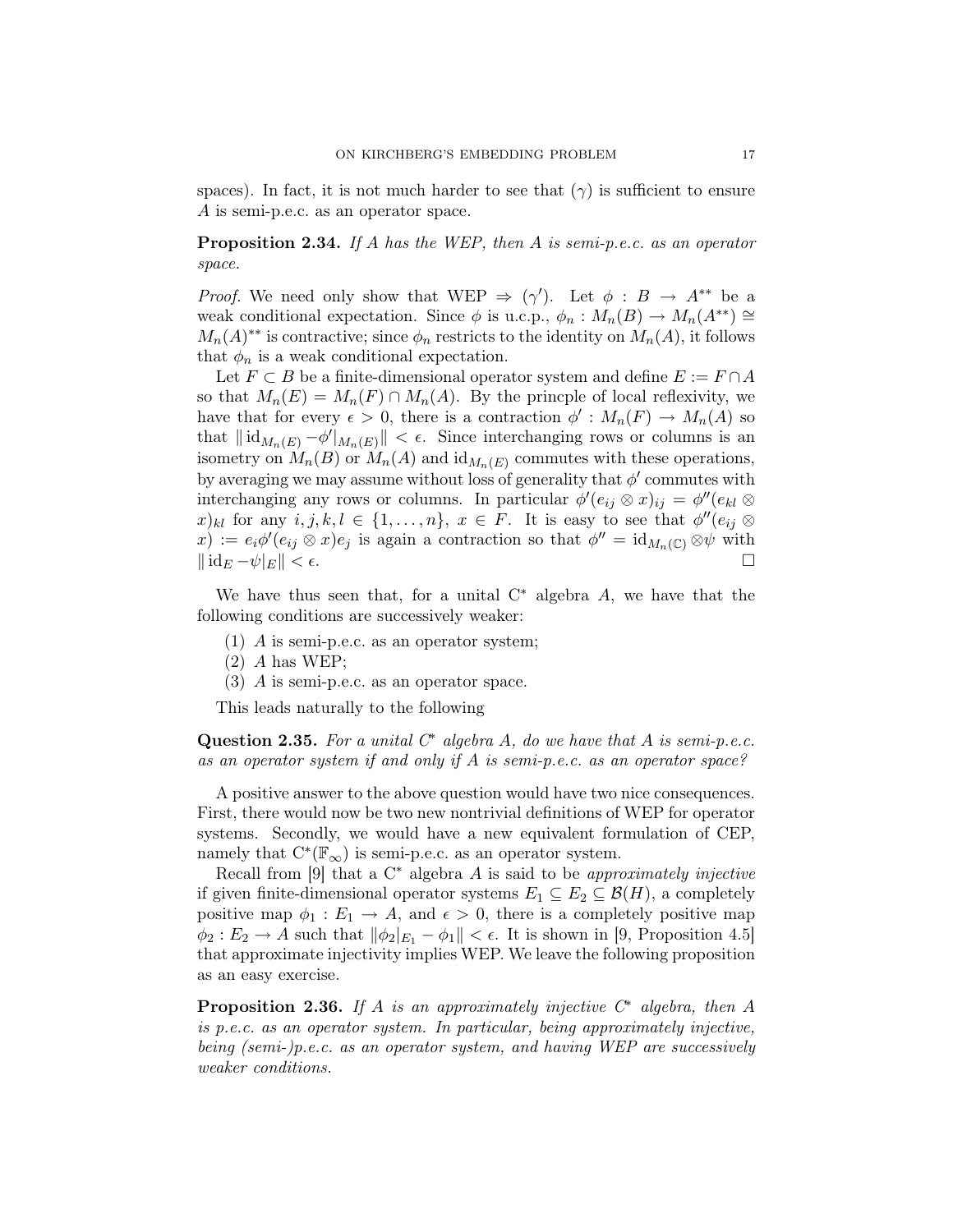Question 2.37. For a unital  $C^*$  algebra A, can either of the previous implications be reversed? That is, do we have either:  $(A)$  A is p.e.c. as an operator system if and only if A is approximately injective; or  $(B)$  A is p.e.c. as an operator system if and only if A has WEP?

Note that we cannot have positive answers to both Questions 2.37(A) and (B), for otherwise we would have that the notions of WEP and approximately injective coincide for separable C<sup>∗</sup> algebras, contradicting Corollary 3.1 of [19]. Corollary 3.1 of [19] also implies that  $C^*(\mathbb{F}_{\infty})$  is not approximately injective, whence a positive answer to Question  $2.37(A)$  would imply that  $C^*(\mathbb{F}_{\infty})$  is not p.e.c. as an operator system. Further, a negative answer to (B) would imply a negative answer to Question 2.35.

We have seen that the difference between the WEP and approximate injectivity lies in the fact that with the WEP, given  $E_1 \subset E_2$  finite-dimensional operator systems, and a u.c.p. map  $\phi : E_1 \to A$ , we are only able to find for any n an n-contractive approximate extension of  $\phi$  to  $E_2$ . With this in mind, we make the following definition:

**Definition 2.38.** An operator system X is said to be  $\mathbb{CP}\text{-stable}$  if for any for any finite-dimensional subspace  $E_1 \subset X$  and  $\delta$  there exists a finitedimensional subspace  $E_2 \supset E_1$  and  $n, \epsilon$  so that for any unital map  $\phi : E_2 \rightarrow$ A into any unital C<sup>\*</sup>-algebra A with  $\|\phi\|_n < 1 + \epsilon$ , there exists a u.c.p. map  $\psi: E_1 \to A$  so that  $\|\phi|_{E_1} - \psi\| < \delta$ . If, in addition, we can ensure that  $\|\phi|_{E_1} - \psi\|_{\text{cb}} < \delta$ , then we say that X is strongly CP-stable. In this case, note that  $\phi|_{E_1}$  is completely bounded with  $\|\phi|_{E_1}\|_{cb} < 1 + \delta$ .

**Proposition 2.39.** Let X be an operator system which is contained in a CPstable operator system and let  $A$  be a  $C^*$ -algebra with the WEP. Then for any finite-dimensional subsystems  $E_1 \subset E_2 \subset X$ , any u.c.p. map  $\phi : E_1 \to A$ , and every  $\epsilon > 0$  there exists a u.c.p. map  $\phi' : E_2 \to A$  so that  $\|\phi'\|_{E_1} - \phi\| < \epsilon$ .

*Proof.* Suppose that  $X \subset \widetilde{X}$  with  $\widetilde{X}$  CP-stable. Let  $E_1 \subset E_2 \subset X$  be finitedimensional operator systems,  $\phi : E_1 \to A$  a u.c.p. map, and  $\delta > 0$ . By CP-stability we can then find  $E_2 \subset E_3 \subset \tilde{X}$  finite-dimensional and  $n, \epsilon$  so that for any unital map  $\phi': E_3 \to A$  so that  $\|\phi'\|_n < 1 + \epsilon$ , there is a u.c.p. map  $\phi'': E_2 \to A$  so that  $\|\phi'\|_{E_2} - \phi''\| < \delta$ . Since A has the WEP, the set of all such maps  $\phi' : E_3 \to A$  is non-empty; further, we may find such  $\phi'$  with  $\|\phi'\|_{E_1} - \phi\| < \delta$ . Therefore  $\|\phi''|_{E_1} - \phi\| < 2\delta$ , and we are done.

 $\Box$ 

The following result is probably well known but seems hard to source in the literature. In particular it demonstrates that  $M_k$  is strongly CP-stable. (We thank Martino Lupini for showing us how Choi's theorem could be used to eliminate one of the parameters in the conclusion.) Before stating this result we introduce some notation. For any linear map  $\phi : M_k \to A$ , we define  $\ddot{\phi} := [\phi(e_{ij})]_{ij} \in M_k(A)$ .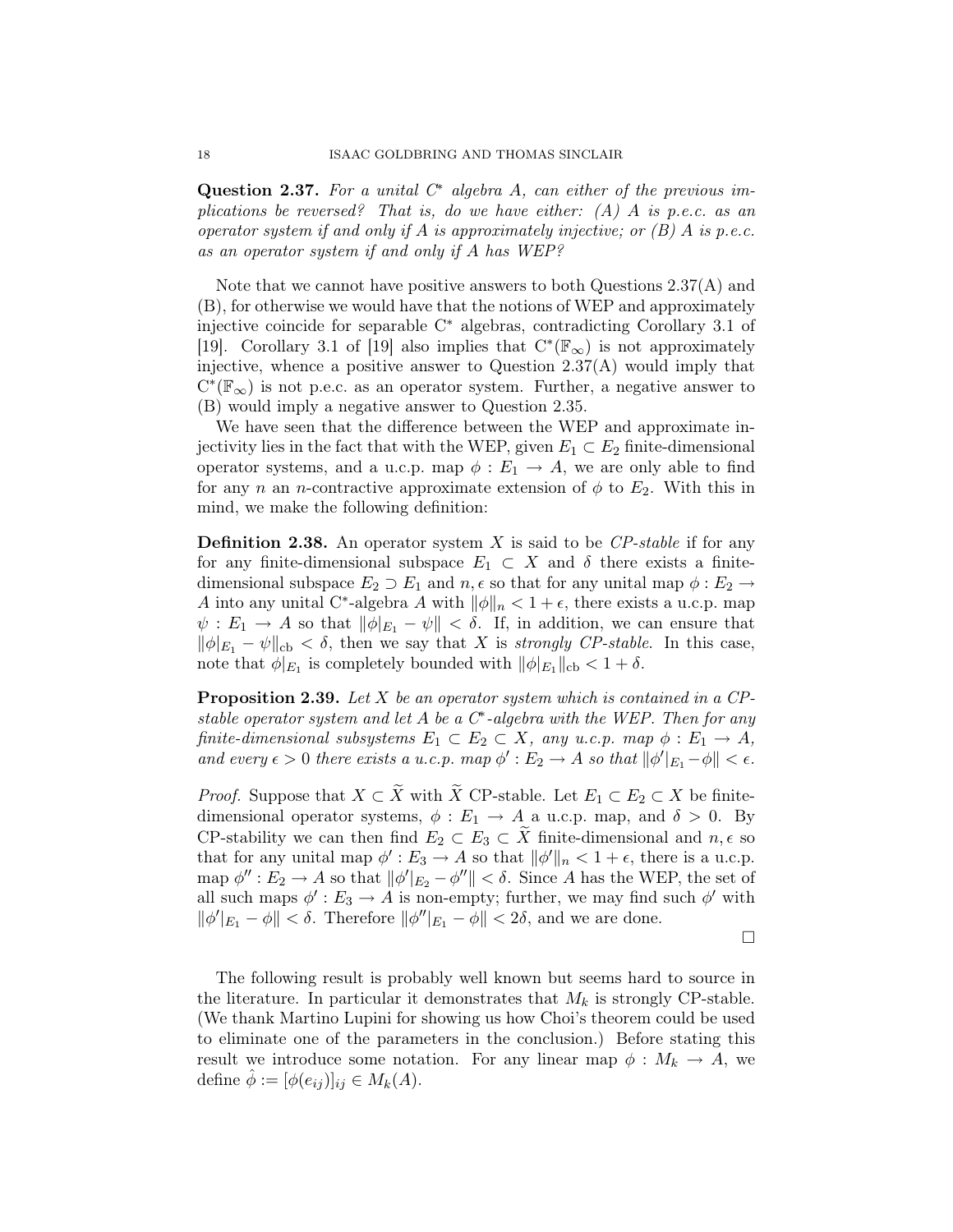**Proposition 2.40.** Fixing k, for any  $\delta > 0$  there exists  $\epsilon > 0$  so that for any unital map  $\phi: M_k \to A$ , A an arbitrary unital  $C^*$ -algebra, with  $\|\phi\|_k < 1+\epsilon$ , there exists a u.c.p. map  $\psi : M_k \to A$  so that  $\|\phi - \psi\|_{cb} \leq 1 + \delta$ .

*Proof.* We claim that for any  $\eta$ , there exists  $\epsilon$  so that for  $\phi$  as above there exists  $a \in M_k(A)^+$ ,  $||a|| \leq 1$  so that  $||\hat{\phi} - a|| < \eta$ . Given the claim, we now show how the proposition follows. If  $\psi_a: M_k \to A$  is the c.c.p. map induced by  $a$ , then by the "small perturbation argument" (see Lemma 12.3.15) in [5]), choosing the dual basis  $\{e_{ij}^*\}$ , we have that  $\|\phi - \psi_a\|_{cb} < k^2\eta =: \delta$ . Since  $\|\psi_a(1) - 1\| < \delta$ , if  $\delta < 1$ ,  $b := \psi_a(1)$  is invertible, whence setting  $\psi(x) := b^{-1/2} \psi_a(x) b^{-1/2}$  yields the desired u.c.p. map.

We now prove the claim. Suppose, towards a contradiction, that the claim is false, that is, there exists  $\eta > 0$  so that for any  $\epsilon > 0$  there exists a unital map  $\phi: M_k \to A$  in to some C<sup>\*</sup>-algebra (we may assume separable) with  $\|\phi\|_k < 1 + \epsilon$  so that  $\text{dist}(\hat{\phi}, M_k(A)^{+}_{\leq 1}) \geq \eta$ . For  $j \geq 1$ , let  $\phi_j : M_k \to$  $A_j$  be such a map corresponding to  $\epsilon = \frac{1}{i}$  $\frac{1}{j}$ . Consider the ultrapower map  $\phi := (\phi_j)^{\bullet} : M_k \to \prod_{\omega} A_j =: \mathcal{A}$ . Then it is easy to see that  $\phi$  is unital and  $\|\phi\|_k = 1$ , whence  $\phi$  is k-positive and hence u.c.p. by Choi's Theorem (see, for example, [23, Theorem 3.1.4]). This implies that  $\hat{\phi} = (\hat{\phi}_j)^{\bullet}$  is a positive contraction in  $M_k(\mathcal{A})$ ; however, this cannot be the case since  $M_k(\mathcal{A}) \cong$  $\prod_{\omega} M_k(A_j)$  and each  $\hat{\phi}_j$  is  $\eta$ -separated form the positive contractions in  $M_k(A_j)$ .

We remark that setting  $X = M_k$  in Proposition 2.39 recovers an observation of Effros and Haagerup that WEP implies "finite approximate injectivity." (See the remarks following Proposition 4.5 in [9].) Note our argument differs slightly from the one given there.

# Corollary 2.41. The class of strongly CP-stable operator systems contains all nuclear operator systems.

We end this section on the connection between existential closedness and the *lifting property*. Recall that a unital  $C^*$  algebra A has the lifting property (LP) if, for every unital  $C^*$  algebra C, every closed ideal J of C, and every u.c.p. map  $\rho: A \to C/J$ , there is a u.c.p. lift  $\tilde{\rho}: A \to C$  (i.e.,  $\pi_J \circ \tilde{\rho} = \rho$ , where  $\pi_i : C \to C/J$  is the canonical projection map). If, in the preceding definition, we can only ensure that  $\rho|X$  has a u.c.p. lift for every finitedimensional operator system  $X \subseteq A$ , then we say that A has the local lifting property (LLP) of Kirchberg.

We now show that, unlike WEP, not every e.c. C<sup>∗</sup> algebra has the LLP. We need a preparatory result giving an alternate characterization of CP-stability for C<sup>∗</sup> algebras in terms of an appropriate lifting property:

**Proposition 2.42.** Suppose that A is a separable unital  $C^*$  algebra. Then A is CP-stable if and only if A has the local ultrapower lifting property  $(LULP)$ , namely, for every unital  $C^*$  algebra  $B$ , every nonprincipal ultrafilter  $\omega$  on N, every u.c.p. map  $\phi: A \to B^{\omega}$ , and every finite-dimensional operator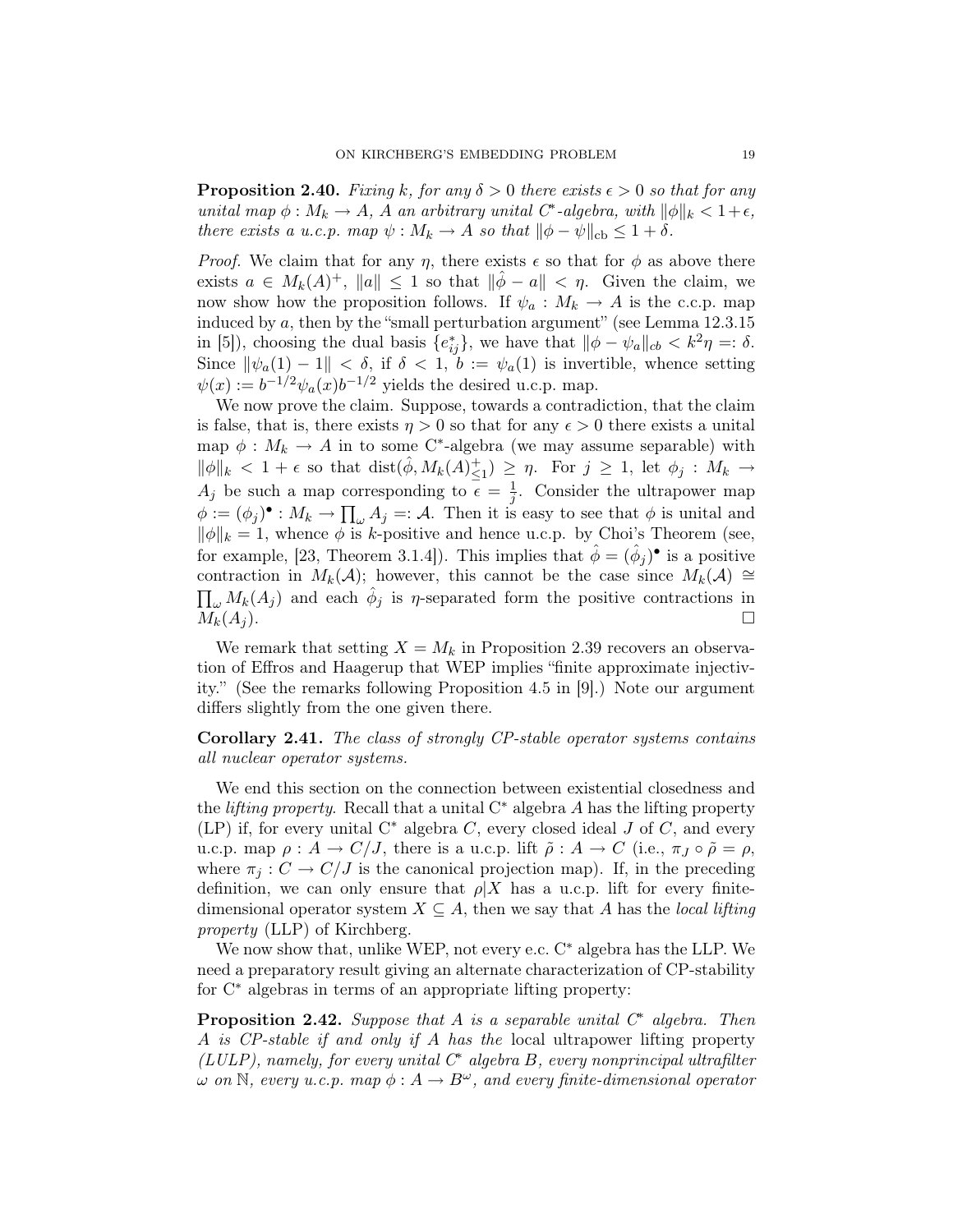system  $E \subseteq A$ , there are u.c.p. maps  $\phi_n : E \to B$  such that  $\phi|_E = (\phi_n)^\bullet$ . In particular, every separable  $C^*$  algebra with the LLP is  $CP$ -stable.

*Proof.* First assume that A is CP-stable and fix a u.c.p. map  $\phi : A \to B^{\omega}$ . Fix a finite-dimensional operator system  $E \subseteq A$ . Fix  $n \geq 1$ . By CP-stability, there are finite-dimensional  $E' \supseteq E$  and  $m$ ,  $\epsilon$  such that, for any unital map  $\psi: E' \to C$  into any unital C<sup>\*</sup>-algebra C with  $\|\psi\|_m < 1 + \epsilon$ , there exists a u.c.p. map  $\theta: E \to C$  so that  $\|\psi|_E - \theta\| < \frac{1}{2r}$  $\frac{1}{2n}$ . Write  $\phi|_{E'} = (\psi_k)^{\bullet}$ , where each  $\psi_k : E \to B$  is a unital linear map. Since  $\phi|_{E'}$  is u.c.p., for almost all k we have that  $\|\psi_k\|_m < 1 + \epsilon$ . It follows that, for almost all k, there is u.c.p. map  $\theta: E \to \hat{B}$  such that  $\|\psi_k|_E - \theta\| < \frac{1}{2r}$  $\frac{1}{2n}$ . Also, for almost all k, we have  $\|\psi_k|_E - \phi|_E\| < \frac{2}{n}$  $\frac{2}{n}$ . Thus, there is a u.c.p. map  $\phi_n : E \to B$  such that  $\|\phi_n - \phi|_E\| < \frac{1}{n}$  $\frac{1}{n}$ . It follows that  $\phi|_{E} = (\phi_n)^{\bullet}$ .

Conversely, suppose that  $A$  has the LULP and yet  $A$  is not CP-stable as witnessed by some finite-dimensional  $E \subseteq X$  and some  $\delta > 0$ . Let

$$
E = E_0 \subseteq E_1 \subseteq E_2 \subseteq \cdots
$$

be an increasing sequence of finite-dimensional operator subsystems of A whose union is dense in A. For each  $n \geq 1$ , we have a unital linear map  $\phi_n : E_n \to \mathcal{B}(H)$  such that  $\|\phi_n\|_n < 1 + \frac{1}{n}$  and yet  $\phi_n |E$  is not within  $\delta$  of a u.c.p. map  $E \to \mathcal{B}(H)$ . Note that A is a subalgebra of  $\prod_{\omega} E_n$ , so we may define  $\phi: A \to \mathcal{B}(H)^\omega$  by  $\phi = (\prod_\omega \phi_n)|_A$ . Since  $\|\phi_n\|_n < 1 + \frac{1}{n}$  for all n, it follows that  $\phi$  is u.c.p. By the LULP, there are u.c.p.  $\psi_n : E \to \mathcal{B}(H)$ such that  $\phi|_E = (\psi_n)^\bullet$ . For almost all n, we have that  $\|\phi_n|E - \psi_n\| < \delta$ , contradicting the fact that each  $\phi_n$  is at least  $\delta$  away from any u.c.p. map  $E \to \mathcal{B}(H)$ .

Corollary 2.43. There exists a separable  $C^*$  algebra that is not contained in any  $CP$ -stable  $C^*$  algebra. In particular, it is not the case that every separable e.c. C<sup>∗</sup> algebra is CP-stable, whence it follows that not every separable e.c. C <sup>∗</sup> algebra has the LLP.

Proof. Suppose that every separable C<sup>∗</sup> algebra is contained in a CP-stable C <sup>∗</sup> algebra. Then by Proposition 2.39, we have that every C<sup>∗</sup> algebra with WEP is approximately injective, contradicting Corollary 3.1 of [19]. (See Remark (iv) after the aforementioned corollary.)

Corollary 2.44. Assuming KEP,  $\mathcal{O}_2^{\omega}$  does not have the LLP, whence having the LLP is not an elementary property.

*Proof.* Suppose, towards a contradiction, that  $\mathcal{O}_2^{\omega}$  had LLP. Let A be a separable e.c.  $C^*$  algebra. Then  $\mathcal{O}_2^{\omega}$  is weakly injective relative to A by Lemma 2.30, whence we would have that A has LLP by  $[21,$  Corollary  $2.6(v)$ ]. Since A was an arbitrary separable e.c.  $C^*$  algebra, we get a contradiction to the previous corollary.

*Remark.* If KEP holds, then a  $C^*$  algebra A is semi-p.e.c. as an operator system if and only if it is p.e.c. in  $\mathcal{O}_2^{\omega}$ , in which case A has WEP. If one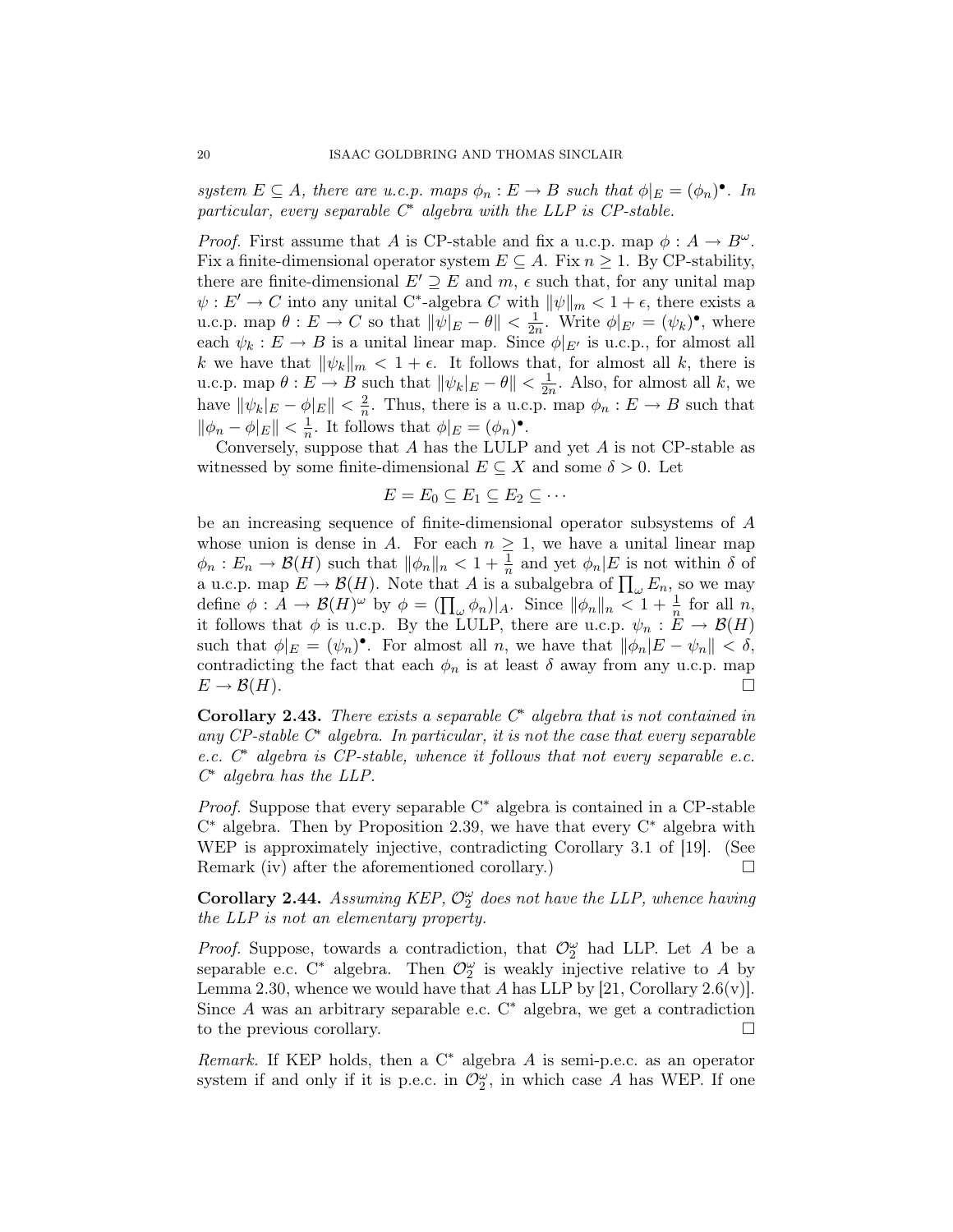drops the KEP assumption but still assumes that A is p.e.c. in  $\mathcal{O}_2^{\omega}$ , then one can still conclude that  $A$  is WEP if one also assumes that  $A$  has the LLP. Indeed, if A is p.e.c. in  $\mathcal{O}_2^{\omega}$ , then  $\mathcal{O}_2^{\omega}$  is weakly injective relative to A by Lemma 2.30. By [21, Corollary 3.3(i)],  $\ell^{\infty}(\mathcal{O}_2)$  has WEP, whence  $\mathcal{O}_2^{\omega}$  is  $QWEP$  (quotient of a C<sup>\*</sup> algebra with WEP). By [21, Corollary 3.3(iii)], it follows that A is QWEP. Finally, by [21, Corollary 3.6(ii)], we have that A is WEP.

### 3. Kirchberg's embedding problem

3.1. General remarks. Kirchberg's embedding problem (KEP) asks whether every separable C<sup>\*</sup> algebra embeds into an ultrapower of  $\mathcal{O}_2$ . As stated this is a bit ambiguous as it's not clear whether we are working in the unital or nonunital category. It turns out that the unital and nonunital versions of KEP are equivalent. Indeed, if every separable, unital C<sup>∗</sup> algebra embeds unitally into  $\mathcal{O}_2^{\omega}$ , then by considering unitizations, we see that every separable  $\mathrm{C}^*$  algebra embeds into  $\mathcal{O}_2^{\omega}$ . Conversely, suppose that every separable  $\mathrm{C}^*$ algebra embeds into  $\mathcal{O}_2^{\omega}$ . Suppose that A is a separable, unital C<sup>\*</sup> algebra and  $f: A \to \mathcal{O}_2^{\omega}$  is a (not necessarily unital) embedding. Let  $p := f(1)$ , a projection in  $\mathcal{O}_2^{\omega}$ . Notice then that  $f : A \to p\mathcal{O}_2^{\omega}p$  is a unital embedding. We may write  $p = (p_n)$ <sup>•</sup>, with each  $p_n$  a projection in  $\mathcal{O}_2$ . Since  $p_n \mathcal{O}_2 p_n \cong \mathcal{O}_2$ (unitally) for each *n*, we see that  $p\mathcal{O}_2^{\omega} p \cong \mathcal{O}_2^{\omega}$  (unitally).

In some sense, KEP is the C<sup>∗</sup> analog of the Connes Embedding Problem. We now want to point out an interesting difference between the two problems. It is known that if M is a (separable)  $\text{II}_1$  factor that is  $\mathcal{R}^{\omega}$ -embeddable and  $\alpha$  is an automorphism of  $\hat{M}$ , then  $\hat{M} \rtimes_{\alpha} \mathbb{Z}$  is once again  $\mathcal{R}^{\omega}$ -embeddable. It turns out that the analogous statement for  $\mathcal{O}^{\omega}_2$ -embeddability is equivalent to KEP.

**Definition 3.1.** Let  $S$  denote the universal, separable UHF algebra. A C<sup>\*</sup>algebra A is said to be quasi-diagonal if there exists an embedding  $A \to \mathcal{S}^{\omega}$ which admits a c.c.p. lift (u.c.p. if  $A$  is unital).

This is not the usual definition, but is easily seen to be equivalent. Since  $S$ embeds into  $\mathcal{O}_2$ , we see that quasi-diagonal C<sup>∗</sup> algebras are  $\mathcal{O}_2^{\omega}$ -embeddable.

For any C<sup>\*</sup>-algebra A consider the C<sup>\*</sup>-algebra  $C_0(\mathbb{R}) \otimes A$ , which is the same as the algebra  $C_0(\mathbb{R}, A)$  of all continuous functions  $f : \mathbb{R} \to A$  for which  $\lim_{x\to\pm\infty} f(x) = 0$ . Voiculescu proved that  $C_0(\mathbb{R}, A)$  and its unitization B are always quasi-diagonal (see [31, Theorem 5]).

We now follow the argument given in [25, Theorem 6.3.11]. We let  $\alpha$  be the automorphism of  $C_0(\mathbb{R}, A)$  given by  $\alpha(f(t)) = f(t + 1)$  and extend  $\alpha$ to an automorphism (also denoted  $\alpha$ ) of B. We then have that  $\mathcal{K} \otimes A \cong$  $C_0(\mathbb{R}, A) \rtimes_{\alpha} \mathbb{Z} \subseteq B \rtimes_{\alpha} \mathbb{Z}$ . Thus, if  $\mathcal{O}_{2}^{\omega}$ -embeddable (even quasidiagonal) algebras remain  $\mathcal{O}_2^{\omega}$ -embeddable after taking a cross product with  $\mathbb{Z}$ , then every separable  $C^*$  algebra embeds into  $\mathcal{O}_2^{\omega}$ . We just proved:

**Proposition 3.2.** KEP is equivalent to the statement that the class of  $\mathcal{O}_2^{\omega}$ . embeddable algebras is closed under crossed products by Z.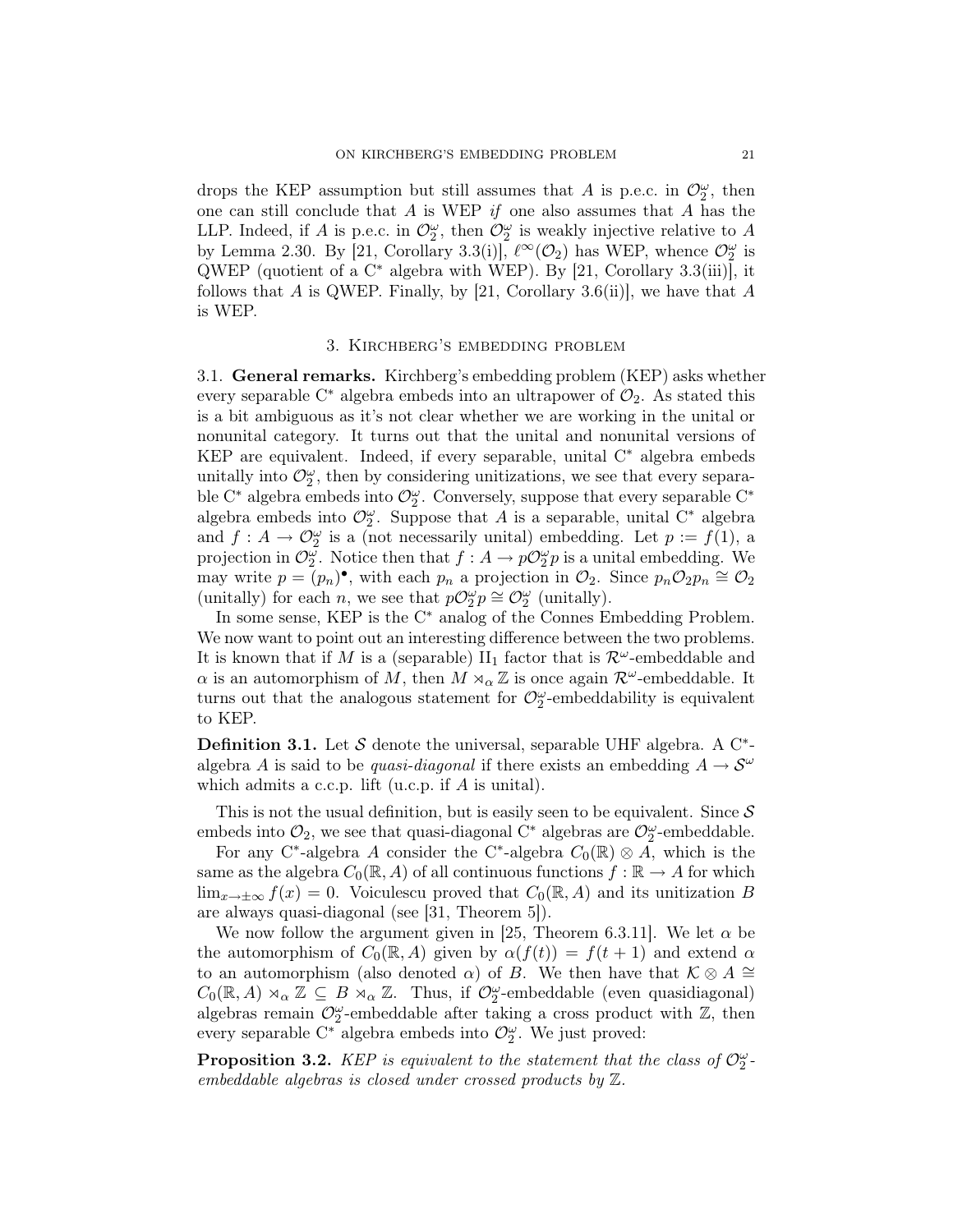As in the case of CEP, KEP is equivalent to the statement that  $\text{Th}_{\exists}(\mathcal{O}_{2})$  <  $\text{Th}_{\exists}(A)$  for every  $\mathbb{C}^*$  algebra A. The following model-theoretic equivalents of KEP are somewhat deeper.

Theorem 3.3. The following are equivalent:

- (1) KEP;
- (2)  $\mathcal{O}_2$  is existentially closed;
- (3) there is an exact e.c.  $C^*$  algebra.

*Proof.* By Lemma 2.10,  $\mathcal{O}_2$  is an e.c. model of its universal theory; KEP implies that every (unital) C<sup>∗</sup> algebra is a model of the universal theory of  $\mathcal{O}_2$ , whence  $\mathcal{O}_2$  is actually e.c. in the class of all (unital) C<sup>\*</sup> algebras. For the converse, note that e.c.  $C^*$  algebras have the same existential (even  $\forall \exists$ ) theories, so if A is a separable  $C^*$  algebra embedded into the e.c.  $C^*$  algebra B, we have

$$
\mathrm{Th}_{\exists}(\mathcal{O}_2) = \mathrm{Th}_{\exists}(B) \le \mathrm{Th}_{\exists}(A),
$$

whence A embeds into an ultrapower of  $\mathcal{O}_2$ . (2) implies (3) is trivial and the converse follows from Theorem 2.13 and Proposition 2.18.

Remark. The preceding theorem yields yet another reformulation of KEP, namely that KEP is equivalent to the assertion that every separable nuclear C <sup>∗</sup> algebra is contained in a separable e.c. nuclear C<sup>∗</sup> algebra. Moreover, KEP is also equivalent to the assertion that every separable exact  $C^*$  algebra is contained in a separable e.c. exact C<sup>∗</sup> algebra.

Remark. Suppose  $A$  is a C<sup>\*</sup>-algebra which is an e.c. model of its universal theory. Let  $\text{KEP}_A$  be the statement, "every separable C<sup>\*</sup>-algebra embeds in an ultrapower of  $A$ ." Then as in the previous theorem  $\mathrm{KEP}_A$  is equivalent to  $A$  being existentially closed. In particular, if  $A$  is strongly self absorbing, then it follows easily from Proposition 2.19 that  $\mathrm{KEP}_A$  is known to be false unless  $A \cong \mathcal{O}_2$ . Is there an operator algebraic proof of this fact (even just for the case  $A = \mathcal{O}_{\infty}$ ?

3.2. Good nuclear witnesses. Following [11], for a  $C^*$  algebra A and an m-tuple  $a$  from  $A$ , define

$$
\Delta_{\text{nuc } m}^A(a) := \inf_{F, \phi, \psi} \max_{i \leq m} \| (\psi \circ \phi)(a) - a \|,
$$

where F ranges over all finite-dimensional  $C^*$  algebras,  $\phi$  ranges over all cpc maps  $\phi: A \to F$  and  $\psi$  ranges over all cpc maps  $\psi: F \to A$ . So A is nuclear if and only if  $\Delta_{\text{nuc }m}^{A}(a) = 0$  for all m and all m-tuples a from A. Note that, if  $A \subseteq B$  and a is an m-tuple from A, we have  $\Delta_{\text{nuc } m}^B(a) \leq \Delta_{\text{nuc } m}^A(a)$  as every cpc map  $\phi: A \to F$  can be extended to one  $B \to F$ .

**Fact 3.4** ([11]). For each  $m \geq 1$ , there are existential formulae  $\Phi_{m,n}(x)$ , with x and m-tuple of variables, such that, for any  $C^*$  algebra A and any m-tuple a from A, we have

$$
\Delta_{\text{nuc }m}^A(a) = \inf_n \Phi_{m,n}(a).
$$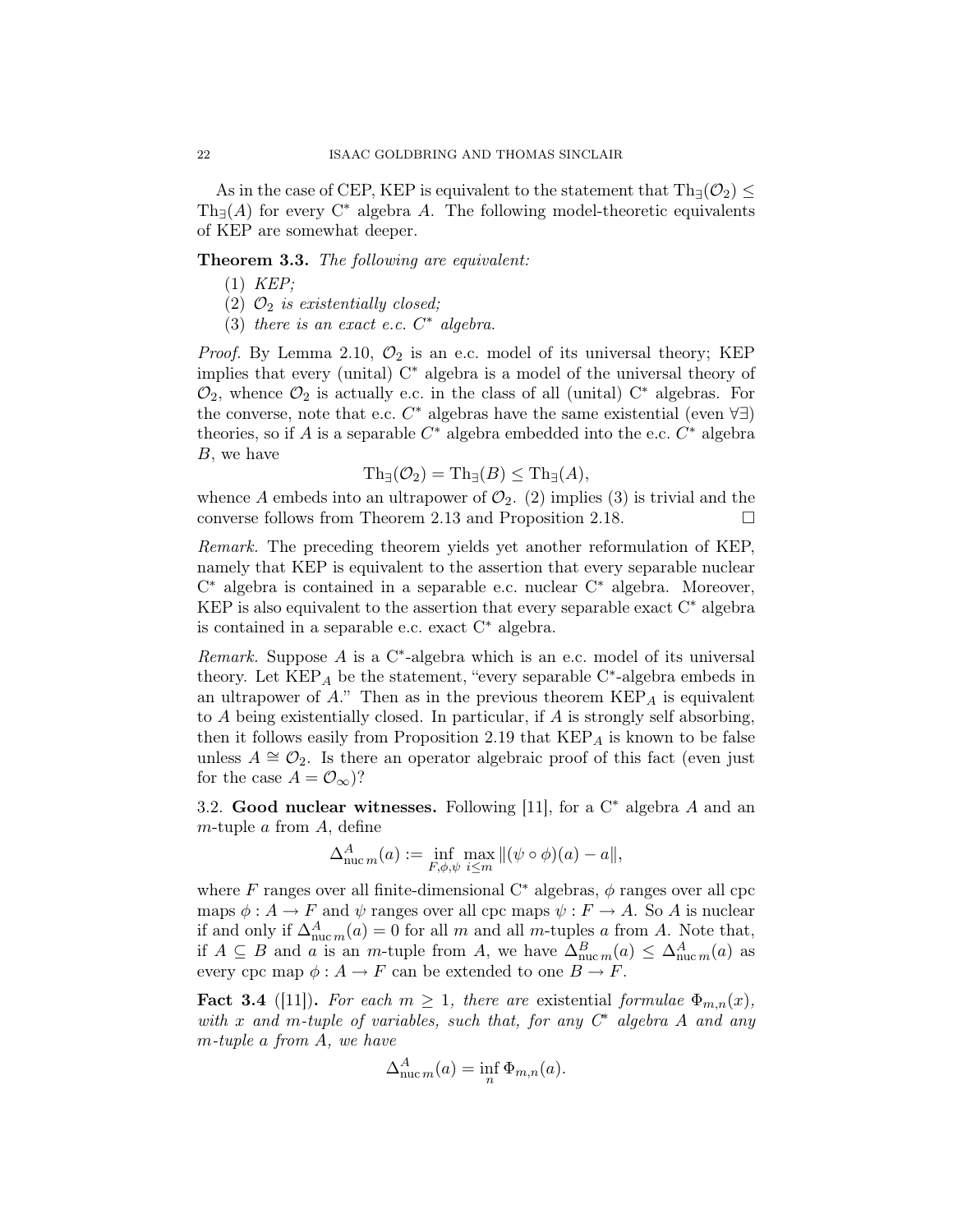Remark. The above fact gives a simpler (albeit less elementary) proof of the fact that if A and B are simple unital  $C^*$  algebras and A is e.c. in B, then B nuclear implies  $A$  nuclear. Indeed, suppose that  $A$  is not nuclear. Then there is some m and some  $k \geq 1$  such that the partial type  $\{\Phi_{m,n}(x) \geq \frac{1}{k}\}$  $\frac{1}{k}$  :  $n \geq 1$ } is realized in A, say by  $a \in A$ . Since each  $\Phi_{m,n}(x)$  is existential and since A is e.c. in B, we have that  $\Phi_{m,n}^B(a) \geq \frac{1}{k}$  $\frac{1}{k}$  for each  $n \geq 1$ , whence B is not nuclear.

Let us define a *condition* to be a finite set  $p$  of expressions of the form  $\varphi(x) < r$ , where  $\varphi(x)$  is quantifier-free and r is a positive real number. We say that a tuple a from a C<sup>∗</sup> algebra A satisfies the condition p if  $\varphi(a)^A < r$ for every condition  $\varphi(x) < r$  in p. Note that a condition is satisfiable if and only if it is satisfied in  $\mathcal{B}(H)$  for separable H.

In order to motivate the main result of this section, let us first note the somewhat easy equivalent reformulation of KEP:

Proposition 3.5. The following are equivalent:

- (1) KEP;
- (2) every satisfiable condition is satisfied in a nuclear  $C^*$  algebra;
- (3) every satisfiable condition is satisfied in an exact  $C^*$  algebra.

*Proof.* First suppose that KEP holds and that  $p(x)$  is a condition. Suppose that a is a tuple from a  $C^*$  algebra A satisfying p. Without loss of generality, we may suppose that A is separable. Suppose  $p(x) = \{ \varphi_i(x) < r_i : i =$ 1, ..., m}. Let  $s_i := \varphi_i(a) < r_i$ . Let  $\sigma(x) := \max_{1 \leq i \leq m} (\varphi_i(x) - s_i)$ . Then since A is embeddable in  $\mathcal{O}_2^{\omega}$ , we have  $(\inf_x \sigma(x))^{\mathcal{O}_2} = (\inf_x \sigma(x))^{\mathcal{O}_2^{\omega}} = 0$ . Thus, if  $\epsilon > 0$  is small enough such that  $s_i + \epsilon < r_i$  for each i, then by choosing  $b \in \mathcal{O}_2$  such that  $\sigma(b) < \epsilon$ , we have that b satisfies  $p(x)$  and (2) holds.

Clearly (2) implies (3). Finally, suppose that (3) holds. We want  $Th_{\exists}(\mathcal{O}_2) \leq$ Th<sub>∃</sub>(A) for every (separable) C<sup>\*</sup> algebra A. Suppose that  $\sigma := \inf_x \varphi(x)$  is an existential sentence and  $r := \sigma^A$ . Fix  $\epsilon > 0$  and consider the condition  $p(x) := \{\varphi(x) < r + \epsilon\}.$  Since  $p(x)$  is realized in A, there is an exact  $C^*$ algebra B such that  $p(x)$  is realized in B, say by  $a \in B$ . Let  $B_1$  be the subalgebra of B generated by a. Then  $B_1$  is separable, exact, so embeds in  $\mathcal{O}_2$  by Kirchberg's Exact Embedding Theorem (see [25, Theorem 6.3.11]). It follows that  $p(x)$  is realized in  $\mathcal{O}_2$ , so  $\sigma^{\mathcal{O}_2} \leq r + \epsilon$ . Since  $\epsilon$  was arbitrary, we get that  $\sigma^{O_2} < r$ .  $\mathcal{O}_2 \leq r.$ 

The idea is to now weaken the hypothesis in (2).

**Definition 3.6.** Let us say that a satisfiable condition  $p(x)$  has good nuclear witnesses if, for every  $\epsilon > 0$ , there is a C<sup>\*</sup> algebra A and a tuple a from A that realizes  $p(x)$  and such that  $\Delta_{\text{nuc}}^A(a) < \epsilon$ .

Theorem 3.7. The following are equivalent:

- (1) KEP;
- (2) every satisfiable condition has good nuclear witnesses.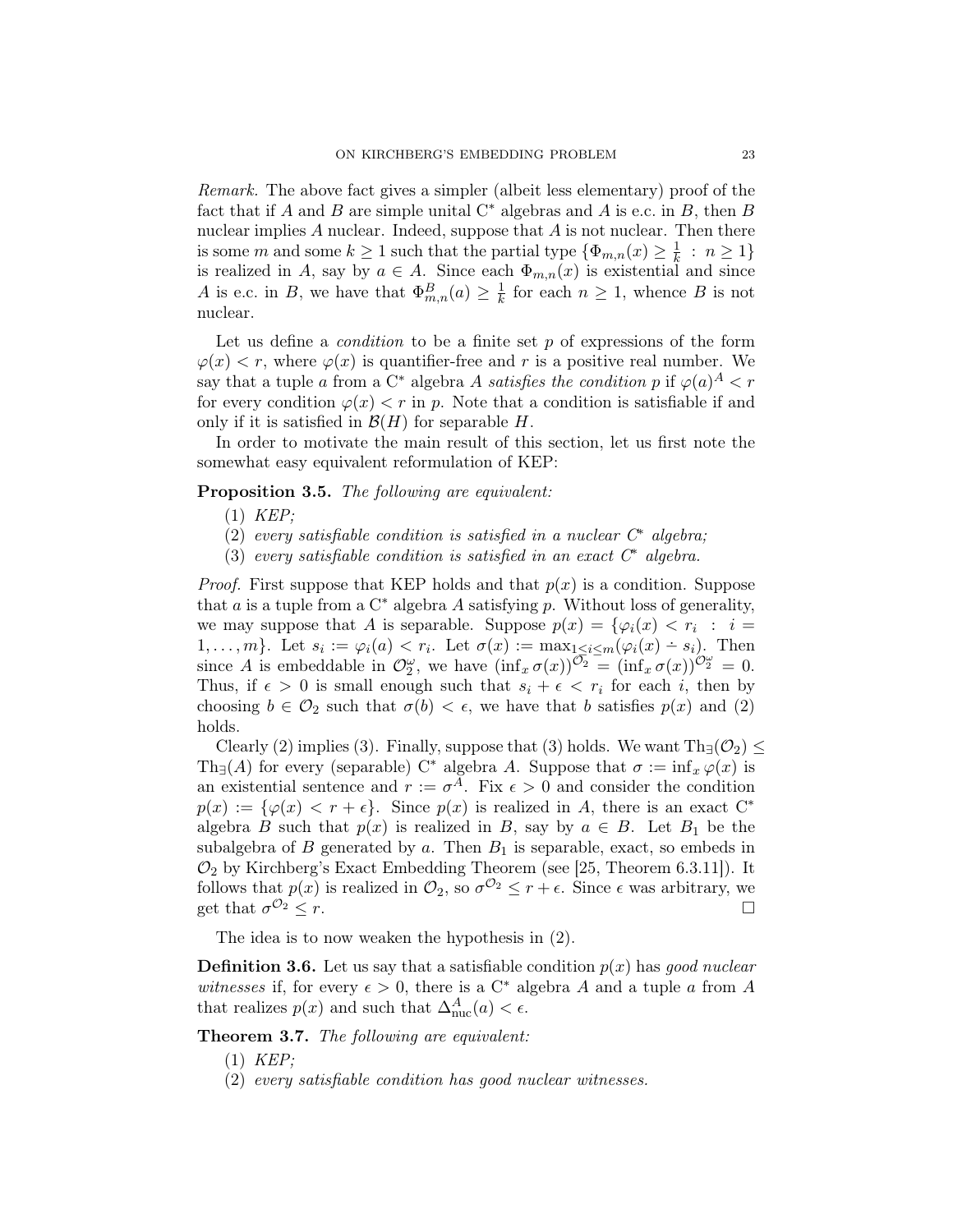*Proof.* (1) implies (2) follows from the previous theorem. We now show (2) implies (1). The idea is to use a version of the Omitting Types Theorem for continuous logic. The version we use is Corollary 4.7 from [2]; for the sake of the reader, we include the formulation of this result in Appendix A.

Let  $\varphi_{m,k}$  be the infinitary sentence  $\sup_x \Delta_{\text{nuc } m}(x)$ . (Yes, we know that k doesn't appear in  $\varphi_{m,k}$ .) Let  $r_{m_k} := \frac{1}{k}$ . Then assumption (2) implies that  $p \cup \{\Delta_{\text{nuc } m}(x) \leq \frac{1}{k}\}$  $\frac{1}{k}$  is satisfiable for any satisfiable condition p. Thus the Omitting Types theorem applies and gives us a canonical structure M (also defined in Appendix A) such that  $\varphi_{m,k}^M \leq \frac{1}{k}$  $\frac{1}{k}$  for every  $m, k$ , i.e.  $\sup_x \Delta_{\text{nuc } m}^M(x) = 0$  for all m.

The proof of the Omitting Types Theorem in [2] shows that the aforementioned canonical structure  $M$  is a so-called *finitely generic* structure. In particular, M is existentially closed! (This is well-known in classical logic; see [20, Theorem 8.13] for a proof. We give a proof of this in the continuous case in Appendix A.) It follows that  $M$  is existentially closed and nuclear, whence KEP holds (and in fact M must be  $\mathcal{O}_2$ !).

 $\Box$ 

At this point two remarks are in order. First, define a *basic condition* to be a finite set of formulae of the form  $||t(x)||-r| < \epsilon$  for some \*polynomial  $t(x)$ and some r and  $\epsilon$ . We claim that in the above proof it is enough to ask that satisfiable basic conditions have good nuclear witnesses. Indeed, suppose that satisfiable basic conditions have good nuclear witnesses and that  $p$  is a satisfiable condition. Let a be a tuple satisfying p in  $\mathcal{B}(H)$ . The quantifierfree formulae in p are of the form  $f(\varphi_1, \ldots, \varphi_n)$ , where each  $\varphi_i$  of the form  $||t(x)||$  for some term t. Let  $t_1, \ldots, t_m$  enumerate all terms appearing in the q.f. formulae in p and let  $r_i := ||t_i(a)||$ . Then for each  $\delta > 0$ , by assumption the satisfiable basic condition asking that  $|||t_i(x)|| - r_i| < \delta$  has good nuclear witnesses. If we choose  $\delta$  small enough, such witnesses also witness p.

Second, let us remark that good nuclear witnesses can be reformulated in an a priori weaker way, namely that, for every satisfiable condition  $p$  and  $\epsilon > 0$ , there is a tuple a in  $\mathcal{B}(H)$  witnessing p and such that there are cpc maps  $\phi : S \to M_k$  and  $\psi : M_k \to \mathcal{B}(H)$  for which  $\|(\psi \circ \phi)(a) - a\| < \epsilon$ , where  $S$  is the operator system generated by  $a$ . Indeed, if this is the case, let  $A$  be the C<sup>∗</sup> algebra generated by a and the image of  $\psi$ . We can then extend  $\phi$  to a cpc map  $\phi: A \to M_k$  and it remains to notice that  $\psi$  takes values in A.

It is useful to define a local version of good nuclear witnesses. For a tuple a in a C<sup>∗</sup> -algebra, we define the "quantifier-free type" of a to be the subset of all conditions  $p(x)$  for which it holds that  $\varphi(a)^A < r$  for all " $\varphi(x) < r$ "  $\in p$ . We say that the tuple a has good nuclear witnesses if for every  $\epsilon > 0$  and every condition  $p(x)$  in the quantifier-free type of a, there is a tuple  $a' \in \mathcal{B}(H)$ which satifies p with  $\Delta_{\text{nuc}}^{\mathcal{B}(H)}(a') < \epsilon$ . In other words, there exists a sequence  $(a_n)$  of tuples in  $\mathcal{B}(H)$  so that  $\Delta_{\text{nuc}}^{\mathcal{B}(H)}(a_n) < 1/n$  and so that the obvious map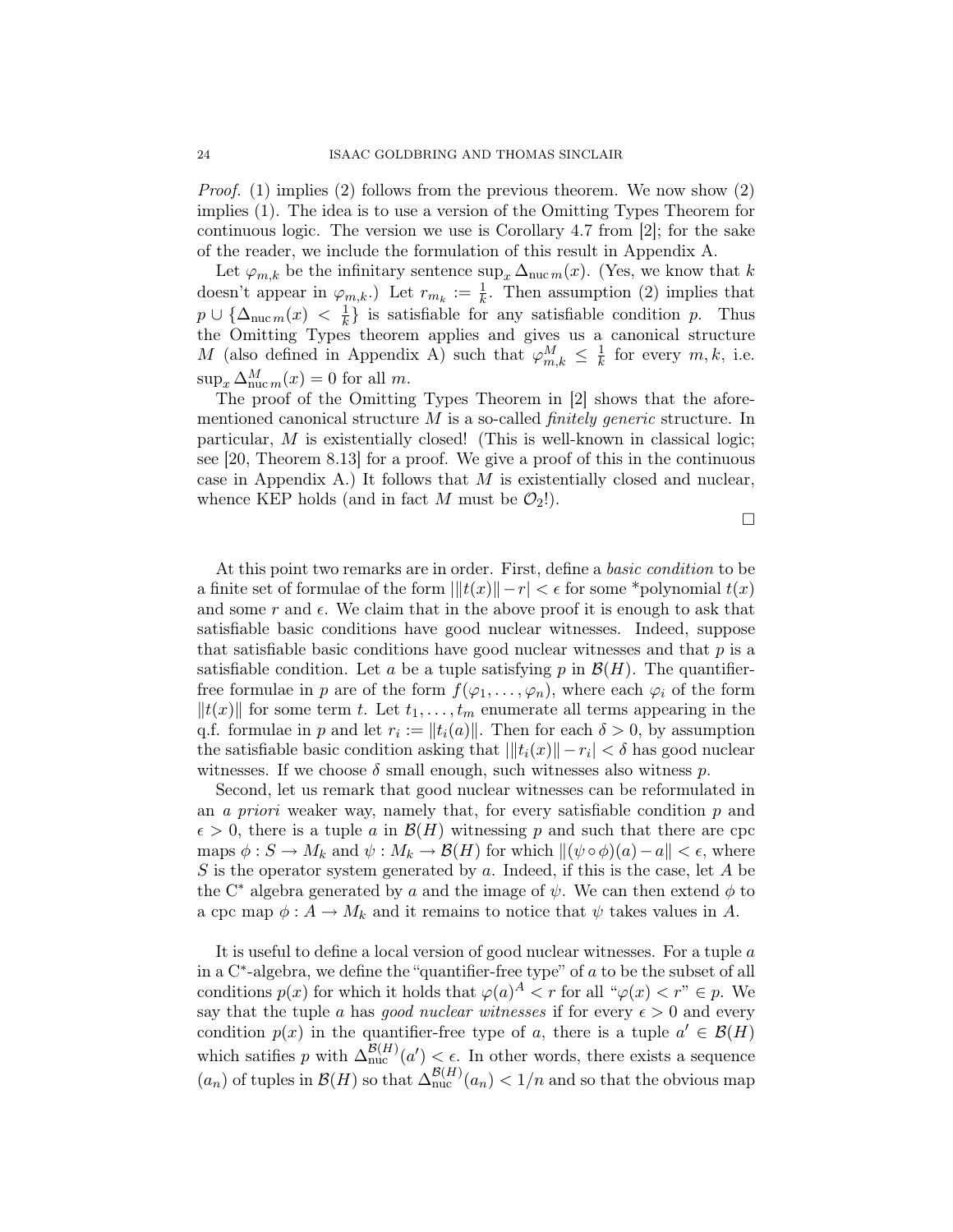$a \mapsto (a_i)^{\bullet}$  extends to an embedding of  $C^*(a)$  into  $\mathcal{B}(H)^\omega$ . Naturally, we will say that a C<sup>∗</sup>-algebra A admits good nuclear witnesses if every finite tuple  $a \in A$  does. By the previous remark, every satisfiable condition has good nuclear witnesses if and only if every (separable) C<sup>∗</sup> -algebra has good nuclear witnesses. Additionally, it follows by the same argument as in Theorem 3.7 that  $A$  admits good nuclear witnesses if there is a nuclear  $C^*$ -algebra which is an e.c. model of the universal theory of A.

We can see that having good nuclear witnesses is an a priori weaker property than  $\mathcal{O}_2^{\omega}$ -embeddability, though it shares many of the key properties, e.g., being closed under substructure, tensor products, and (full) free products. A very natural question to ask then is whether the local version of Theorem 3.7 holds:

Question 3.8. Does a separable  $C^*$ -algebra A have good nuclear witnesses if and only if it is  $\mathcal{O}^{\omega}_2$ -embeddable?

For an exact  $C^*$ -algebra  $A$  there is a well-developed notion of entropy for an action on A by an automorphism due to Voiculescu and Brown (see [4]).

Question 3.9. Can one extend this to an entropy theory for actions by automorphisms for the class of  $C^*$ -algebras which admit good nuclear witnesses?

Since KEP is equivalent to permanence of the class of  $\mathcal{O}_2^{\omega}$ -embeddable C<sup>\*</sup>algebras under crossed products by general automorphisms, such an entropy theory could provide important insight into this problem.

We now remark on the connection between good nuclear witnesses and the phenomena of soficity/hyperlinearity for discrete groups. See [24] for an introductory treatment of this topic. To recall, a discrete group is said to be sofic if it is embeddable in a metric ultraproduct of finite symmetric groups equipped with the Hamming distance. The closest known analog of soficity in the category of C<sup>∗</sup>-algebras is the embeddability of  $C_r^*(G)$  in a C<sup>\*</sup>-ultraproduct of matrix algebras (in which case  $C_r^*(G)$  admits good nuclear witnesses). In contrast with soficity few groups are known to satisfy the latter, though it is an open problem whether these two properties are equivalent.

From such observations it is reasonable to draw a loose analogy between KEP and the open problem of whether every discrete group is sofic. We venture to make this slightly more precise.

Question 3.10. Does a stably finite  $C^*$ -algebra have good nuclear witnesses if and only if it embeds in an ultraproduct of matrix algebras? For a discrete group G are either of these conditions on  $C^*_r(G)$  equivalent to soficity?

As very preliminary evidence, we note that if G embeds in an ultraproduct  $\prod_{\omega} H_n$  of discrete amenable groups (whence G is sofic), then the faithful unitary representation  $\pi$  of G induced by the embedding extends to an embedding  $C^*(\pi(G)) \to \prod_{\omega} C^*(H_n)$ , whence  $C^*(\pi(G))$  admits good nuclear witnesses. In fact it is easy to see that  $\pi$  weakly contains the left-regular representation, so  $C_r^*(G)$  is quotient of  $C^*(\pi(G))$ .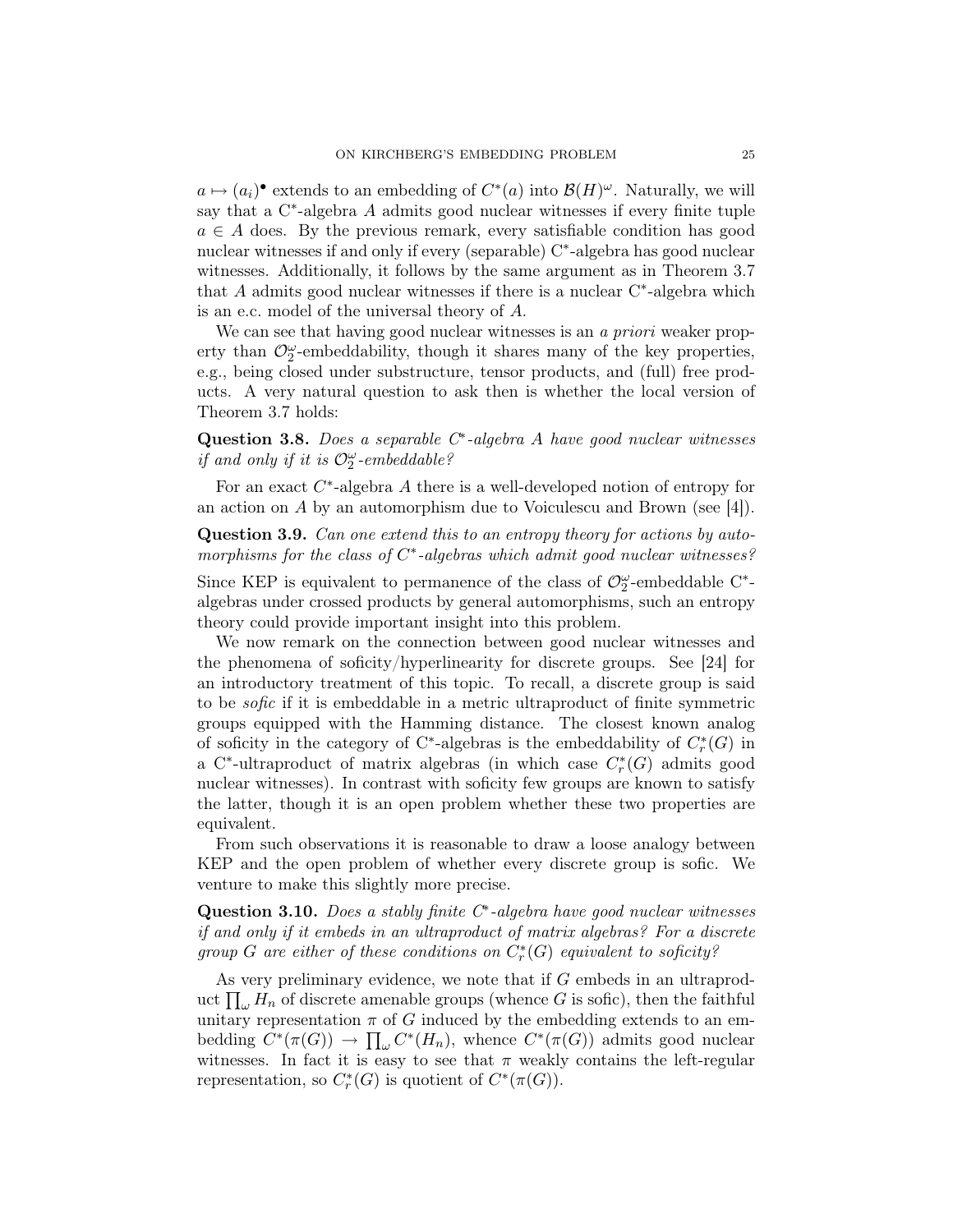Finally, we remark on the formulation of an operator system version of KEP. It is not hard to see that KEP implies that every separable C<sup>∗</sup> algebra A (equivalently, every separable operator system) has a complete order embedding as an operator system in  $\mathcal{S}^{\omega}$ , i.e., there is a u.c.p. embedding  $\phi: A \to \mathcal{S}^{\omega}$  so that  $\phi^{-1}: \phi(A) \to A$  is also u.c.p. (Recall that S is the universal, separable UHF C<sup>∗</sup> algebra.) However, it is easy to see that this fact holds without assuming KEP. Indeed, fix a separable operator system E realized concretely in  $\mathcal{B}(H)$  for a separable Hilbert space H. Choose an increasing sequence  $(p_n)$  of finite rank projections in H converging strongly to the identity. Then the map  $x \mapsto (p_n x p_n)^\bullet : E \to \prod_{\omega} M_{r(n)}(\mathbb{C}) \subset \mathcal{S}^{\mathcal{U}}$  is a complete order embedding, where  $r(n) := \operatorname{rank}(p_n)$ .

In [13], the authors call a model  $M$  of some theory  $T$  locally universal if every model of T embeds in an ultrapower of  $\mathcal{M}$ ; equivalently, if Th<sub>∀</sub>( $\mathcal{N}$ ) is dominated by Th<sub>∀</sub>( $\mathcal{M}$ ) for every  $\mathcal{N} \models T$ . Thus CEP (resp., KEP) asks whether or not  $R$  is locally universal for the theory of tracial von Neumann algebras (resp., whether or not  $\mathcal{O}_2$  is locally universal for the theory of  $C^*$ algebras). By abstract model theory, one can show that there is a locally universal object in each of the classes of tracial von Neumann algebras, C<sup>∗</sup> algebras, and operator systems. In the former two cases, we cannot identify a concrete locally universal object, whereas the previous paragraph shows that  $S$  is a locally universal operator system.

Since  $\mathcal R$  embeds into any  $II_1$  factor, we see that CEP is equivalent to  $Th<sub>\forall</sub>(M) = Th<sub>\forall</sub>(R)$  for each II<sub>1</sub> factor R. This motivates us to ask the following:

Question 3.11. Is Th $_{\forall}(\mathcal{S})$  the unique universal theory of infinite-dimensional operator systems?

## 4. TUBULARITY

In what follows, we will be considering maps  $\rho : A \to B^{\omega}$ . Given such a map  $\rho$ , we define maps  $\rho_i : A \to B$  in such a way that  $\rho(a) = (\rho_i(a))^{\bullet}$ . Of course the maps  $\rho_i$  are not uniquely defined. If  $\rho(1) = 1$ , we can (and will) always suppose that  $\rho_i(1) = 1$ .

Following Jung [18], we make the following definition.

**Definition 4.1.** Let A and B be unital C<sup>\*</sup>-algebras. A u.c.p. map  $\rho =$  $(\rho_i)^\bullet : A \to B^\omega$  is tubular if for any finite subset  $F \subset A$  and any  $\delta > 0$  there exists k so that there are u.c.p. maps  $\phi_i : B \to M_k(\mathbb{C}), \psi_i : M_k(\mathbb{C}) \to B$  so that  $\|\rho_i(x) - (\psi_i \circ \phi_i) \circ \rho_i(x)\| < \delta$  for all  $x \in F$  and for almost all i.

Remarks.

- (1) Tubularity does not depend on the representative sequence  $(\rho_i)^\bullet$ .
- (2) Tubular maps are nuclear.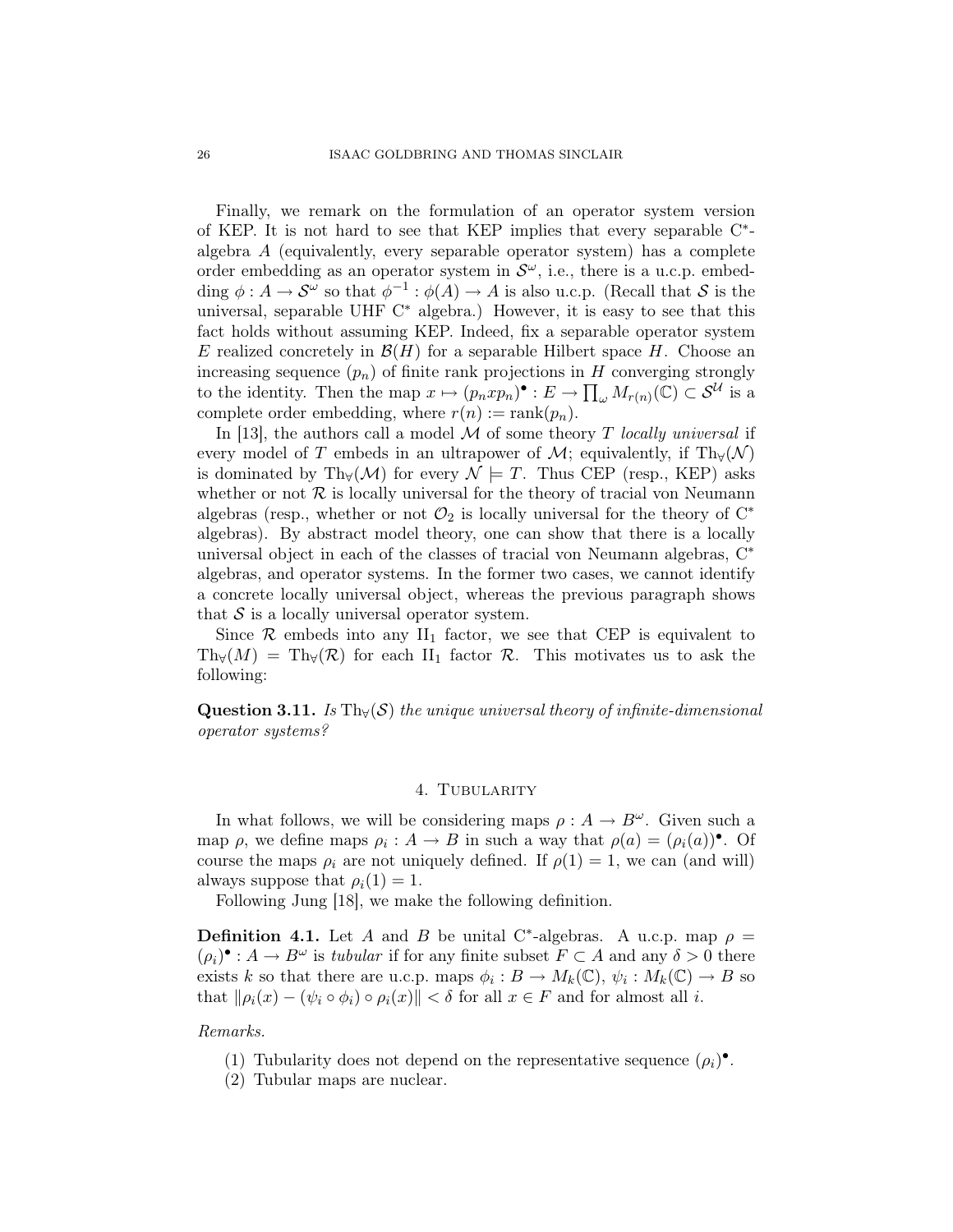(3) If B is nuclear, then for any embedding  $\theta : A \to B$ , the "diagonal" embedding  $\theta^{\omega}: A \to B^{\omega}$  obtained by composing  $\theta$  with the diagonal embedding  $B \to B^{\omega}$  is tubular.

**Lemma 4.2.** Suppose that  $A$  is separable and there exists  $B$  and an elementary tubular embedding  $\rho : A \to B^{\omega}$ . Then A is nuclear.

Proof. We already showed above that if a C<sup>∗</sup> algebra admits an existential nuclear embedding into another algebra, then it is nuclear.

Nuclear maps on separable C<sup>∗</sup> -algebras are always liftable by a result of Choi and Effros (see [25, 6.1.4]). We are able to offer an alternative quantitative proof in the tubular case.

**Proposition 4.3.** Let A be a unital, separable  $C^*$ -algebra. If the u.c.p. map  $\rho = (\rho_i)^{\bullet} : A \to B^{\omega}$  is tubular, then there is a u.c.p. lift  $(\tilde{\rho}_i : A \to B)$  which may furthermore be chosen so that  $\tilde{\rho}_i$  is finite rank almost everywhere.

*Proof.* For E a finite-dimensional unital operator subspace of A, let  $\rho_i^E$  denote the restriction of  $\rho_i$  to E. It suffices to show that, for any such E and any  $\epsilon > 0$ , there exists  $r \geq 1$  and, for almost all i, u.c.p. maps  $\sigma_i : E \to M_r(\mathbb{C})$ and  $\tau_i: M_r(\mathbb{C}) \to B$  so that  $\|\tau_i \circ \sigma_i - \rho_i^E\| \leq \epsilon$ . Indeed, we may then use Arveson extension to extend each  $\sigma_i$  to a u.c.p. map  $\tilde{\sigma}_i : A \to M_r(\mathbb{C})$  and then set  $\tilde{\rho}_j^E = \tau_j \circ \tilde{\sigma}_j : A \to B$ . Letting  $E \subset A$  be an arbitrary finitedimensional operator subspace and letting  $\epsilon$  tend to 0, we have constructed the requisite u.c.p. lift  $(\tilde{\rho}_i : A \to B)$  of  $\rho$ .

Fix once and for all  $\epsilon > 0$  and  $F \subset A$  a finite set of self-adjoint elements, and let  $E \subset A$  be the finite-dimensional operator system spanned by F and 1. Restricting  $\rho_i$  to the finite-dimensional space E, we may assume without loss of generality that each  $\rho_i^E$  is unital, linear, and ∗-linear. (Choose a basis  $1, v_1, \ldots, v_n$  of E, and replace  $\rho_i$  with  $\rho'_i$  which is the linear extension of  $\rho'_i(1) = 1, \rho'_i(v_j) = (\rho_i(v_j) + \rho_i(v_j^*)^*)/2.$  Since  $\rho_i$  converges pointwise to a unital, \*-linear map  $\rho$ , thus uniformly on bounded subsets of E, so does  $\rho'_i$ .

Since  $\rho$  itself is u.c.p. and E is finite-dimensional, it must be the case that for each n,  $\lim_{\mathcal{U}} \|\rho_i^E \otimes \mathrm{id}_{M_n(\mathbb{C})}\| \le \|\rho\|_{\mathrm{cb}} = 1$ . Choose  $I_n \in \omega$  so that  $\sup_{i\in I_n} \|\rho_i^E \otimes \mathrm{id}_{M_n(\mathbb{C})}\| \leq 1 + \epsilon/2$ . Since  $\rho$  is tubular, there exists r and  $J \subset I_r$  generic so that there are u.c.p. maps  $\phi_j : B \to M_r(\mathbb{C})$  and  $\psi_j: M_r(\mathbb{C}) \to B$  so that  $\|(\psi_j \circ \phi_j) \circ \rho_j^E - \rho_j^E \| < \epsilon/2$  for  $j \in J$ . Consider the map  $\sigma'_j := \phi_j \circ \rho_j^E : E \to M_r(\mathbb{C})$ . By Smith's lemma ([23, Proposition 8.11]) we have that

 $\|\sigma'_j\|_{\text{cb}} = \|\sigma'_j \otimes \mathrm{id}_{M_r(\mathbb{C})}\| \leq \|\phi_j\|_{\text{cb}} \cdot \|\rho_j^E \otimes \mathrm{id}_{M_r(\mathbb{C})}\| \leq 1 + \epsilon/2.$ 

By [25, Lemma 6.1.7], for each  $j \in J$ , there exists u.c.p.  $\sigma_j : E \to M_r(\mathbb{C})$  so that  $\|\sigma_j - \sigma'_j\|_{cb} \le \epsilon/2$ . Setting  $\tau_j = \psi_j$ , we see that  $(\sigma_j, \tau_j)$  are the required pairs of u.c.p. maps.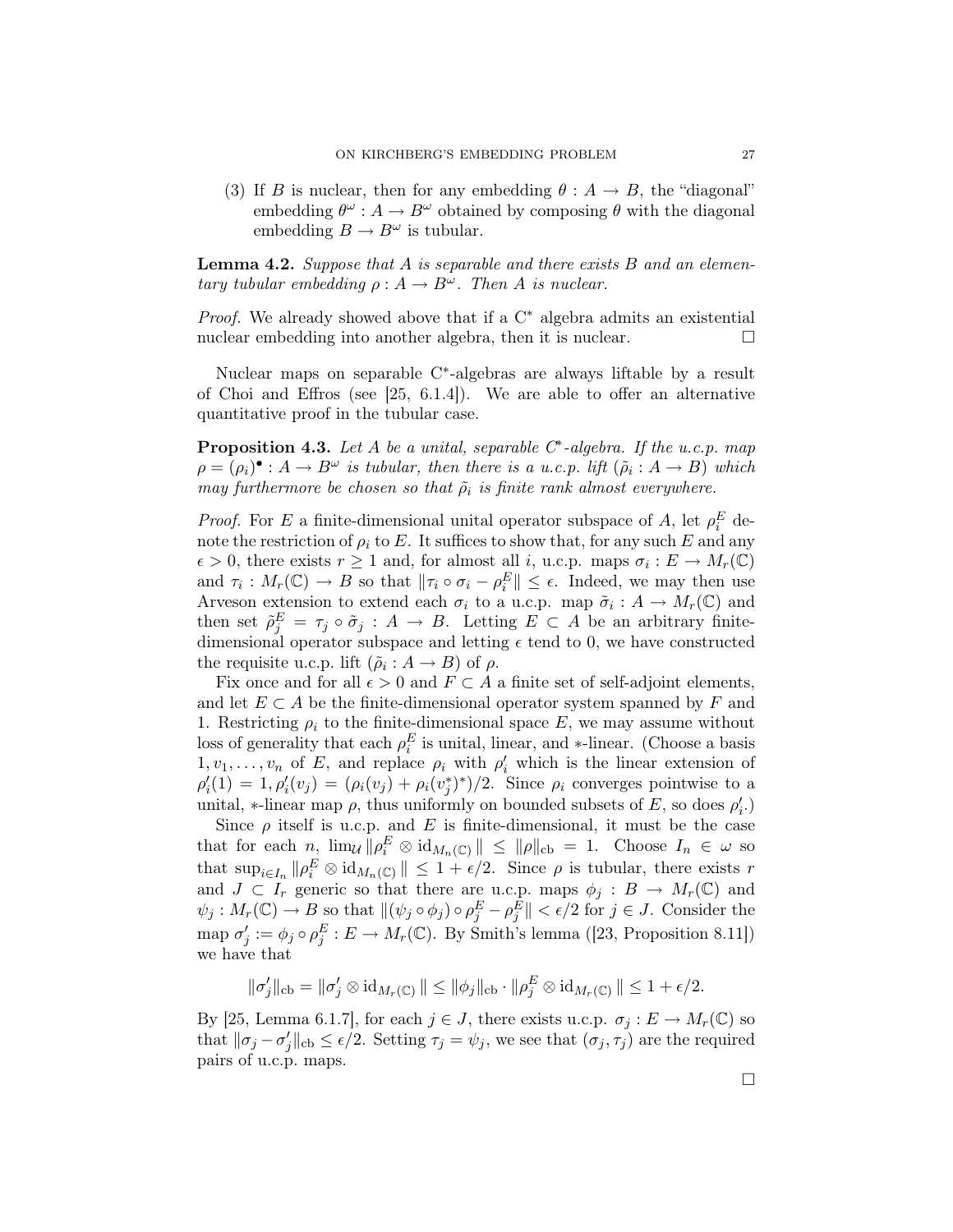**Proposition 4.4.** Let  $A$  be a unital, separable  $C^*$ -algebra, and let  $B$  be unital, nuclear. Suppose  $\rho: A \to B^{\omega}$  is the unique embedding up to unitary conjugacy. Then  $\rho$  is tubular.

*Proof.* Let  $1 \in F \subset A$  be any finite subset of self-adjoint elements. We denote by  $X_A(F, n, \epsilon)$  the set of unital maps  $\varphi : F \to B$  so that  $||p(\varphi(F))|| \sim_{\epsilon} ||p(F)||$ for any non-commutative polynomials  $p(X) = \sum_i c_i X^{\alpha(i)}$  of degree n in  $|F|$ variables with  $\sum_i |c_i| \leq 1$ . Let  $1 \in F_1 \subset F_2 \subset \cdots \subset F_n \subset \cdots$  be a sequence of finite subsets of self-adjoint elements of  $(A_{sa})_1$  so that  $\bigcup_n F_n$  is dense in  $(A_{sa})_1$  and generates A as a C<sup>\*</sup>-algebra.

**Claim:**  $\rho = (\rho_i)^{\bullet}$  is the unique embedding up to unitary conjugacy if and only if for any  $\delta, m$ , there exists  $k, n, \epsilon$  so that for any  $l \geq k$  and  $\xi, \eta \in$  $X_A(F_l, n, \epsilon)$  there is a unitary  $u \in U(B)$  so that  $||u\xi(x)u^* - \eta(x)|| < \delta$  for all  $x \in F_m$ .

**Proof of Claim:** Note that two embeddings  $(\rho_i)_{\omega}$  and  $(\rho'_i)_{\omega}$  of A are unitarily conjugate in  $B^{\omega}$  if and only if they are approximately unitarily conjugate if and only if for every  $F \subset A$  finite and  $\delta > 0$  there is a sequence of unitaries  $u_i \in U(B)$  so that  $\lim_{\omega} \max_{x \in F} ||\rho_i(x) - u_i^* \rho_i'(x) u_i|| < \delta$ . Consider two embeddings  $\rho = (\rho_i)_{\omega}, \rho' = (\rho'_i)_{\omega}$ . Let F be any finite subset of self-adjoint elements in  $(A_{sa})_1$  and choose m sufficiently large so that  $F \subset_{\delta/2} F_m$ . For the  $k, n, \epsilon$  corresponding to  $m, \delta/2$  we have that  $\rho_i, \rho'_i \in X_A(F_k, n, \epsilon)$  for almost every *i*, so there exist unitaries  $u_i \in U(B)$  so that  $\|\rho_i(x) - u_i^*\rho'_i(x)u_i\| < \delta/2$ for all  $x \in F_m$  and almost every i. It follows that  $\|\rho_i(x) - u_i^*\rho_i'(x)u_i\| < \delta$ for all  $x \in F$  and almost every *i*.

Conversely, suppose there exist  $m, \delta$  so that for all  $k, n, \epsilon$  there is  $l \geq k$ and  $\xi_l, \eta_l \in X_A(F_l, n, \epsilon)$  so that  $\inf_{u \in U(B)} \max_{x \in F_m} ||\xi_l(x) - u^* \eta_l(x)u|| \ge$ δ. Since  $F_m$  is finite, by sparsfying, we can find a sequence  $(l_p \geq p)$  so that there are  $\xi_{l_p}, \eta_{l_p} \in X_A(F_{l_p}, p, 1/p)$  so that  $\inf_{u \in U(B)} \max_{F_m} ||\xi_{l_p}(x)$  $u^*\eta_{l_p}(x)u \leq \delta$ . The embeddings  $\xi = (\xi_{l_p})_{p \in \omega}$  and  $(\eta_{l_p})_{p \in \omega}$  then cannot be unitarily conjugate.

Let F be a finite subset of  $(A_{sa})_1$ . For such  $\delta/8$ , fix  $\xi \in X_A(F_l, n, \epsilon)$  for l sufficiently large so that  $F \subset_{\delta/8} F_l$ . Then, since  $\rho_i \in X_A(F_l, n, \epsilon)$  for almost every *i*, there are unitaries  $u_i \in B$  so that  $||u_i \xi(x) u_i^* - \rho_i(x)|| < \delta/8$ . By the nuclearity of B, we can find for some k u.c.p. maps  $\phi : B \to M_k(\mathbb{C})$ and  $\psi: M_k(\mathbb{C}) \to B$  so that  $\|\xi(x) - (\psi \circ \phi) \circ \xi(x)\| < \delta/8$  for all  $x \in F_l$ . Setting  $\phi_i(x) = \phi(u_i^* x u_i)$  and  $\psi_i(x) = u_i \psi(x) u_i^*$ , we obtain pairs  $(\phi_i, \psi_i)$ which are an  $(F, \delta)$ -witness for tubularity. Since F and  $\delta$  were arbitrary, we are done.

Corollary 4.5. Suppose that A is a unital, separable  $C^*$ -algebra, B is a nuclear  $C^*$  algebra, and suppose that there is a unique embedding up to unitary conjugacy  $A \to B^{\omega}$ . Then A is exact.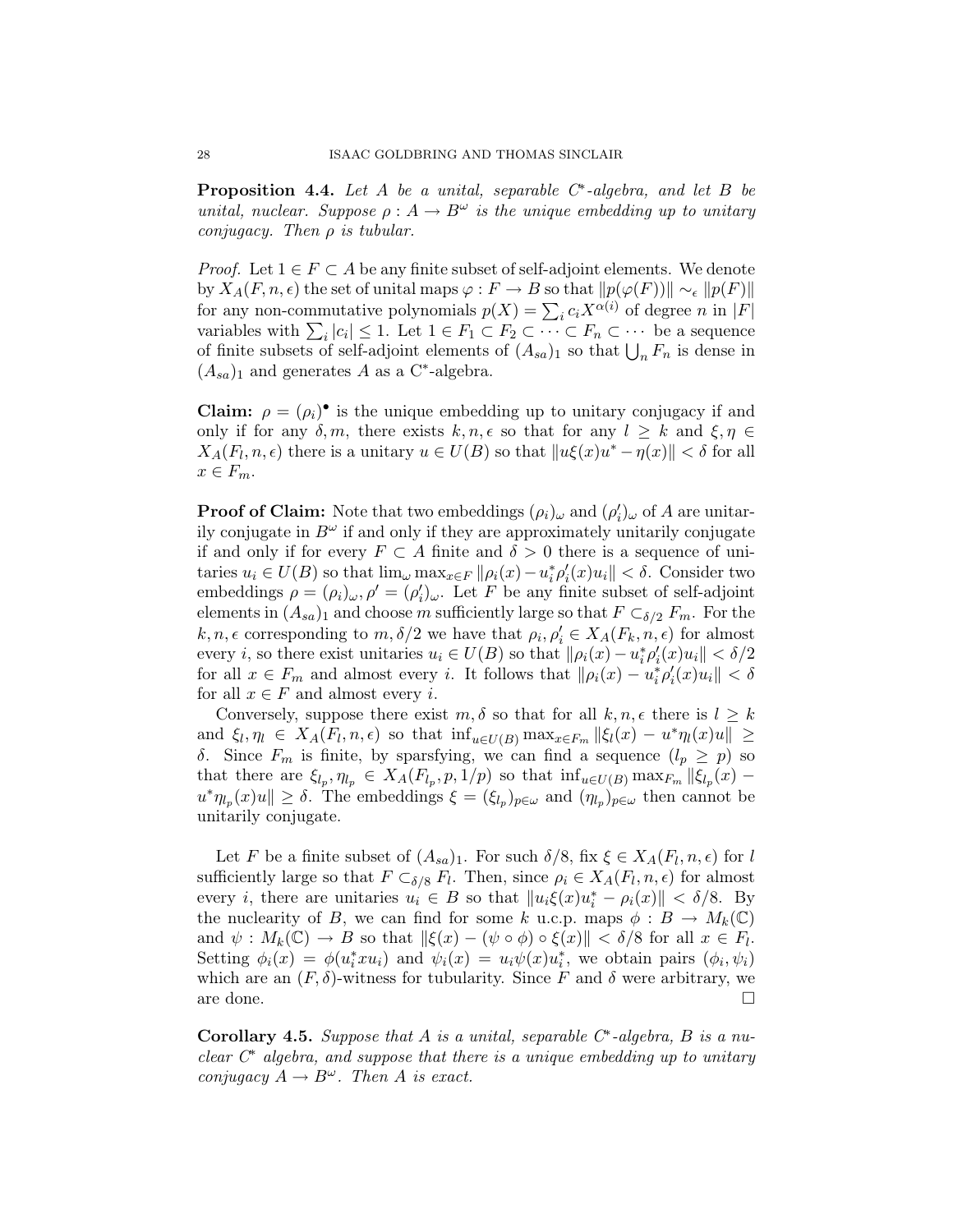**Corollary 4.6.** Let D be unital, separable, simple, and  $\mathcal{O}_2$ -stable. If D has a unique embedding into  $\mathcal{O}_2^{\omega}$  up to unitary conjugacy, then D is elementarily equivalent to  $\mathcal{O}_2$  if and only if  $D \cong \mathcal{O}_2$ .

*Proof.* If D is a separable model of Th $(\mathcal{O}_2)$  and has a unique embedding into  $\mathcal{O}_2^\omega$  up to unitary conjugacy, then that embedding is tubular and elementary (since  $\mathcal{O}_2^{\omega}$  is an  $\aleph_1$ -saturated model of its theory), whence D is nuclear and thus isomorphic to  $\mathcal{O}_2$ .

**Question 4.7.** Let B be unital, separable, exact, (simple?). Does  $B \otimes \mathcal{O}_2$ have a unique embedding into  $\mathcal{O}_2^{\omega}$  up to unitary conjugacy? Are any two  $embeddings \n B \to \mathcal{O}'_2 \cap \mathcal{O}^{\omega}_2$  unitarily conjugate?

# 5. SOME MODEL THEORY OF  $\mathcal{O}_2$

In this section, we use our earlier results to initiate a model theoretic study of the theory of  $\mathcal{O}_2$ . First, recall that a structure M is the prime model of its theory if it embeds elementarily into all models of  $\text{Th}(M)$ .

### **Proposition 5.1.**  $\mathcal{O}_2$  is the prime model of its theory.

*Proof.* Suppose that  $A \models \text{Th}(\mathcal{O}_2)$  is separable. Then A is  $\mathcal{O}_2$ -stable, whence A contains a copy of  $\mathcal{O}_2$ . We then have  $\mathcal{O}_2 \subseteq A \hookrightarrow \mathcal{O}_2^{\omega}$ , where the embedding of A into  $\mathcal{O}_2^{\omega}$  is elementary; since the composition  $\mathcal{O}_2 \hookrightarrow \mathcal{O}_2^{\omega}$  is elementary, we get that the embedding  $\mathcal{O}_2 \subseteq A$  is elementary.

Notice that  $\mathcal{O}_2$  is not a *minimal* model of its theory, that is, it has proper elementary submodels. Indeed, the embedding id  $\otimes$ 1: $\mathcal{O}_2 \hookrightarrow \mathcal{O}_2 \otimes \mathcal{O}_2$  is elementary.

## **Corollary 5.2.** Every elementary submodel of  $\mathcal{O}_2$  is isomorphic to  $\mathcal{O}_2$ .

*Proof.* An elementary submodel of  $\mathcal{O}_2$  is necessarily a prime model; since prime models are unique up to isomorphism, we are done.

We can say even more:

**Proposition 5.3.** Suppose that A is a subalgebra of  $\mathcal{O}_2$  that is e.c. in  $\mathcal{O}_2$ . Then A is isomorphic to  $\mathcal{O}_2$  and  $A \preceq \mathcal{O}_2$ .

*Proof.* Since being  $\mathcal{O}_2$  stable is  $\forall \exists$ -axiomatizable (Fact 2.8) and  $\mathcal{O}_2$  is  $\mathcal{O}_2$ stable, we have that A is  $\mathcal{O}_2$ -stable. On the other hand, A is exact and e.c. in  $\mathcal{O}_2$ , whence A is simple (Fact 2.8) and nuclear (Theorem 2.14) and thus  $A \otimes \mathcal{O}_2 \cong \mathcal{O}_2$ . It follows that  $A \cong \mathcal{O}_2$ . Since any embedding of  $\mathcal{O}_2$  into itself is elementary, we have that  $A \preceq \mathcal{O}_2$ .

Recall that a theory is  $\omega$ -categorical if it has a unique (up to isomorphism) separable model.

**Proposition 5.4.** Th $(\mathcal{O}_2)$  is not w-categorical. In fact, there must exist a nonexact separable model of  $\text{Th}(\mathcal{O}_2)$ .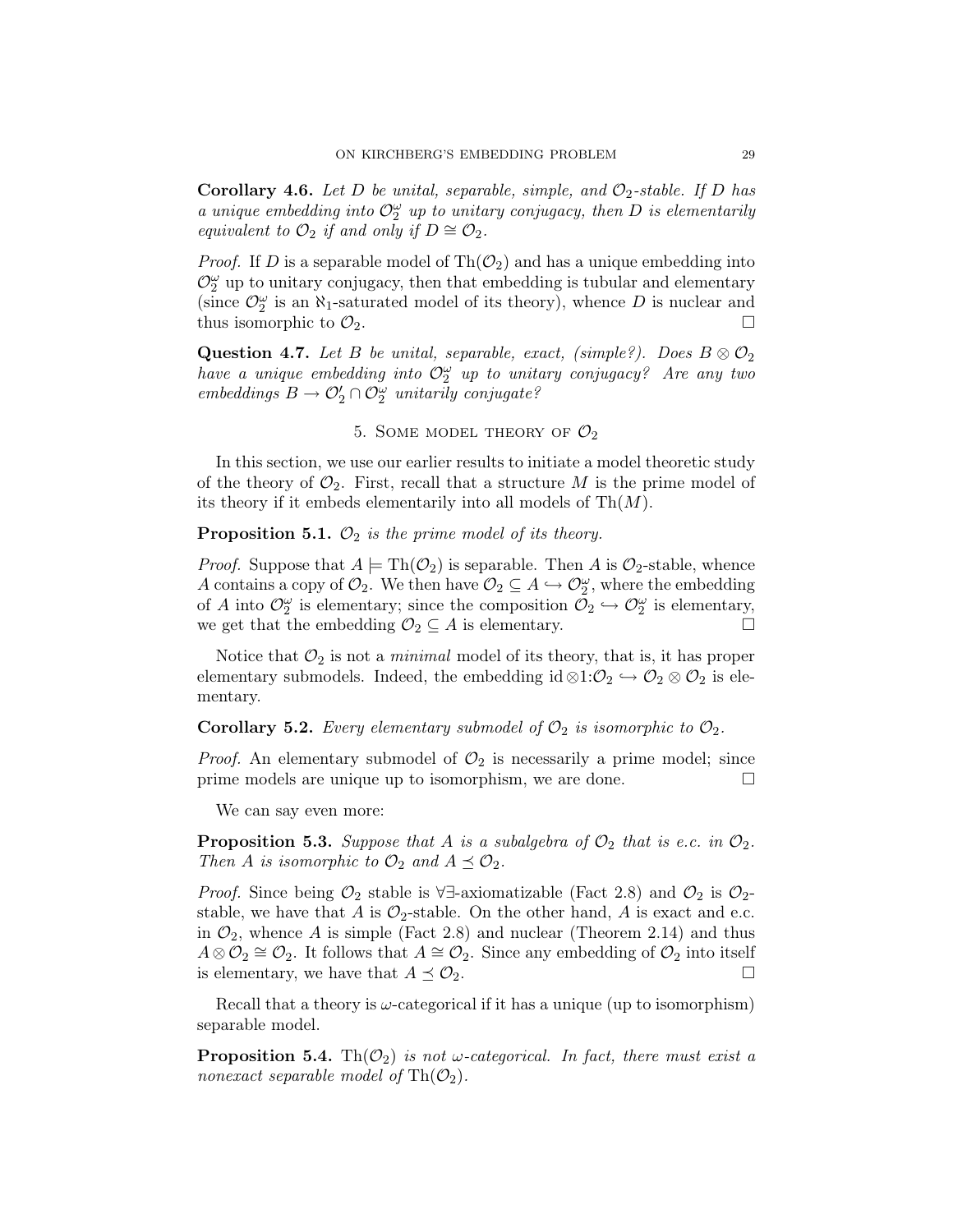*Proof.* Let  $A := C^*(\mathbb{F}_2)$ . Since A is quasidiagonal, A is  $\mathcal{O}_2^{\omega}$ -embeddable. Without loss of generality, assume that A is a subalgebra of  $\mathcal{O}_2^{\omega}$ . Let  $\mathcal{O}_2'$  be a separable elementary substructure of  $\mathcal{O}_2^{\omega}$  containing A. Then  $\mathcal{O}_2'$  is not exact, else A is exact.

Remark. If KEP holds, then there are uncountably many nonisomorphic separable models of  $\text{Th}(\mathcal{O}_2)$ . Indeed, suppose that there are only countably many separable models of  $\text{Th}(\mathcal{O}_2)$  up to isomorphism. KEP implies that every separable C<sup>∗</sup> algebra embeds into some such model, whence as in the proof of Proposition 2.3 their tensor product is a universal separable e.c. C<sup>∗</sup> algebra.

**Question 5.5.** Can Th $(\mathcal{O}_2)$  have an exact, nonnuclear model? (We already know that  $\mathcal{O}_2$  is the only separable, nuclear model of its theory.) More generally, do the axioms for being simple and  $\mathcal{O}_2$ -stable axiomatize  $\text{Th}(\mathcal{O}_2)$ ?

We suspect the answer to both of these questions is: no. In connection with this, we now establish that a positive answer to the latter question implies a strong form of KEP is true.

**Lemma 5.6.** Suppose that A is a simple,  $O_2$ -stable  $C^*$  algebra that is elementarily equivalent to a nuclear algebra. Then  $A \equiv \mathcal{O}_2$ .

*Proof.* Suppose that  $A \equiv N$  where N is nuclear. Since A is simple and purely infinite, we have that  $N$  is simple and purely infinite. Passing to a separable elementary substructure of  $N$  (which preserves the nuclearity of N by Theorem 2.14), we may further assume that N is separable. Since  $N$ is separable, simple, and nuclear, we have that  $N \otimes \mathcal{O}_2 \cong \mathcal{O}_2$ ; since N is  $\mathcal{O}_2$ -stable, we conclude that  $N \cong \mathcal{O}_2$ .

Proposition 5.7. KEP is equivalent to the statement that there is an e.c. C <sup>∗</sup> algebra that is elementarily equivalent to a nuclear algebra.

Proof. The forward direction follows from our earlier characterization of KEP, namely that  $\mathcal{O}_2$  is e.c. Now suppose that A is e.c., N is nuclear, and  $A \equiv N$ . By the Downward Löwenheim–Skolem theorem, we can assume that A is separable. Since A is simple and  $\mathcal{O}_2$ -stable, it follows from Lemma 5.6 that  $A \equiv \mathcal{O}_2$ . Since  $\mathcal{O}_2$  is a prime model of its theory,  $\mathcal{O}_2$  embeds elementarily into A; since A is e.c., it follows that  $\mathcal{O}_2$  is e.c., whence KEP  $\Box$ holds.

Corollary 5.8. The following statements are successively weaker:

- (1) simplicity and  $\mathcal{O}_2$ -stability axiomatize Th $(\mathcal{O}_2)$ ;
- (2) every e.c.  $C^*$ -algebra has the same theory as  $\mathcal{O}_2$ ;
- (3) KEP is true.

Proof. The former implication is trivial, while the latter implication follows directly from the previous proposition.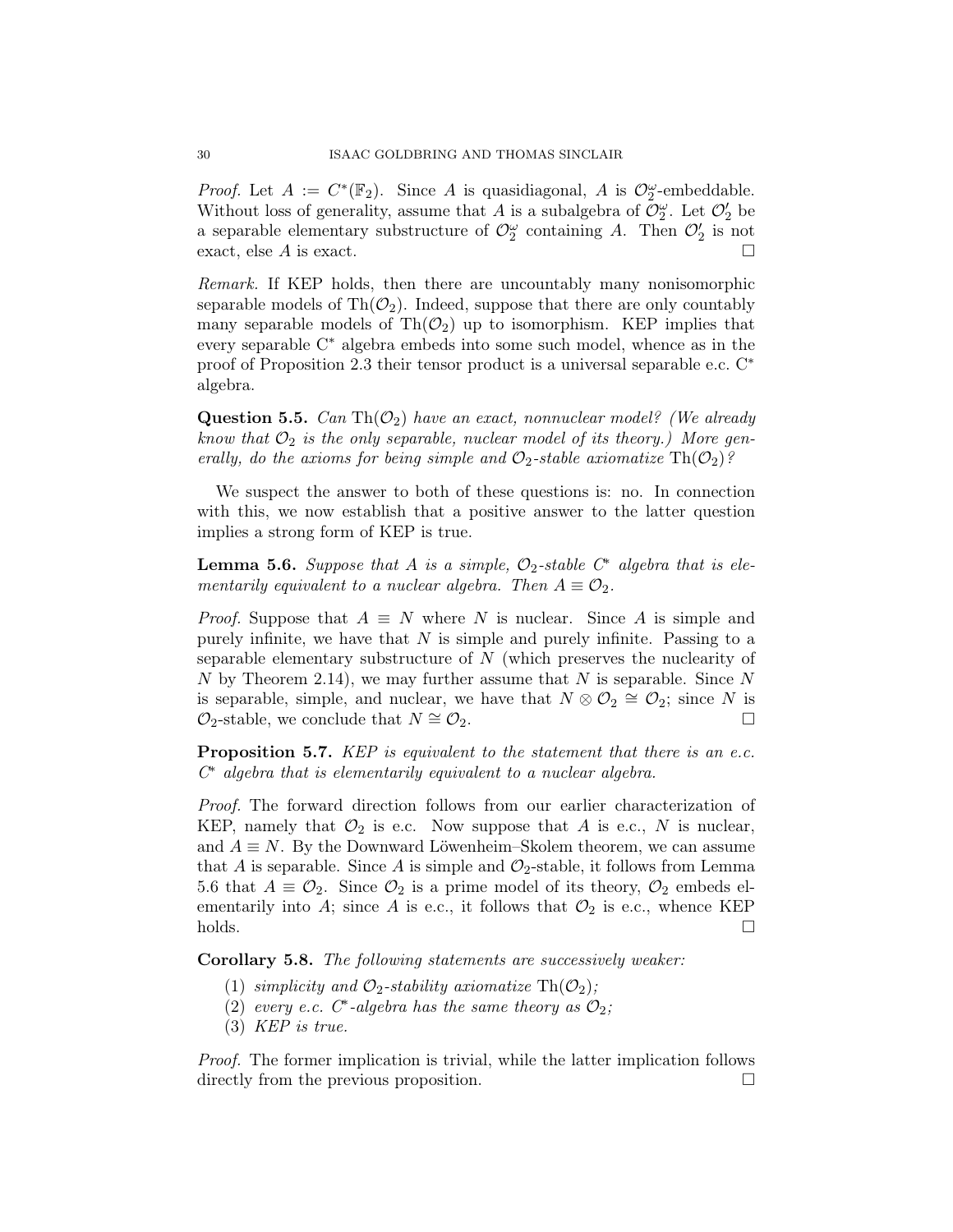We remark that Lemma 5.6 has some interest independent of its use in the proof of Proposition 5.7. In [6], the authors ask if every  $C^*$  algebra is elementarily equivalent to a nuclear one. In [11], they give examples of C<sup>∗</sup> algebras which are not elementarily equivalent to nuclear algebras. Moreover, all of their counterexamples admit traces. In [10], the author asks for an example of an exact, nonnuclear  $C^*$  algebra that is not elementarily equivalent to a nuclear one. Thus, if A is a simple,  $\mathcal{O}_2$ -stable C<sup>∗</sup> algebra that is not elementarily equivalent to  $\mathcal{O}_2$ , then A is not elementarily equivalent to a nuclear algebra, providing a completely different type of counterexample to the question posed in  $[6]$ . Moreover, if A is also exact, then we also have a solution to the question posed in [10].

Recall that a theory is model-complete if all of its models are existentially closed models of T. In [16], the authors show that if CEP holds, then Th( $\mathcal{R}$ ) is not model-complete; in [14], the authors show that Th( $\mathcal{R}$ ) is not model-complete without assuming CEP. We now show that KEP implies  $\text{Th}(\mathcal{O}_2)$  is not model-complete. The argument follows the same strategy as the argument in [14]; the dependence on KEP is needed to ensure that taking a crossed product by  $\mathbb Z$  retains  $\mathcal O_2^{\omega}$ -embeddability.

# **Proposition 5.9.** If KEP holds, then  $\text{Th}(\mathcal{O}_2)$  is not model-complete.

*Proof.* Let B be a separable model of  $\text{Th}(\mathcal{O}_2)$ . We claim that all embeddings of B into  $\mathcal{O}_2^{\omega}$  are unitarily conjugate. If this is the case, then by Proposition 4.4, the unique embedding (up to unitary conjugacy) is tubular. Since this embedding is also elementary, we get that  $B$  is nuclear, whence isomorphic to  $\mathcal{O}_2$ , contradicting that Th $(\mathcal{O}_2)$  is not  $\omega$ -categorical.

We now prove the claim. Suppose that  $f, g : B \to \mathcal{O}_2^{\omega}$  are embeddings. Let  $(b_i)_{i\in\mathbb{N}}$  be a countable dense subset of B. It suffices to find, for any  $i \in \mathbb{N}$ , a unitary u in  $\mathcal{O}_2^{\omega}$  such that  $d(u^*f(b_j)u, g(b_j)) < \frac{1}{i}$  $\frac{1}{i}$  for all  $j \leq i$ . Since f and g are elementary (as  $\text{Th}(\mathcal{O}_2)$  is model-complete), we have that  $\text{tp}^{\mathcal{O}_2^{\omega}}(f(b_1)\cdots f(b_i)) = \text{tp}^{\mathcal{O}_2^{\omega}}(g(b_1)\cdots g(b_j)),$  whence there is an elementary extension  $\mathcal{O}'_2$  of  $\mathcal{O}^{\omega}_2$  and an automorphism  $\alpha$  of  $\mathcal{O}'_2$  such that  $\alpha(f(b_j)) = g(b_j)$ for  $j \leq i$ . By model-completeness,  $\mathcal{O}'_2$  is an e.c. model of its theory; by KEP, we have that  $\alpha$  is approximately inner, and by elementarity, the desired unitary exists in  $\mathcal{O}_2^{\omega}$ .

Recall that a model complete theory  $T$  is the *model companion* of another theory  $T_0$  if every model of T embeds in a model of  $T_0$  and every model of  $T_0$  embeds in a model of  $T$ . If  $T_0$  is universally axiomatizable (e.g., when  $T_0$ is the theory of unital  $C^*$  algebras), then the model companion of  $T_0$  exists if and only if the class of e.c. models of  $T$  is an axiomatizable class.

Corollary 5.10. KEP implies that the theory of unital  $C^*$  algebras does not have a model companion.

*Proof.* Suppose that T is a model companion for the theory of  $C^*$  algebras. Since the class of unital  $C^*$  algebras has the amalgamation property, T has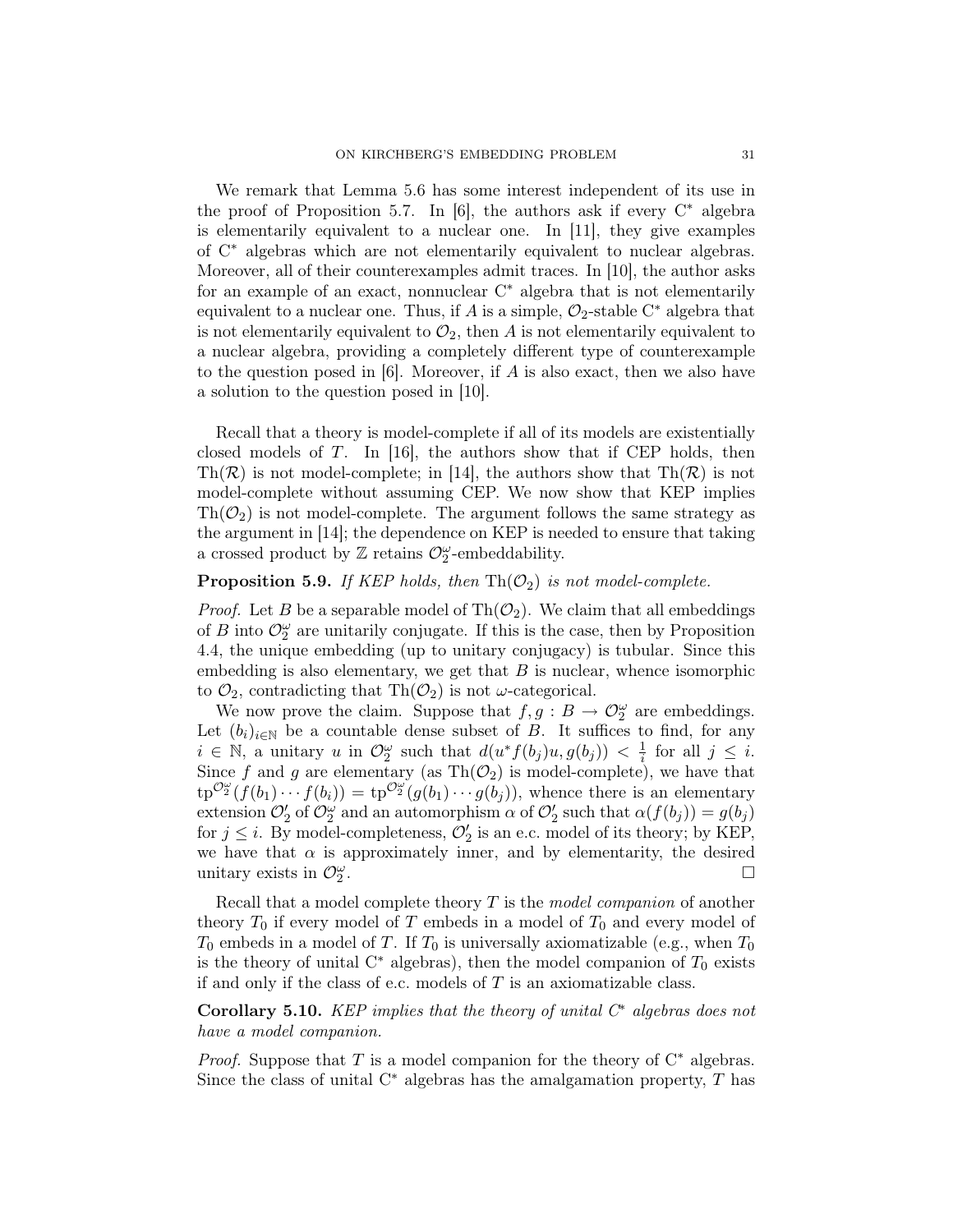quantifier-elimination. Since any two models of  $T$  have a common substructure, namely  $\mathbb{C}$ , we see that T is complete. By KEP,  $\mathcal{O}_2$  is e.c., whence a model of T. Thus,  $T = Th(\mathcal{O}_2)$ , contradicting the fact that KEP implies that  $\text{Th}(\mathcal{O}_2)$  is not model-complete.

There are two goals that we have not achieved outright: proving that  $\text{Th}(\mathcal{O}_2)$  is not model-complete and showing that  $\mathcal{O}_2$  is the only exact model of its theory. The following proposition shows that at least one of these goals is going to be achieved.

**Proposition 5.11.** If Th $(\mathcal{O}_2)$  is model-complete, then  $B \otimes \mathcal{O}_2 \not\equiv \mathcal{O}_2$  for any simple, exact, nonnuclear B.

*Proof.* Suppose that  $B$  is simple, exact, and nonnuclear. We then have that  $B \otimes \mathcal{O}_2$  embeds into  $\mathcal{O}_2$ . If  $B \otimes \mathcal{O}_2$  were elementarily equivalent to  $\mathcal{O}_2$ , then that embedding would be elementary, whence, as  $B \otimes \mathcal{O}_2$  is simple, we would have that  $B \otimes \mathcal{O}_2$  is nuclear as well, whence B would be nuclear, a contradiction. (To see that  $B$  is nuclear, just compose with a slice map. Alternatively, if  $B \otimes \mathcal{O}_2$  is nuclear and elementarily equivalent to  $\mathcal{O}_2$ , then  $B \otimes \mathcal{O}_2 \cong \mathcal{O}_2$ , whence  $\overline{B}$  is nuclear.)

**Proposition 5.12.** Suppose that A is a simple, purely infinite,  $\mathcal{O}_2^{\omega}$ -embeddable  $C^*$  algebra with trivial  $K_0$  such that Th(A) is  $\forall \exists$ -axiomatizable (e.g., Th(A) is model complete). Then  $A \equiv \mathcal{O}_2$ .

Proof. This follows from the usual "sandwiching" trick. By [25, Proposition 4.2.3(ii)], we have that  $\mathcal{O}_2 \hookrightarrow A$ . Now embed  $A \hookrightarrow \mathcal{O}_2^{\omega}$  and do the union of chains argument as in, for example, Proposition 3.2 in [16]. The union will be elementarily equivalent to both  $\mathcal{O}_2$  and A.

We now offer one possible approach for obtaining an answer to Question 5.5. Let us say that a  $C^*$  algebra A is *stably presented* if there are a finite set of generators  $\mathcal G$  and a finite set of weakly stable relations  $\mathcal R$  such that  $A = C^*(\mathcal{G}|\mathcal{R})$ . (See [3, II.8.3])

**Lemma 5.13.** Suppose that A is simple, stably presented, and  $B^{\omega}$ -embeddable for some nuclear B. Then A is exact.

*Proof.* By assumption, there is a  $*$ -homomorphism  $A \rightarrow B$ . Since A is simple, this  $*$ -homomorphism is an embedding; since  $B$  is nuclear, it follows that A is exact.  $\Box$ 

**Proposition 5.14.**  $\mathcal{O}_2$  is the only stably presented model of its theory.

*Proof.* Suppose that A is a stably presented model of  $\text{Th}(\mathcal{O}_2)$ . It is enough to show that any two embeddings  $f, g: A \to \mathcal{O}_2^{\omega}$  are unitarily conjugate, for then the unique (elementary) embedding of A into  $\mathcal{O}_2^{\omega}$  is tubular, whence A is nuclear and hence isomorphic to  $\mathcal{O}_2$ . Let  $x_1, \ldots, x_k$  denote the generators of A and, for  $i = 1, ..., k$ , let  $(y_{i,n})^{\bullet}$ ,  $(z_{i,n})^{\bullet} \in \mathcal{O}_2^{\omega}$  denote  $f(x_i)$  and  $g(x_i)$ . By weak stability, we may assume that, for each  $n, y_{1,n}, \ldots, y_{k,n}$  generates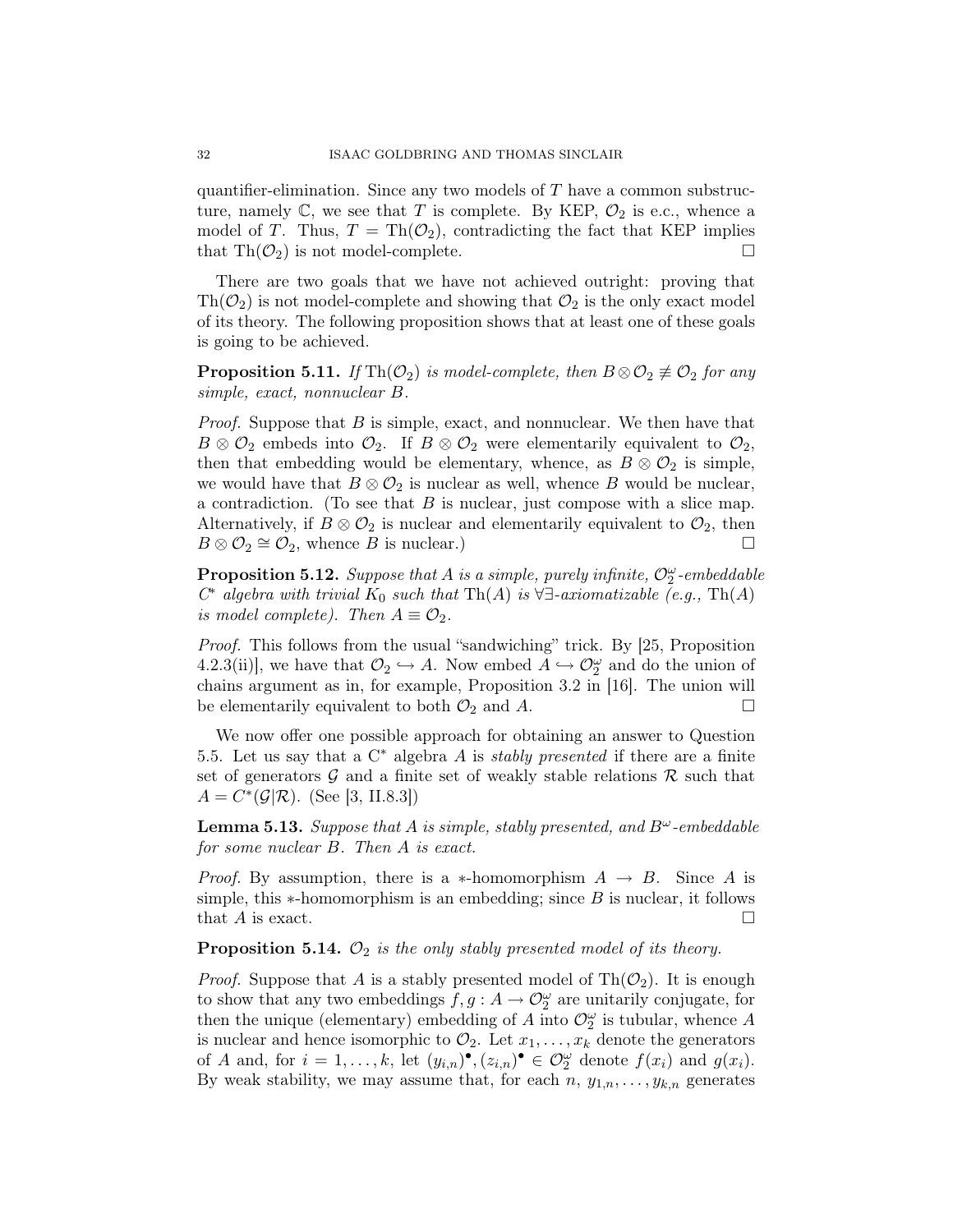a copy of A in  $\mathcal{O}_2$ ; likewise, that  $z_{1,n},\ldots,z_{k,n}$  generates a copy of A in  $\mathcal{O}_2$ . Since A is simple, we get embeddings  $f_n, g_n : A \to \mathcal{O}_2$  obtained by defining  $f_n(x_i) := y_{i,n}, g_n(x_i) := z_{i,n}$ . Moreover, by correcting that each  $f_n$  and  $g_n$  send  $1_A$  to a projection that is within 1 of the identity of  $\mathcal{O}_2$ , we may assume that each  $f_n$  and  $g_n$  are unital embeddings. Since any two unital embeddings of A in  $\mathcal{O}_2$  are approximately unitarily conjugate (see [25, Theorem 6.3.8(ii)]), we get unitaries  $u_n \in \mathcal{O}_2$  such that, for each  $i = 1, \ldots, k$ , we have  $(u_n^*)^{\bullet}(y_{i,n})^{\bullet}(u_n)^{\bullet} = (z_{i,n})^{\bullet}$ . It follows that f and g are unitarily conjugate.  $\Box$ 

## Question 5.15. If A is stably presented, is  $A \otimes \mathcal{O}_2$  stably presented?

### Question 5.16. Is there a simple, stably presented, nonnuclear A?

If both of these questions have affirmative answers, then for A simple, stably presented, nonnuclear, we know that  $A \otimes \mathcal{O}_2$  is simple,  $\mathcal{O}_2$ -stable, and stably presented, whence not a model of  $\text{Th}(\mathcal{O}_2)$ , answering Question 5.5.

As a caveat to the above questions: note that if A is simple, stably presented, and  $\mathcal{S}^{\omega}$ -embeddable (e.g., quasi-diagonal), then A is a matrix algebra.

## Appendix A. Model-theoretic forcing

We work in a countable signature  $\mathcal L$  and add countably many new constant symbols C to the language. An  $\mathcal{L}(C)$ -structure M is said to be *canonical* if  ${c^M : c \in C}$  is dense in M.

We fix a class  $K$  of structures and let  $\mathcal{K}(C)$  denote the class of all structures  $(M, a_c)_{c \in C_0}$ , where  $C_0$  is a finite subset of C. We treat such structures as  $\mathcal{L}(C_0)$ -structures in the natural way.

Conditions are now finite sets of the form  $\{\varphi_1 < r_1, \ldots, \varphi_n < r_n\}$ , where each  $\varphi_i$  is an atomic  $\mathcal{L}(C)$ -sentence and there is  $M \in \mathcal{K}(C)$  such that  $\varphi_i^M < r_i$ for each  $i = 1, \ldots, n$ . The partial order on conditions is reverse inclusion. If p is a condition and  $\varphi$  is an atomic sentence of  $\mathcal{L}(C)$ , we define  $f_p(\varphi) :=$  $\min\{r \leq 1 \mid \varphi < r \in p\}$ , with the understanding that  $\min(\emptyset) = 1$ . For a condition p and an  $\mathcal{L}(C)$ -sentence  $\varphi$ , we define the value  $F_p(\varphi) \in [0,1]$  by induction on  $\varphi$ .

- $F_p(\varphi) = f_p(\varphi)$  if  $\varphi$  is atomic.
- $F_p(\neg \varphi) = \neg \inf_{q \supset p} F_q(\varphi)$ .
- $\bullet$   $F_p(\frac{1}{2})$  $(\frac{1}{2}\varphi)=\frac{1}{2}(\varphi).$
- $\vec{F_p}(\varphi + \psi) = F_p(\varphi) + F_p(\psi)$ . (Truncated addition)
- $F_p(\inf_x \varphi(x)) = \inf_{c \in C} F_p(\varphi(c)).$

If  $r \in \mathbb{R}$  and  $F_p(\varphi) < r$ , we say that p forces that  $\varphi < r$ , and write  $p \Vdash \varphi < r.$ 

**Definition A.1.** We say that a nonempty set  $G$  of conditions is *generic* if the union of two elements of G is once again an element of G and for every  $\mathcal{L}(C)$ sentence  $\varphi$  and every  $r > 1$ , there is  $p \in G$  such that  $F_p(\varphi) + F_p(\neg \varphi) < r$ .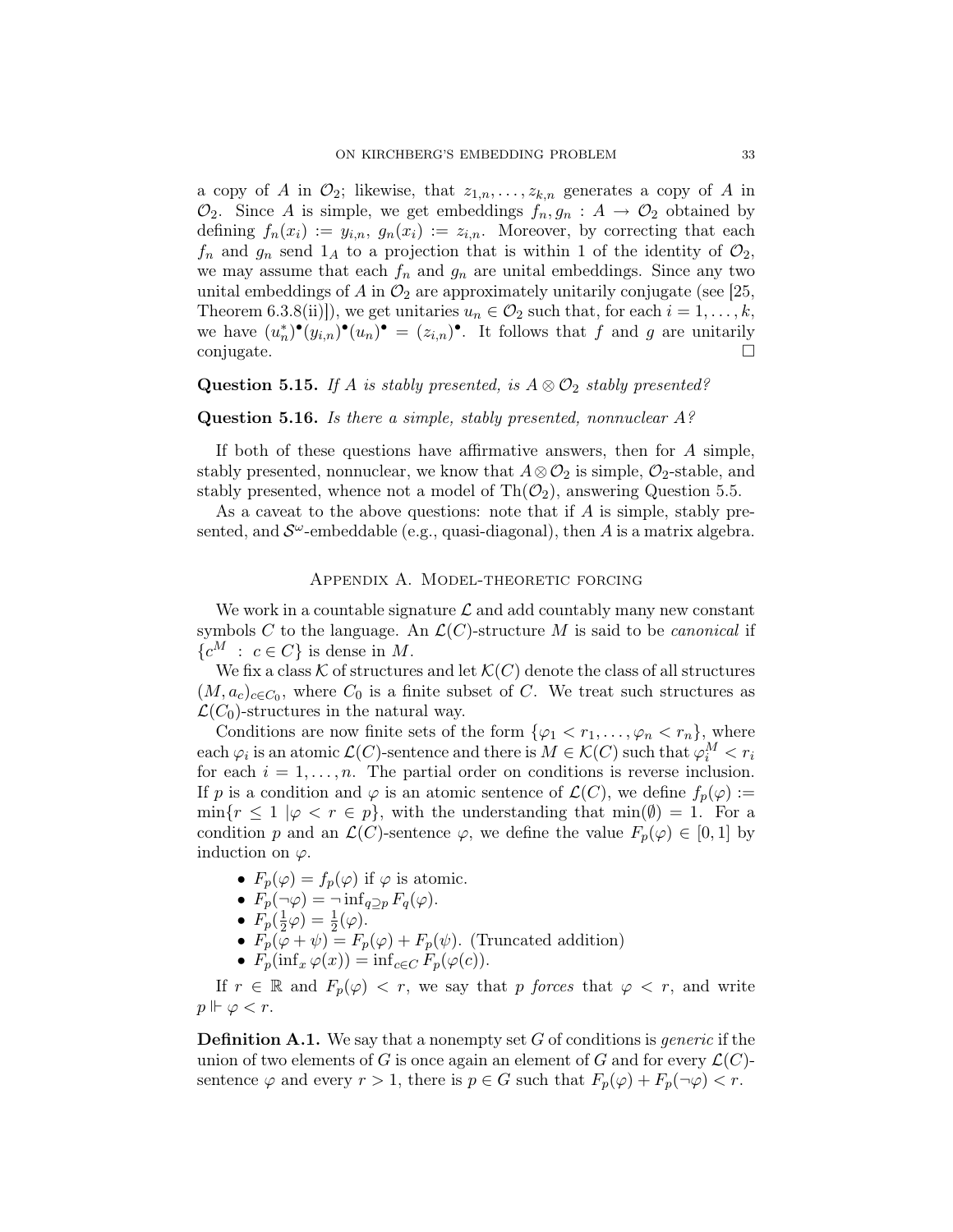It is proven in [2] that generic sets always exist. If G is generic and  $\varphi$  is an  $\mathcal{L}(C)$ -sentence, set  $\varphi^G := \inf_{p \in G} F_p(\varphi)$ .

**Theorem A.2** (Generic Model Theorem). Let  $M_0^G$  denote the term algebra  $\mathcal{T}(C)$  equipped with the natural interpretation of the function symbols and interpreting the predicate symbols by  $P^{M_0^G}(\vec{\tau}) := P(\vec{\tau})^G$ . Let  $M^G$  be the completion of  $M_0^G$ . Then  $M^G$  is an  $\mathcal{L}(C)$ -structure such that, for all  $\mathcal{L}(C)$ sentences  $\varphi$ , we have  $\varphi^{M^G} = \varphi^G$ .

We say that an  $\mathcal{L}$ -structure N is *finitely generic for*  $\mathcal{K}$  if there is a generic set G of conditions such that M is isomorphic to the  $\mathcal{L}\text{-reduct of }M^G$ . Note that finitely generic structures exist as generic sets of conditions exist.

The following is a special case of the Omitting Types Theorem proven in [2]. By a *finite piece of K* we mean a finite set of inequalities of the form  $\varphi < r$  where  $\varphi$  is quantifier-free and such that the set of inequalities is satisfiable in some structure in  $K$ .

**Theorem A.3** (Omitting Types Theorem). Let  $(\varphi_n \mid n < \omega)$  be a sequence of L-sentences such that, for each  $n < \omega$ ,  $\varphi_n$  is of the form

$$
\sup_{x_1} \cdots \sup_{x_{m(n)}} \psi_n(x_1,\ldots,x_{m(n)}),
$$

where

$$
\psi_n(x_1,\ldots,x_{m(n)}):=\bigwedge_{k<\omega}\inf_{y_1}\cdots\inf_{y_i(n,k)}\sigma_{n,k}(\vec{x}_n,\vec{y}_{n,k}),
$$

and where  $\sigma_{n,k}$  is quantifier-free,  $\vec{x}_n = x_1, \ldots, x_{m(n)}$ , and  $\vec{y}_{n,k} = y_1, \ldots, y_{i(n,k)}$ . Let  $(r_n \mid n < \omega)$  be a sequence of real numbers such that, for every finite piece p of K and every  $\vec{c}_n \in C^{m(n)}$ , the set  $p \cup \{\psi_n(\vec{c}_n) < r_n\}$  is satisfiable in K. Then there exists a canonical  $\mathcal{L}(C)$ -structure M such that  $\varphi_n^M \leq r_n$  for every  $n < \omega$ . In fact, M is of the form  $M^G$  for some generic set G.

In Section 3, we needed to know that generic models of ∀∃-axiomatizable theories are e.c. models of the theory. The remainder of this appendix is devoted to establishing this fact.

It will convenient for this discussion to slightly alter the definition of atomic diagram of M. We set  $D(M)$  to be the set of conditions  $\sigma < r$ , where  $\sigma$  is an atomic  $L(M)$ -sentence with  $\sigma^M = 0$  and  $r \in (0, 1]$ .

**Lemma A.4.** If T is a  $\forall \exists$ -axiomatizable theory and K is the class of models of T, then a structure finitely generic for K belongs to K.

*Proof.* Suppose that  $\sup_x \inf_y \varphi(x, y) = 0$  is an axiom of T. Suppose that M is isomorphic to the L-reduct of  $M^G$ . Fix  $c \in C$ ; it is enough to show that  $(\inf_y \varphi(c, y))^{M^G} = 0$ . Suppose, towards a contradiction, that  $(\inf_y \varphi(c, y))^{M^G} = \epsilon > 0$ . Take  $p \in G$  such that

$$
F_p(\inf_y \varphi(c,y)) + F_p(\neg \inf_y \varphi(c,y)) < 1 + \frac{\epsilon}{2}.
$$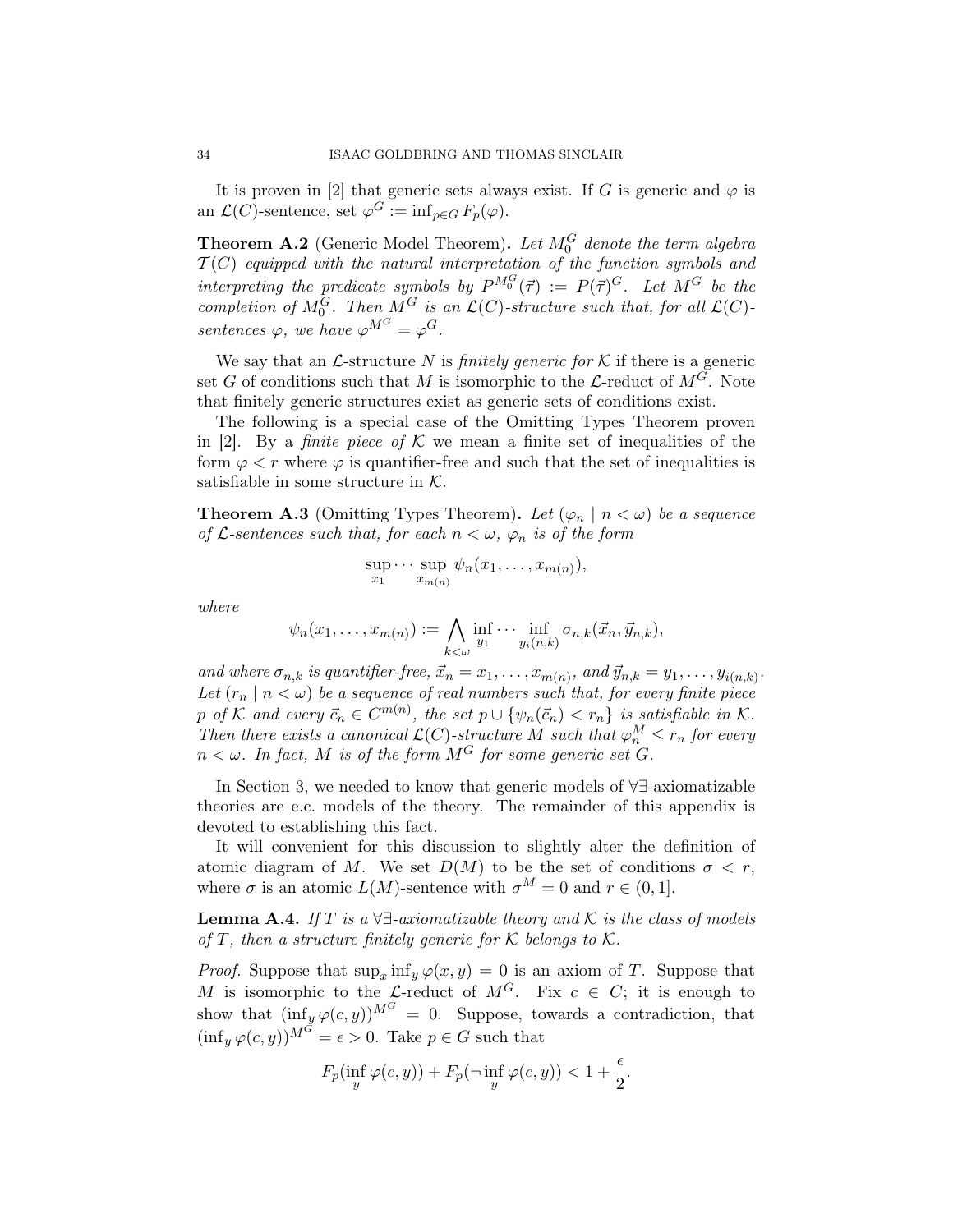It follows that  $\inf_{q\supseteq p} F_q(\inf_y \varphi(c, y)) \geq \frac{\epsilon}{2}$  $\frac{\epsilon}{2}$ . Now take  $N \models T \cup p$ . Fix  $d \in C$ not occurring in  $p$ . By redefining the interpretation of  $d$  in  $N$  if necessary, we may assume that  $\varphi(c, d)^N < \frac{\epsilon}{2}$  (since  $N \models T$ ). There is then a finite Fragment q of  $D(N)$  such that  $q \models \varphi(c, d) < \frac{2}{5}$  $\frac{\epsilon}{2}$ ; since  $N \models p$ , we may as well assume that  $p \subseteq q$ . Suppose that G' is generic set containing q; then  $\varphi(c,d)^{M^{G'}} < \frac{\epsilon}{2}$  $\frac{\epsilon}{2}$ . It follows that there is  $q' \supseteq q$  from  $G'$  such that  $F_{q'}(\varphi(c,d)) < \frac{\epsilon}{2}$  $\frac{\epsilon}{2}$ , a contradiction.

Actually the above proof showed the following fact:

**Corollary A.5.** For any theory  $T$ , if  $M$  is finitely generic for the class of models of T, then  $M \models T_{\forall \exists}$ .

It will be convenient to introduce the analog of weak forcing:

**Definition A.6.** 
$$
F_p^w(\varphi) = \sup_{q \supseteq p} \inf_{q' \supseteq q} F_{q'}(\varphi)
$$
.

**Lemma A.7.** If T is  $\forall \exists$ -axiomatizable and M is finitely generic for the class of models of  $T$ , then  $M$  is an e.c. model of  $T$ .

*Proof.* Suppose that  $M \subseteq N$  with  $N \models T$  and  $\varphi(x)$  is an  $L(C)$ -formula. Suppose that  $(\inf_x \varphi(x))^N = r$ . Without loss of generality,  $r < 1$ . Fix  $\epsilon > 0$ . We must show that  $(\inf'_x \varphi(x))^M < r + \epsilon$ . Without loss of generality, we may assume that M is the reduct of  $M^G$  for some generic G. Suppose, towards a contradiction, that  $(\inf_x \varphi(x))^M \geq r + \epsilon$ . Fix  $p \in G$  such that

$$
F_p(\inf_x \varphi(x)) + F_p(\neg \inf_x \varphi(x)) < 1 + \frac{\epsilon}{2}.
$$

Our assumption then implies that  $F_p(\neg \inf_x \varphi(x)) < 1 - r - \frac{\epsilon}{2}$  $\frac{\epsilon}{2}$ , whence  $\inf_{q \supseteq p} F_q(\inf_x \varphi(x)) \geq r + \frac{\epsilon}{2}$  $\frac{\epsilon}{2}$ .

Pick a constant c not appearing in either p or  $\varphi$ . Consider the  $L(C)$ structure  $N'$  obtained from N by interpreting constants appearing in p and  $\varphi$  as M does while interpreting c in such a way so that  $\varphi(c)^{\tilde{N}'} < r + \frac{\epsilon}{2}$  $\frac{\epsilon}{2}$ . Notice then that  $D(N') \cup T \models \varphi(c) < r + \frac{\epsilon}{2}$  $\frac{\epsilon}{2}$ . By our choices and compactness, we may choose a finite  $q \subseteq D(N')$  with  $p \subseteq q'$  such that  $q \cup T \models \varphi(c) < r + \frac{\epsilon}{2}$  $\frac{\epsilon}{2}$ . We claim that  $F_q^w(\inf_x \varphi(x)) < r + \frac{\epsilon}{2}$  $\frac{\epsilon}{2}$ . Indeed, fix  $q' \supseteq q$ . Consider generic  $\tilde{G}'$ containing q'. By Lemma A.4.  $M^{G'} \models T$ , whence we have  $\varphi(c)^{M^{G'}} < r + \frac{\epsilon}{2}$  $\frac{\epsilon}{2}$ . This implies that there is  $q'' \in G$  containing q' such that  $F_{q''}(\varphi(c)) < r + \frac{z}{2}$  $\frac{\epsilon}{2}$ .

We have now arrived at the desired contradiction as

$$
F_q^w(\inf_x \varphi(x)) \ge \inf_{q' \supseteq q} F_{q'}(\inf_x \varphi(x)) \ge \inf_{q' \supseteq p} F_{q'}(\inf_x \varphi(x)) \ge r + \frac{\epsilon}{2}.
$$

#### Appendix B. Operator spaces and systems in continuous logic

We first show how to axiomatize operator systems in continuous logic. We work in the version of continuous logic presented in [12]. We think of an operator system as a many sorted structure with sorts: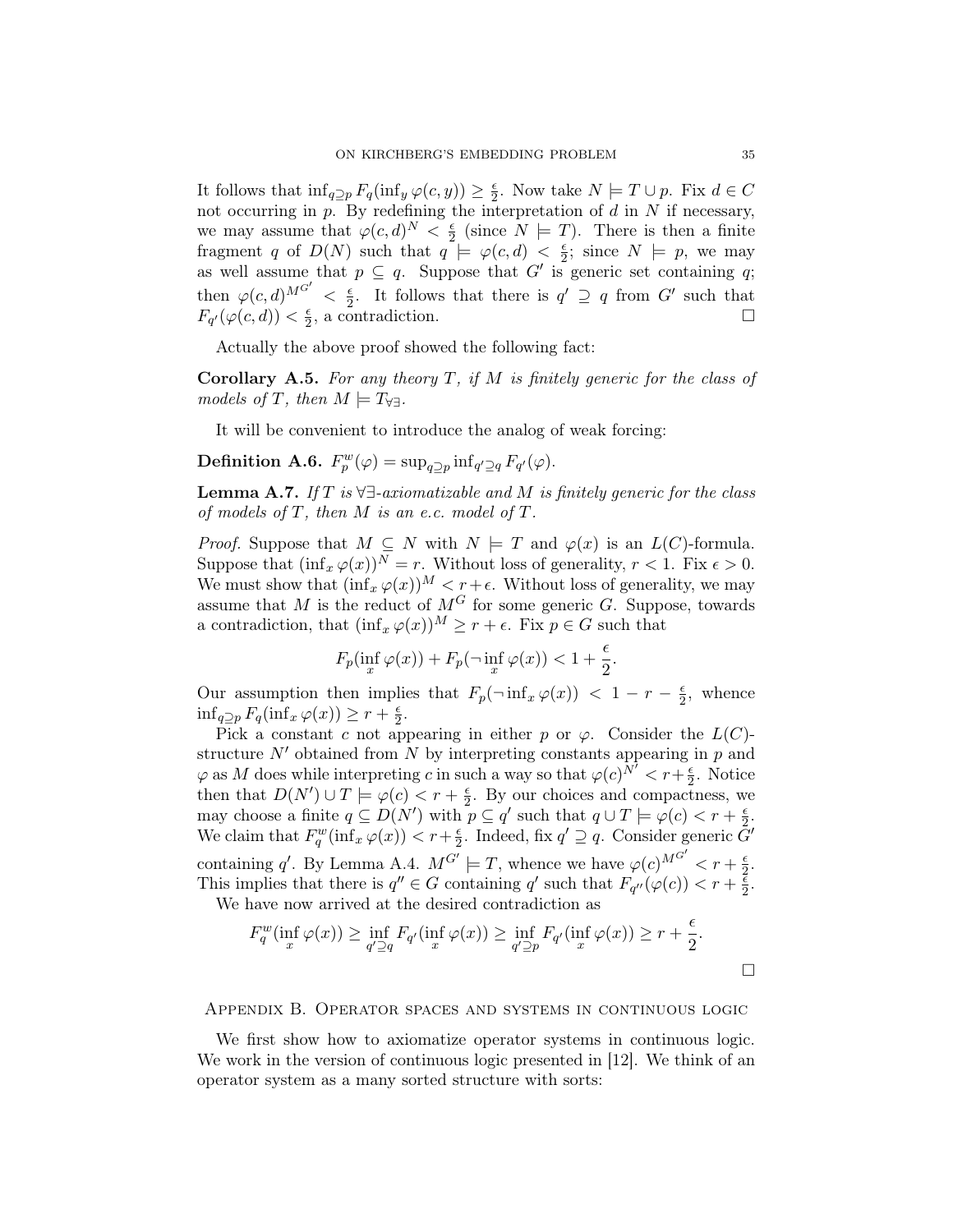- $M_n(\mathcal{S})$ ,  $n \geq 1$ , for the matrix algebras over  $\mathcal S$  with domains of quantification intended to be with respect to the matrix norm induced by the matrix order;
- $C_n$ ,  $n \geq 1$ , for the cones of positive elements, with domains of quantification those inherited from  $M_n(\mathcal{S})$ ;
- $M_{m,n}(\mathbb{C})$  for matrices over the complex numbers with domains of quantification with respect to the operator norm;
- $\mathbb{R}^{\geq 0}$  with domains of quantification as usual.

Note that we use a separate sort for the algebras over  $\mathcal S$  as the metric on them is not merely the max metric induced by the metric on  $S$ .

Here are the symbols:

- The constant symbols  $0, 1 \in S$  with domain  $D_1(S)$ ;
- The function symbols

$$
+: M_n(\mathcal{S}) \times M_n(\mathcal{S}) \to M_n(\mathcal{S}) \text{ and } * : M_n(\mathcal{S}) \to M_n(\mathcal{S}).
$$

- The function symbols  $l : \mathbb{C} \times M_n(\mathcal{S}) \to M_n(\mathcal{S})$ .
- The function symbols  $f_{m,n}: M_{m,n}(\mathbb{C}) \times M_m(\mathcal{S}) \to M_n(\mathcal{S})$  (intended to be for  $f_{m,n}(A, X) := A^* X A$ .
- The function symbols  $+:\mathcal{C}_n \to \mathcal{C}_n$ ,  $k:\mathbb{R}^{\geq 0} \times \mathcal{C}_n \to \mathcal{C}_n$  and

$$
g_{m,n}: M_{m,n}(\mathbb{C}) \times \mathcal{C}_m \to \mathcal{C}_n.
$$

- Inclusions  $i_n : C_n \to M_n(\mathcal{S})$ .
- Function symbols  $h_n: M_n(\mathcal{S}) \to M_{2n}(\mathcal{S})$ , intended to be for

$$
h_n(X) := \begin{pmatrix} I & X \\ X^* & I \end{pmatrix}
$$

• Function symbols  $\pi_n^{ij}: M_n(\mathcal{S}) \to \mathcal{S}$ , intended to be projection functions. Likewise for scalar matrices.

.

- Predicate symbols  $\|\cdot\|_n : M_n(\mathcal{S}) \to \mathbb{R}^{\geq 0}$ .
- Function symbols for scalar matrix addition, multiplication and adjoint. Constant symbols for 1 and i.

In order to axiomatize operator systems in this language, we will need to know the following two easy facts:

**Lemma B.1.** Suppose that  $S$  is a concrete operator system.

(1) If 
$$
A \in M_n(\mathcal{S})
$$
, then  
\n
$$
||A|| - 1 \le d\left(\begin{pmatrix} I & A \\ A^* & I \end{pmatrix}, C_{2n}\right) \le \sqrt{2}(||A|| - 1).
$$
\n(2) If  $A \in \mathcal{C}_n$ , then  $d(A, -\mathcal{C}_n) = ||A||$ .

Proof. (1) This basically follows from a slightly more careful analysis of the proof of [23, Lemma 3.1(i)]. Indeed, for  $x, y \in H$ , we have

$$
\left\langle \begin{pmatrix} I & A \\ A^* & I \end{pmatrix} \begin{pmatrix} x \\ y \end{pmatrix}, \begin{pmatrix} x \\ y \end{pmatrix} \right\rangle = \langle x, x \rangle + \langle Ay, x \rangle + \langle x, Ay \rangle + \langle y, y \rangle.
$$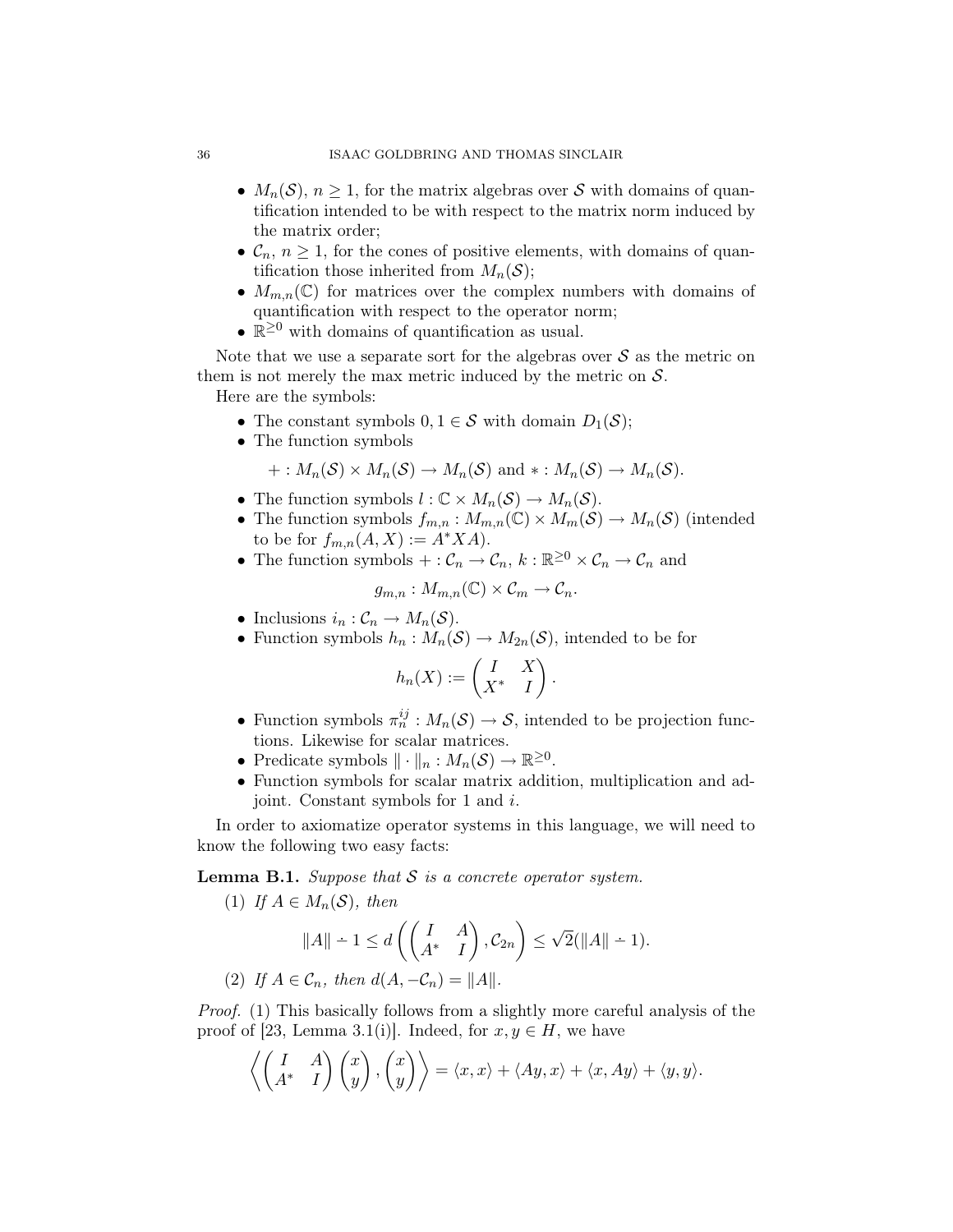Now if  $||A|| \leq 1$ , then the right hand side of the above display is positive. We may thus suppose that  $||A|| > 1$ . Fix  $\epsilon > 0$  such that  $||A|| - \epsilon > 1$  and take  $y \in H$  with  $||y|| = 1$  such that  $||Ay|| \ge ||A|| - \epsilon$ . Set  $x := -Ay/||Ay||$  so that  $\langle Ay, x \rangle = ||Ay||$ . Fix  $E \in C_{2n}$ . We then have

$$
\left\langle \left( \begin{pmatrix} I & A \\ A^* & I \end{pmatrix} - E \right) \begin{pmatrix} x \\ y \end{pmatrix}, \begin{pmatrix} x \\ y \end{pmatrix} \right\rangle \le 2 - 2||Ay||.
$$

On the other hand,

$$
\left| \left\langle \left( \begin{pmatrix} I & A \\ A^* & I \end{pmatrix} - E \right) \begin{pmatrix} x \\ y \end{pmatrix}, \begin{pmatrix} x \\ y \end{pmatrix} \right\rangle \right| \leq 2 \left\| \begin{pmatrix} I & A \\ A^* & I \end{pmatrix} - E \right\|.
$$

Thus,

$$
\left\| \begin{pmatrix} I & A \\ A^* & I \end{pmatrix} - E \right\| \ge \|Ay\| - 1 \ge \|A\| - \epsilon - 1.
$$
  
line *z* = *z* = *z* = *z* = *z* = *z* = *z* = *z* = *z* = *z* = *z* = *z* = *z* = *z* = *z* = *z* = *z* = *z* = *z* = *z* = *z* = *z* = *z* = *z* = *z* = *z* = *z* = *z* = *z* = *z* = *z* = *z* = *z* = *z* = *z* = *z* = *z* = *z* = *z* = *z* = *z* = *z* = *z* = *z* = *z* = *z* = *z* = *z* = *z* = *z* = *z* = *z* = *z* = *z* = *z* = *z* = *z* = *z* = *z* = *z* = *z* = *z* = *z* = *z* = *z* = *z* = *z* = *z* = *z* = *z* = *z* = *z* = *z* = *z* = *z* = *z* = *z* = *z* = *z* = *z* = *z* = *z* = *z* = *z* = *z* = *z* = *z* = *z*

The first inequality now follows by letting  $\epsilon$  go to 0. For the other inequality, set  $r := ||A||$  and note that  $\begin{pmatrix} I & r^{-1}A \\ -1 & 1 & 0 \end{pmatrix}$  $r^{-1}A^*$  I  $\Big) \in \mathcal{C}_{2n}$  and that

$$
d\left(\begin{pmatrix} I & A \\ A^* & I \end{pmatrix}, \begin{pmatrix} I & r^{-1}A \\ r^{-1}A^* & I \end{pmatrix}\right) = \left\| \begin{pmatrix} 0 & (1-r^{-1})A \\ (1-r^{-1})A^* & 0 \end{pmatrix} \right\| \leq \sqrt{2}(r-1).
$$

For (2), suppose that  $A, B \in \mathcal{C}_n$ . Then, since  $A + B$  is hermitian, we have that

$$
d(A, -B) = ||A + B|| = \sup \{ \langle (A + B)x, x \rangle : ||x|| = 1 \}.
$$

Fix  $\epsilon > 0$  and take  $x \in H$  such that  $\langle Ax, x \rangle > ||A|| - \epsilon$ . We then have

$$
d(A, -B) \ge \langle \langle (A+B)x, x \rangle \ge ||A|| - \epsilon + \langle Bx, x \rangle \ge ||A|| - \epsilon.
$$

We thus have  $d(A, -C_n) \ge ||A||$ . But  $0 \in C_n$ , so  $d(A, -C_n) = ||A||$ .  $\Box$ 

Here are the axioms for  $T_{\text{opsys}}$ :

- Each  $M_n(\mathcal{S})$  is a \*-v.s. and the operations on  $M_n(\mathcal{S})$  are those induced from S. For example,  $\pi_n^{ij}(A + B) = \pi_n^{ij}(A) + \pi_n^{ij}(B)$  and  $\pi_n^{ij}(A^*) = \pi_n^{ji}(A)^*.$
- Axioms saying that each  $f_{m,n}$  is interpreted as it should be.
- Axioms saying that each  $i_n$  is an isometric inclusion.
- $\sup_{A \in \mathcal{C}_n} d(i_n(A), i_n(A)^*) = 0.$
- $\bullet\,$  Axioms saying that the operations of addition and scalar multiplication on  $\mathcal{C}_n$  agree with those in  $M_n(\mathcal{S})$ .
- Axioms saying that each  $h_n$  is interpreted as it should be.

$$
\bullet
$$

 $\text{sup} \quad \max\left( (\|A\|_n - 1) - d(h_n(A), C_{2n}), d(h_n(A), C_{2n}) - \sqrt{2}(\|A\|_n - 1) \right) = 0.$  $A\in M_n(\mathcal{S})$ 

- $\sup_{A \in \mathcal{C}_n} \sup_{B \in \mathcal{C}_n} (\|A\| \div d(A, -B)) = 0.$
- Axioms saying that  $\|\cdot\|_n$  is a seminorm.
- $\sup_{A,B\in M_n(S)} |d(A,B)-||A-B||_n|=0.$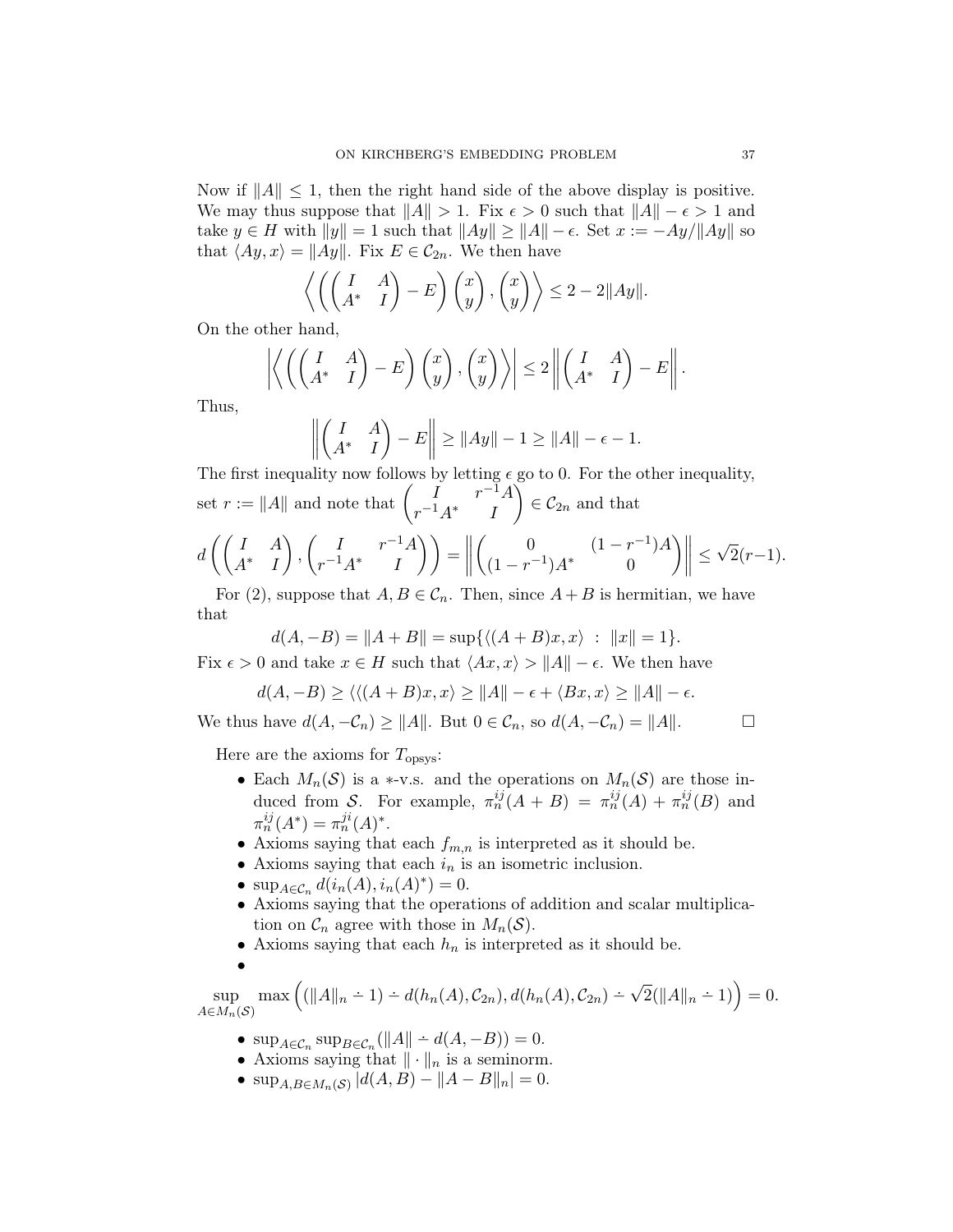Note that a model of the axioms is naturally a matrix ordered ∗-vector space. Moreover, it follows from the axioms that 1 is a matrix order unit. Indeed, given  $X \in M_n(\mathcal{S})_h$ , there is  $r \in \mathcal{R}^{>0}$  such that  $||X||_n \leq r$ . It follows that  $\|\frac{1}{r}X\|_n \leq 1$ , so  $h_n(\frac{1}{r}X) \in \mathcal{C}_{2n}$  whence  $\begin{pmatrix} rI & X \\ X & rI \end{pmatrix} \in \mathcal{C}_{2n}$ . By conjugating with the vector of all I's, we have that  $n(rI + X) \in C_n$ , whence it follows that  $rI + X \in \mathcal{C}_n$ .

It is not immediately clear that we get that 1 is an archimedean matrix order unit. However, having an archimedean matrix order unit is only used to show that the seminorms induced from the matrix order are actually norms and that each  $\mathcal{C}_n$  is closed in the topology induced by the norm. However, the first fact follows from the connection between the seminorm and the metric and the latter fact follows from the fact that  $\mathcal{C}_n$  is required to be complete as it is a sort in a metric structure.

Recall that an abstract operator system is a matrix-ordered ∗-vector space with an archimedean matrix order unit. The Choi-Effros Theorem (see [23, Theorem 13.1]) says that the notions of abstract operator system and concrete operator system coincide.

**Theorem B.2.** Every (abstract) operator system S is, in a natural way, a model  $M(S)$  of  $T_{\text{opsys}}$ . Conversely, every model of  $T_{\text{opsys}}$  is an operator system. The map  $S \mapsto M(S)$  is an equivalence of categories between the category of operator systems with complete order isomorphisms and the category of models of  $T_{\text{opsys}}$  with (model-theoretic) isomorphisms.

Proof. By Lemma B.1, every concrete operator system is naturally a model of  $T_{\text{opsys}}$ ; now use Choi-Effros. Conversely, a model of  $T_{\text{opsys}}$  satisfies every axiom for being an abstract operator system except perhaps for 1 being an archimedean matrix order unit. However, since each  $\mathcal{C}_n$  is closed, we can run the proof of Choi-Effros and get that the model is completely order isomorphic to a concrete operator system, whence 1 must have been archimedean. The rest is obvious.

For operator spaces, one plays a similar, but even easier game. We have sorts for

- $M_{m,n}(V)$ ,  $m, n \geq 1$ , for the matrix algebras over V with domains of quantification intended to be with respect to the matrix norms;
- $M_{p,q}(\mathbb{C})$  for matrices over the complex numbers with domains of quantification with respect to the operator norm;

Here are the symbols:

- The constant symbol  $0 \in V$  with domain  $D_1(V)$ ;
- The function symbol  $+: M_{m,n}(V) \times M_{m,n}(V) \to M_{m,n}(V)$ .
- The function symbols  $l : \mathbb{C} \times M_{m,n}(V) \to M_{m,n}(V)$ .
- The function symbols

$$
f_{p,m,n,q}: M_{p,m}(\mathbb{C}) \times M_{m,n}(V) \times M_{n,q}(\mathbb{C}) \to M_{p,q}(V)
$$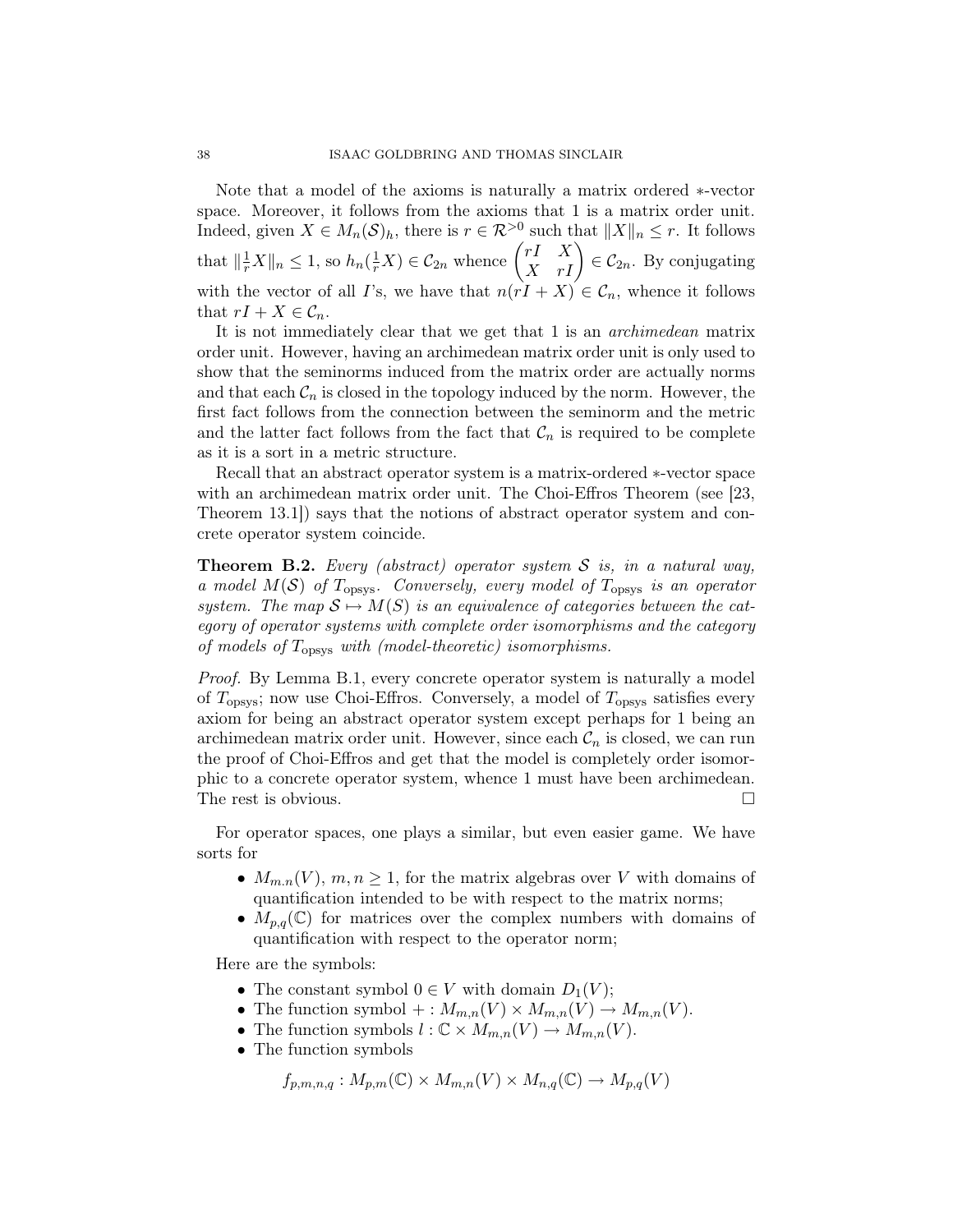(intended to be for  $f_{p,m,n,q}(A, X, B) := AXB$ ).

- Function symbols  $\pi_{m,n}^{ij} : M_{m,n}(V) \to V$ , intended to be projection functions. Likewise for scalar matrices.
- Function symbols  $\oplus_{m,n,p,q}: M_{m,n}(V) \times M_{p,q}(V) \to M_{m+p,n+q}(V)$ .
- Predicate symbols  $\|\cdot\|_{m,n}: M_{m,n}(V) \to \mathbb{R}^{\geq 0}$ .
- Predicate symbols  $\|\cdot\|_{m,n} : M_{m,n}(\mathbb{C}) \to \mathbb{R}^{\geq 0}$ .
- Function symbols for scalar matrix addition, multiplication and adjoint. Constant symbols for 1 and i.

Here are the axioms  $T_{\text{mns}}$  for matrix normed spaces:

- Each  $M_{m,n}(V)$  is a vector space and the operations on  $M_{m,n}(V)$  are those induced from  $V$ .
- Axioms saying that each  $f_{p,m,n,q}$  is interpreted as it should be.
- Axioms saying that  $\|\cdot\|_{m,n}$  is a seminorm.
- $\sup_{A,B \in M_{m,n}(V)} |d(A,B) ||A-B||_{m,n}| = 0.$
- Axioms that tell us the norm of an element of  $\mathbb{C}^n$ .
- $\sup_{A \in M_{m,n}(\mathbb{C})} \sup_{x \in \mathbb{C}^n} (||Ax|| \div (||A|| \cdot ||x||)) = 0.$
- For each  $r \in \mathbb{R}^{>0}$ ,

sup  $A\in M_{m,n}(\mathbb{C})$  $\min\left(\|A\| - r, \inf_x \max(\|x\| - 1, (r\|x\| - \|Ax\|))\right) = 0.$ 

• 
$$
\sup_{A,X,B} (||f_{p,m,n,q}(A, X, B)||_{p,q} - (||A||_{p,m} \cdot ||X||_{m,n} \cdot ||B||_{n,q})) = 0.
$$

The axioms for  $T_{\text{ops}}$  are the axioms for  $T_{\text{mns}}$  plus the following axioms:

•  $\sup_{X,Y} |||X \oplus Y||_{m+p,n+q} - \max(||X||_{m,n}, ||Y||_{p,q})| = 0.$ 

Then by Ruan's Theorem (see [23, Theorem 13.4]), we have:

**Theorem B.3.** Every (abstract) operator space  $V$  is, in a natural way, a model  $M(V)$  of  $T_{\text{ops}}$ . Conversely, every model of  $T_{\text{opsys}}$  is an operator space. The map  $V \mapsto M(V)$  is an equivalence of categories between the category of operator spaces with complete isometries and the category of models of  $T_{\text{obs}}$ with (model-theoretic) isomorphisms.

Appendix C. Definability of the operator norm

In this appendix, we prove that the matrix norm on  $M_n(A)$  is definable in the  $C^*$  algebra A. All of this material is due to Martino Lupini and we thank him for allowing us to include this material here.

Suppose that A is a  $C^*$  algebra. We consider  $A^n$  as a Hilbert A-module by giving it the usual A-module structure and defining

$$
\langle \vec{x}, \vec{y} \rangle = \sum x_i^* y_i
$$

In particular the norm on  $A<sup>n</sup>$  is defined by

$$
\|\vec{x}\| = \left\| \sum x_i^* x_i \right\|^{1/2}
$$

.

An element  $(a_{ij})$  of  $M_n(A)$  defines an element  $T_{(a_{ij})}$  of  $\mathcal{B}(A^n)$  by ordinary matrix multiplication. The operator norm on  $\mathcal{B}(A^n)$  defines a C<sup>\*</sup>-norm on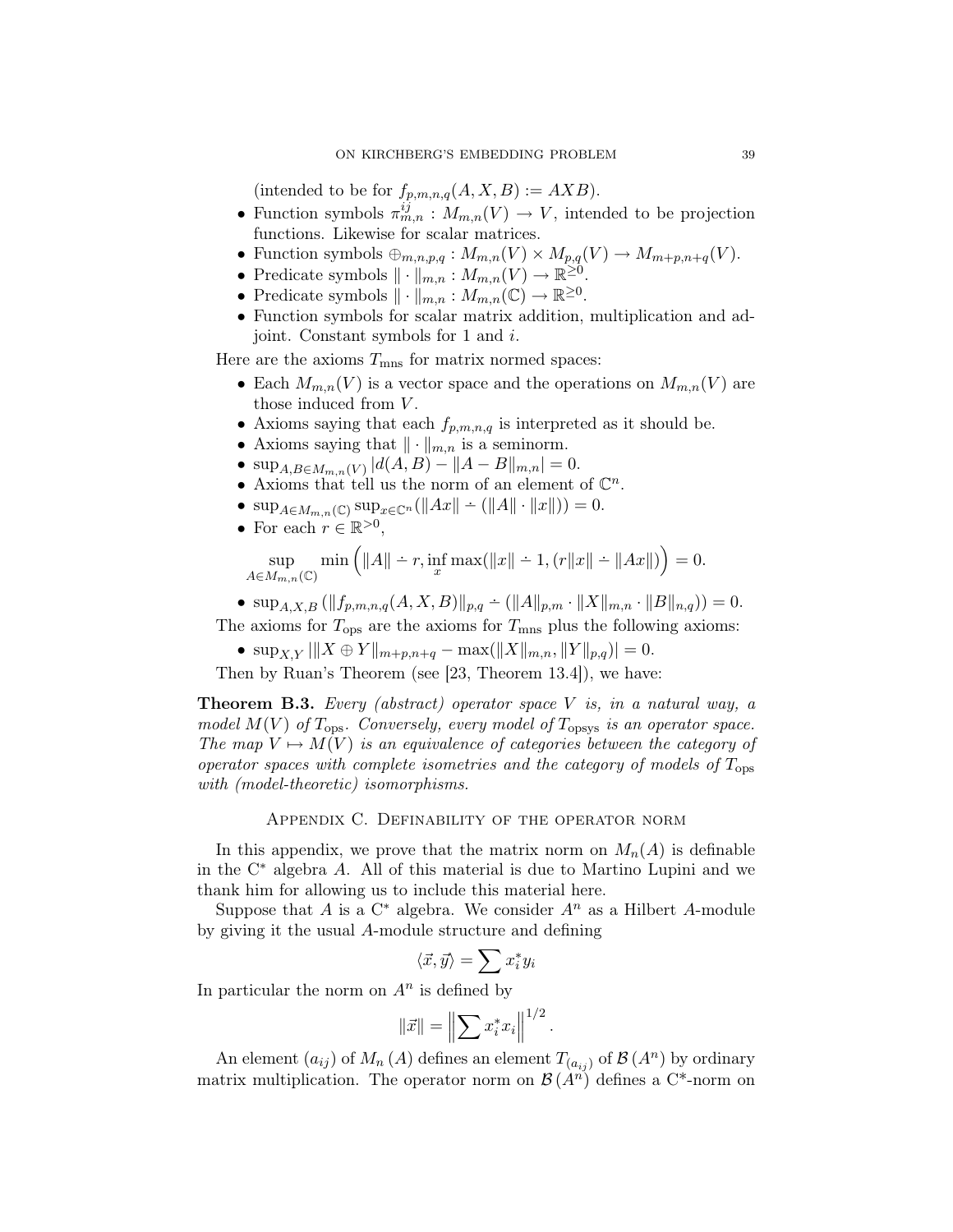$M_n(A)$ . This C<sup>\*</sup>-norm has to agree with the usual (complete!) C<sup>\*</sup>-norm on  $M_n(A)$ .

Finally, set

$$
X_{n,A} := \{(\vec{x}, \vec{y}) \in A_1^{2n} : \max\left(\left\|\sum x_i^* x_i\right\|, \left\|\sum y_i^* y_i\right\|\right) \le 1\}.
$$

**Proposition C.1.** If A is a  $C^*$ -algebra and  $(a_{ij}) \in M_n(A)$  then

$$
\|(a_{ij})\| = \sup_{(\vec{x},\vec{y}) \in X_{n,A}} \left\{ \left\| \sum_{i \in n} \sum_{j \in n} x_i^* a_{ij} y_j \right\| \right\}.
$$

*Proof.* First observe that if  $x_1, \ldots, x_n \in A$  are such that

$$
\left\|\sum x_i^* x_i\right\| \le 1,
$$

then for every  $j$  we have

$$
0 \le x_j^* x_j \le \sum_{i \in n} x_i^* x_i \le 1,
$$

whence  $x_j$  belongs to the unit ball of A. It now follows that

$$
||(a_{ij})|| = ||T_{(a_{ij})}||
$$
  
=  $\sup \{ ||T_{(a_{ij})}(y_k)|| : (y_k) \in A^n, ||(y_k)|| \le 1 \}$   
=  $\sup_{(\vec{x}, \vec{y}) \in X_{n,A}} \{ || \langle (x_h), T_{(a_{ij})}(y_k) \rangle || \}$   
=  $\sup_{(\vec{x}, \vec{y}) \in X_{n,A}} \{ ||\sum_{i \in n} \sum_{j \in n} x_i^* a_{ij} y_j || \}.$ 

In order to show that the operator norm on  $M_n(A)$  is definable, we must show that  $X_{n,A}$  is definable, whence quantifying over it preserves definability. Towards this end, it suffices to show that the relation  $\|\sum x_i^* x_i\| \leq 1$  is a stable relation. Suppose that  $x_1, \ldots, x_n \in A$  are such that  $\|\sum x_i^* x_i\| \leq$  $(1+\varepsilon)^2$ . Defining  $y_i := \frac{x_i}{1+\varepsilon}$ , we see that  $\|\sum_{i\in n} y_i^* y_i\| \le 1$  and  $\|y_i - x_i\| \le \varepsilon$ , as desired.  $\Box$ 

### **REFERENCES**

- [1] I. Ben Yaacov, A. Berenstein, C.W. Henson, and A. Usvyatsov, Model theory for metric structures, Model theory with applications to algebra and analysis. 2, pgs. 315-427, London Math. Soc. Lecture Note Ser. (350), Cambridge Univ. Press, Cambridge, 2008.
- [2] I. Ben Yaacov and J. Iovino, Model-theoretic forcing in analysis, Annals of Pure and Applied Logic 158 (2009), no. 3, 163-174.
- [3] B. Blackadar, Operator algebras: theory of C<sup>∗</sup> algebras and von Neumann algebras, available at http://wolfweb.unr.edu/homepage/bruceb/Cycr.pdf
- [4] N.P. Brown, Topological entropy in exact C<sup>∗</sup>-algebras, Math. Ann. **314** (1999), 347-367.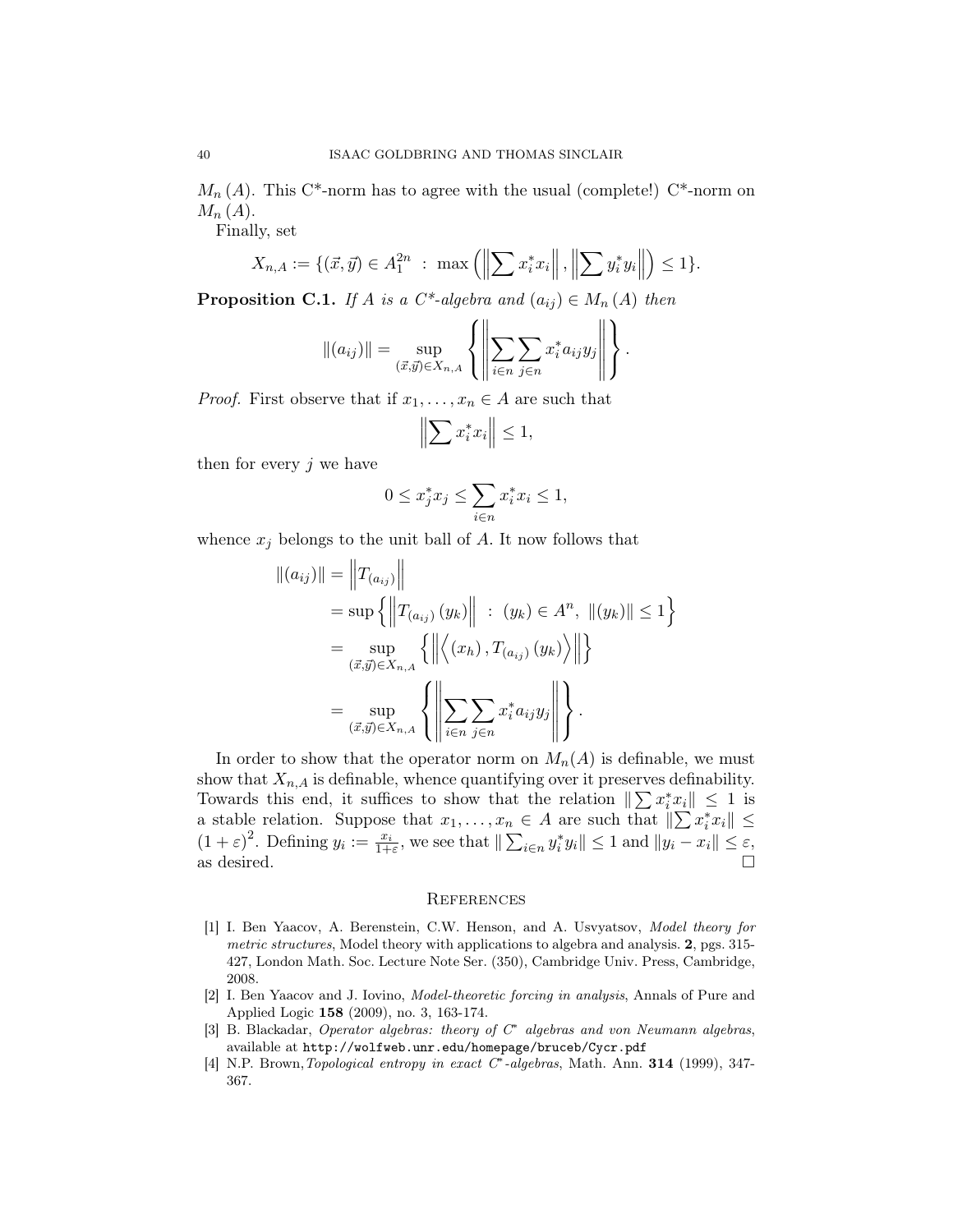- [5] N.P. Brown and N. Ozawa,  $C^*$ -algebras and finite-dimensional approximations, vol. 88 in Graduate Studies in Mathematics, Amer. Math. Soc., Providence, RI, 2008.
- [6] K. Carlson, E. Cheung, A. Gerhardt-Bourke, I. Farah, B. Hart, L. Mezuman, N. Sequeira, and A. Sherman, Omitting types and AF algebras, Archive for Math. Logic 53 (2014), 157-169.
- [7] C.C. Chang and H.J. Keisler, *Model theory*, North Holland, Amsterdam.
- [8] M.-D. Choi and E. Effros, Injectivity and operator spaces, J. Functional Analysis 74 (1977), no. 2, 156-209.
- [9] E. Effros and U. Haagerup, Lifting problems and local reflexivity for C<sup>∗</sup> algebras, Duke Math. J. 52 (1985), 103-128.
- [10] I. Farah, Some applications of the logic of metric structures to  $C^*$  algebras, notes from a mini-course given at the University of Copenhagen in September 2013.
- [11] I. Farah, B. Hart, M. Lupini, L. Robert, A.P. Tikuisis, A Vignati, and W. Winter, Model theory of  $C^*$  algebras, in preparation.
- [12] I. Farah, B. Hart, and D. Sherman, Model theory of operator algebras II: model theory, Israel J. Math. (to appear). arXiv:1004.0741.
- [13] I. Farah, B. Hart, and D. Sherman, Model theory of operator algebras III: elementary equivalence and II<sup>1</sup> factors, Bull. London Math. Soc. (to appear). arXiv:1111.0998.
- [14] I. Farah, I. Goldbring, B. Hart, and D. Sherman, *Existentially closed II<sub>1</sub> factors*, submitted. arXiv:1310.5138.
- [15] D. Farenick, A. Kavruk, and V. Paulsen,  $C^*$  algebras with the weak expectation property and a multivariable analogue of Ando's theorem on the numerical radius, Journal of Operator Theory (to appear). arXiv:1107.0418.
- [16] I. Goldbring, B. Hart, and T. Sinclair, The theory of tracial von Neumann algebras does not have a model companion, Journal of Symbolic Logic 78 (2013), 1000-1004.
- [17] I. Goldbring and M. Lupini, Model-theoretic aspects of the Gurarij operator space, preprint.
- [18] K. Jung, Amenability, Tubularity, and embeddings into  $R^{\omega}$ , Math. Ann 338 (2007), 241-248.
- [19] M. Junge and G. Pisier, Bilinear forms on exact operator spaces and  $\mathcal{B}(H) \otimes \mathcal{B}(H)$ , Geom. Funct. Anal. (GAFA) 5 (1995), 329-363.
- [20] H.J. Keisler, Fundamentals of Model Theory, in Handbook of Mathematical Logic, North-Holland Publication Company (1977), 47-103.
- [21] E. Kirchberg, On non-semisplit extensions, tensor products, and exactness of group C ∗ -algebras, Invent. Math. 112 (1993), 449-489.
- [22] E. Kirchberg and N.C. Phillips, *Embedding of exact C<sup>∗</sup> algebras in the Cuntz algebra*  $\mathcal{O}_2$ , J. reine angew. Math. **525** (2000), 17-53.
- [23] V. Paulsen, Completely bounded maps and operator algebras, Cambridge Studies in Advanced Mathematics 78, Cambridge University Press (2003).
- [24] V.G. Pestov, Hyperlinear and sofic groups: a brief guide, Bull. Symbolic Logic 14 (2008), 449-480.
- [25] M. Rordam, Classification of Nuclear C<sup>\*</sup> algebras, Classification of nuclear C<sup>\*</sup>algebras. Entropy in operator algebras, Encyclopaedia Math. Sci. 126, Springer, Berlin (2002) 1-145.
- [26] M. Rordam, Structure and classification of C<sup>∗</sup> algebras, International Congress of Mathematicians. Vol. II, Eur. Math. Soc., Zürich (2006), 1581-1598.
- [27] C. Schochet, Topological methods for  $C^*$ -algebras II: geometric resolutions and the Künneth formula, Pacific J. Math. 98(1982), 443–458.
- [28] P. Scowcroft, Some model-theoretic correspondences between dimension groups and AF algebras, Ann. Pure Appl. Logic 162 (2011), 755-785.
- [29] A.S. Toms and W. Winter, *Strongly self-absorbing C<sup>∗</sup> algebras*, Trans. Amer. Math. Soc., 359 (2007), 3999-4029.